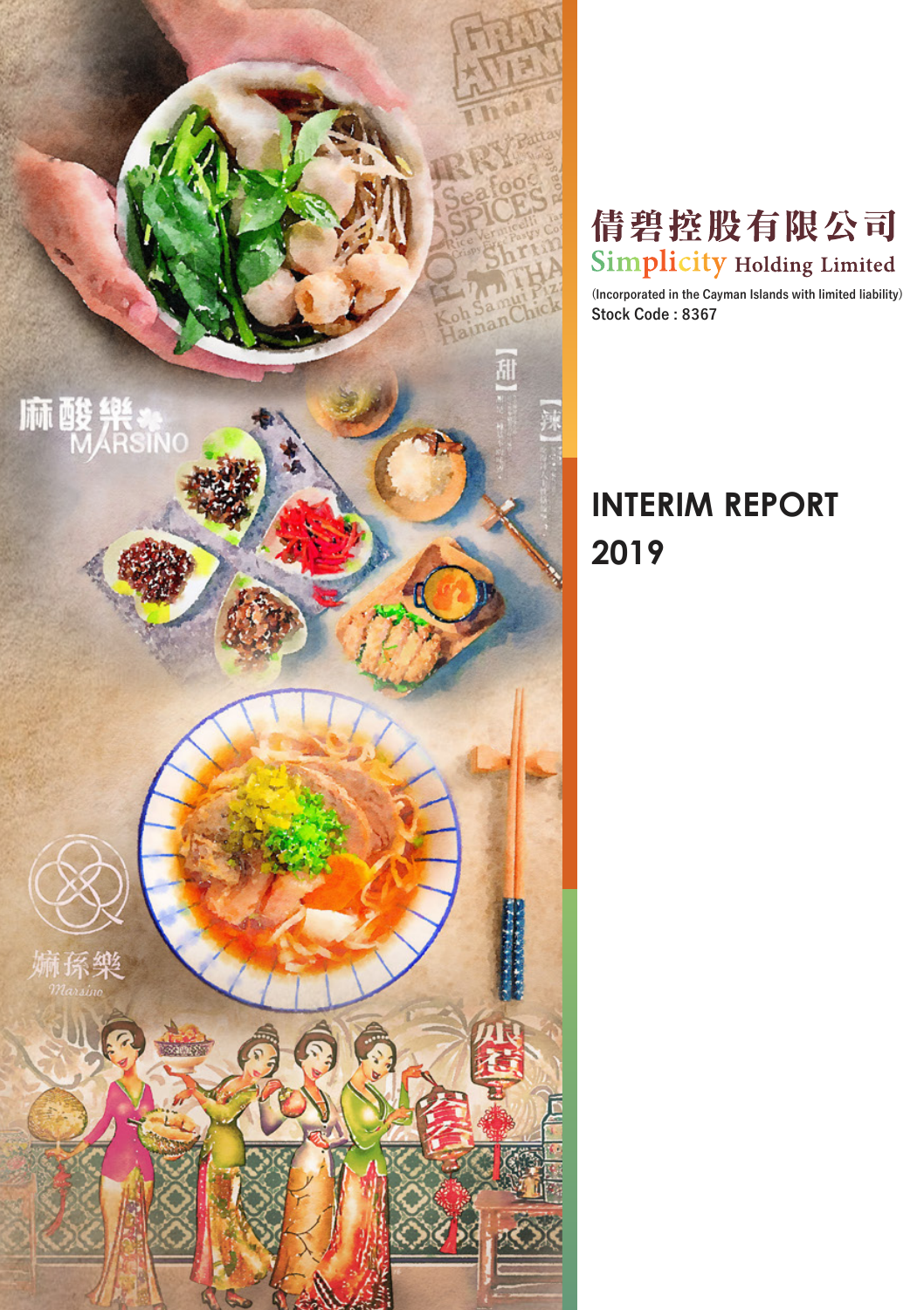### **CHARACTERISTICS OF GEM OF THE STOCK EXCHANGE OF HONG KONG LIMITED (THE "STOCK EXCHANGE")**

**GEM has been positioned as a market designed to accommodate small and mid-sized companies to which a higher investment risk may be attached than other companies listed on the Stock Exchange. Prospective investors should be aware of the potential risks of investing in such companies and should make the decision to invest only after due and careful consideration.**

MAG

**Given that the companies listed on GEM are generally small and mid-sized companies, there is a risk that securities traded on GEM may be more susceptible to high market volatility than securities traded on the Main Board and no assurance is given that there will be a liquid market in the securities traded on GEM.**

Hong Kong Exchanges and Clearing Limited and the Stock Exchange take no responsibility for the contents of this report, make no representation as to its accuracy or completeness and expressly disclaim any liability whatsoever for any loss howsoever arising from or in reliance upon the whole or any part of the contents of this report.

This report, for which the directors (the "**Directors**") of Simplicity Holding Limited (the "**Company**") and together with its subsidiaries, the "**Group**" or "**We**") collectively and individually accept full responsibility, includes particulars given in compliance with the Rules Governing the Listing of Securities on GEM of the Stock Exchange (the "**GEM Listing Rules**") for the purpose of giving information with regard to the Company. The Directors, having made all reasonable enquiries, confirm that to the best of their knowledge and belief the information contained in this report is accurate and complete in all material respects and not misleading or deceptive, and there are no other matters the omission of which would make any statement herein or this report misleading.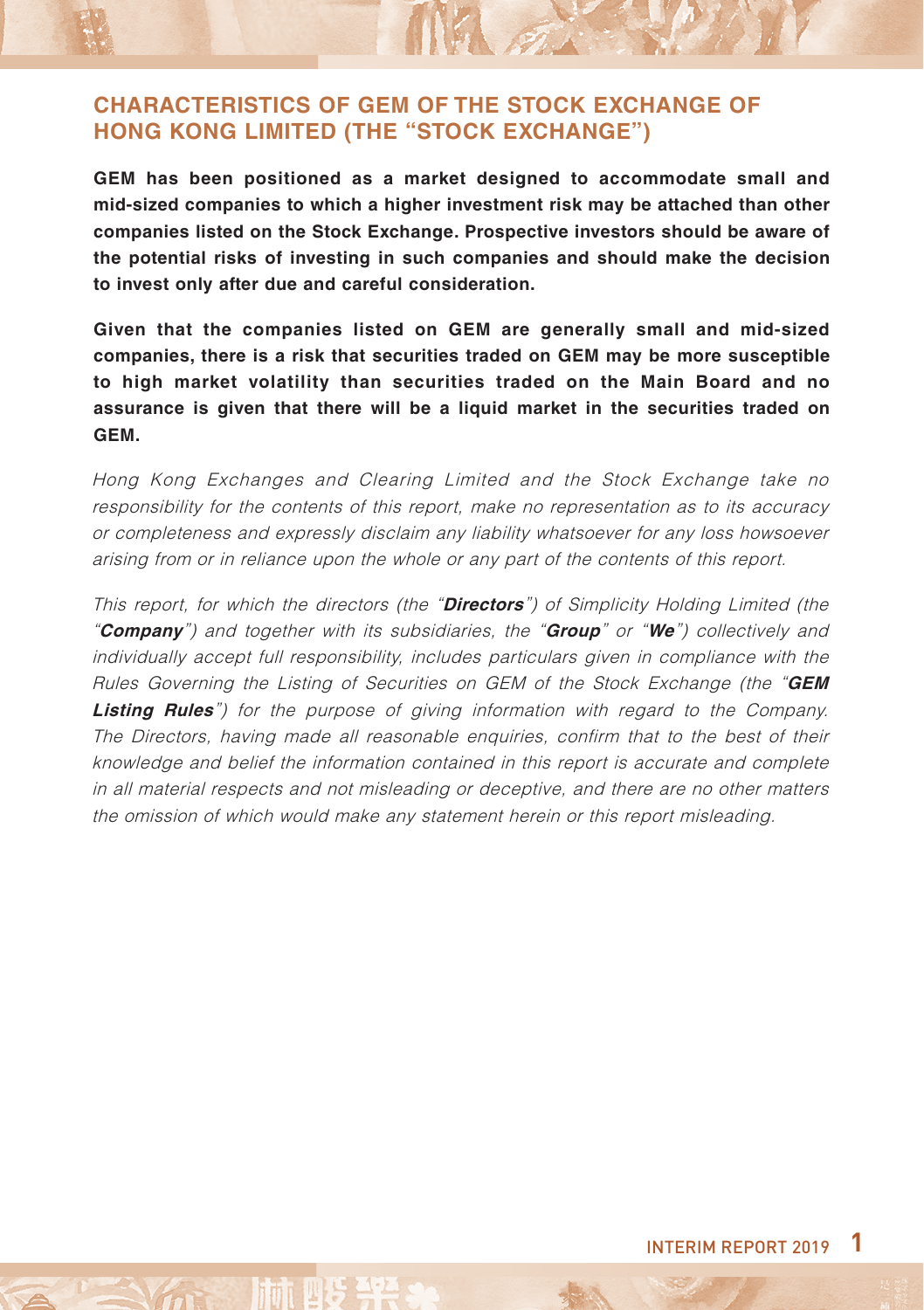# **CONTENTS**

| Corporate Information                                                                          | 3               |
|------------------------------------------------------------------------------------------------|-----------------|
| Unaudited Condensed Consolidated Statement of Profit or Loss and<br>Other Comprehensive Income | 5               |
| Unaudited Condensed Consolidated Statement of Financial Position                               | 6               |
| Unaudited Condensed Consolidated Statement of Changes in Equity                                | 8               |
| Unaudited Condensed Consolidated Statement of Cash Flows                                       | 9               |
| Notes to the Unaudited Condensed Consolidated Financial Statements                             | 10 <sup>1</sup> |
| Management Discussion and Analysis                                                             | 24              |
| Other Information                                                                              | 36              |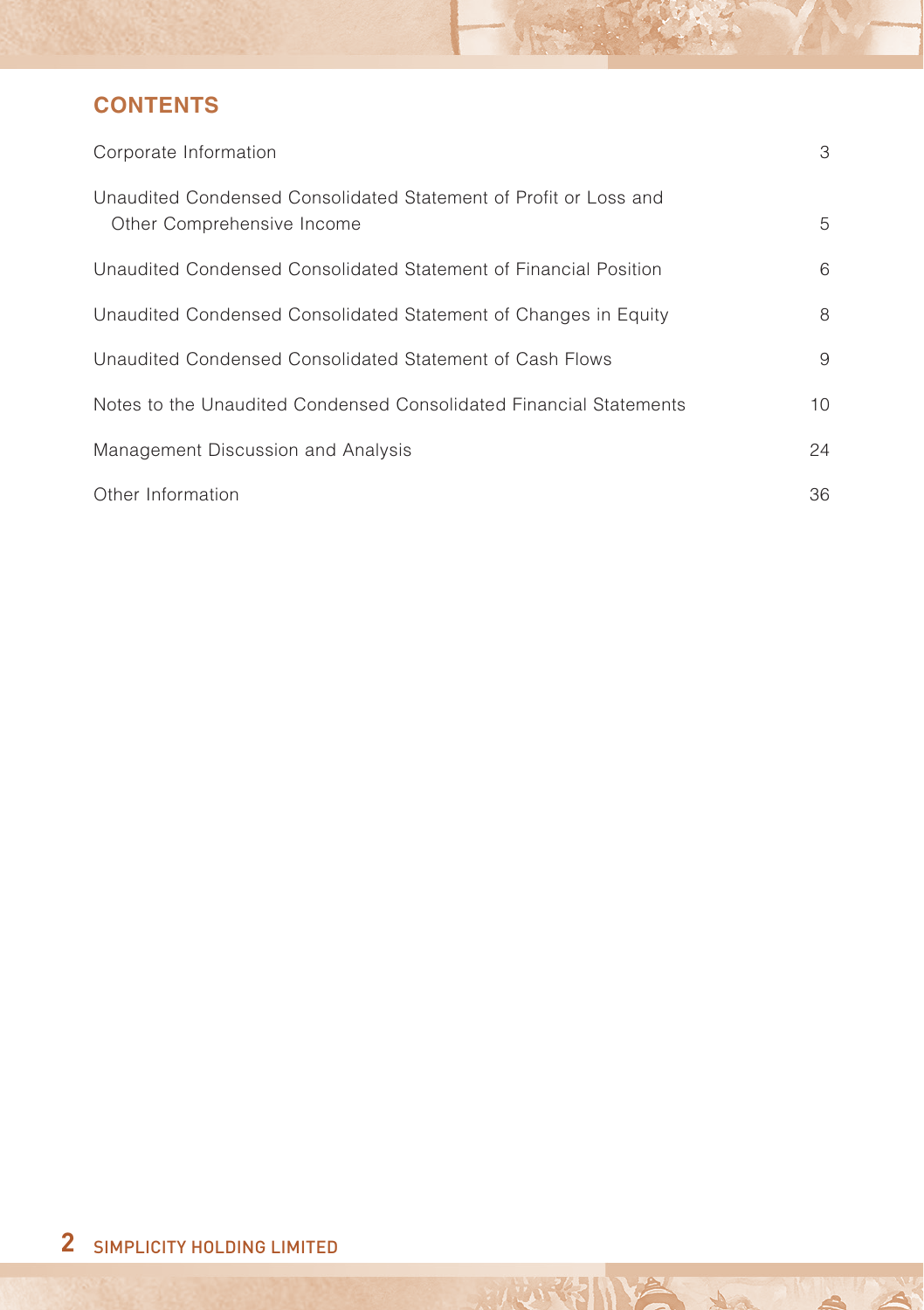# **CORPORATE INFORMATION**

100世

 $\rightarrow$ 

| <b>Board of Directors</b>         | <i>Executive Directors</i><br>Ms. Wong Suet Hing (Chairlady)<br>Ms. Wong Sau Ting Peony<br>Mr. Wong Muk Fai Woody<br>Mr. Ma Sui Hong<br>Mr. Wong Chi Chiu Henry<br>Independent non-executive Directors<br>Ms. Ng Yau Kuen Carmen<br>Mrs. Cheung Lau Lai Yin Becky<br>Mr. Yu Ronald Patrick Lup Man |
|-----------------------------------|----------------------------------------------------------------------------------------------------------------------------------------------------------------------------------------------------------------------------------------------------------------------------------------------------|
| <b>Compliance Officer</b>         | Mr. Wong Chi Chiu Henry                                                                                                                                                                                                                                                                            |
| <b>Authorised Representatives</b> | Ms. Wong Sau Ting Peony<br>Mr. Wong Chi Chiu Henry                                                                                                                                                                                                                                                 |
| <b>Company Secretary</b>          | Mr. Wong Chi Chiu Henry                                                                                                                                                                                                                                                                            |
| <b>Audit Committee</b>            | Ms. Ng Yau Kuen Carmen (Chairlady)<br>Mrs. Cheung Lau Lai Yin Becky<br>Mr. Yu Ronald Patrick Lup Man                                                                                                                                                                                               |
| <b>Remuneration Committee</b>     | Mrs. Cheung Lau Lai Yin Becky (Chairlady)<br>Ms. Ng Yau Kuen Carmen<br>Mr. Yu Ronald Patrick Lup Man<br>Ms. Wong Suet Hing<br>Ms. Wong Sau Ting Peony                                                                                                                                              |
| <b>Nomination Committee</b>       | Mr. Yu Ronald Patrick Lup Man (Chairman)<br>Ms. Ng Yau Kuen Carmen<br>Mrs. Cheung Lau Lai Yin Becky<br>Ms. Wong Suet Hing<br>Ms. Wong Sau Ting Peony                                                                                                                                               |
| <b>Auditor</b>                    | <b>BDO Limited</b><br>Certified Public Accountants<br>25/F, Wing On Centre<br>111 Connaught Road Central<br>Hong Kong                                                                                                                                                                              |

MA A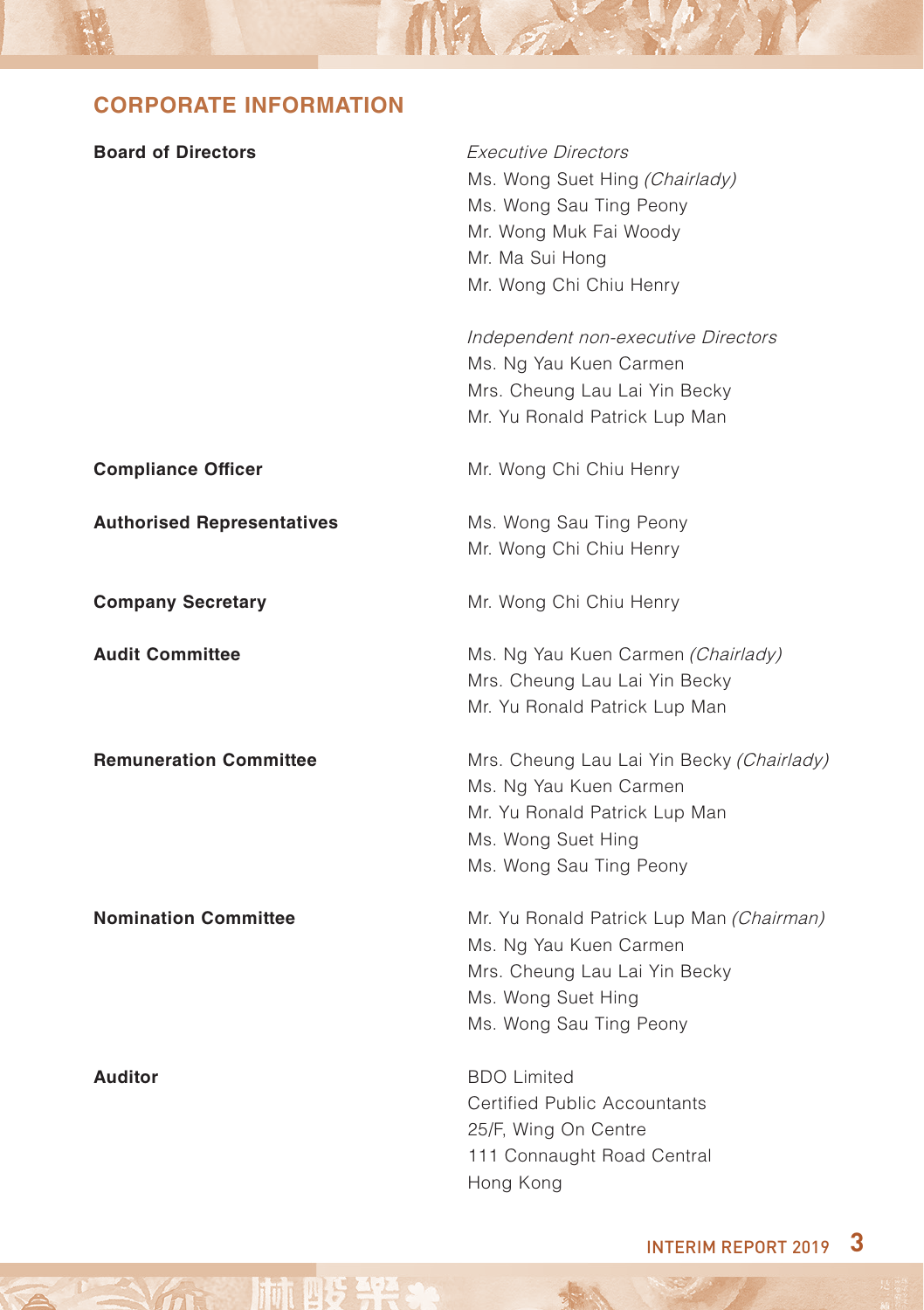| <b>Compliance Adviser</b>                                      | Dakin Capital Limited<br>Suites 4505-06, 45/F<br>Tower 1, Lippo Centre<br>89 Queensway<br>Hong Kong                                     |
|----------------------------------------------------------------|-----------------------------------------------------------------------------------------------------------------------------------------|
| <b>Principal Bankers</b>                                       | Shanghai Commercial Bank Limited<br>Shanghai Commercial Bank Tower<br>12 Queen's Road Central<br>Hong Kong                              |
|                                                                | The Hongkong and Shanghai<br><b>Banking Corporation Limited</b><br>1 Queen's Road Central<br>Hong Kong                                  |
| <b>Registered Office</b>                                       | Cricket Square<br><b>Hutchins Drive</b><br>P.O. Box 2681<br>Grand Cayman<br>KY1-1111<br>Cayman Islands                                  |
| Headquarters and principal place<br>of business in Hong Kong   | Unit 13, 8/F<br>Vanta Industrial Centre<br>21-33 Tai Lin Pai Road<br>Kwai Chung, New Territories<br>Hong Kong                           |
| <b>Principal Share Registrar and</b><br><b>Transfer Office</b> | Conyers Trust Company (Cayman) Limited<br>Cricket Square, Hutchins Drive<br>P.O. Box 2681<br>Grand Cayman<br>KY1-1111<br>Cayman Islands |
| Hong Kong Share Registrar and<br><b>Transfer Office</b>        | <b>Tricor Investor Services Limited</b><br>Level 54, Hopewell Centre<br>183 Queen's Road East<br>Hong Kong                              |
| <b>Company Website</b>                                         | www.simplicityholding.com                                                                                                               |
| <b>GEM Stock Code</b>                                          | 08367                                                                                                                                   |
|                                                                |                                                                                                                                         |

**4** SIMPLICITY HOLDING LIMITED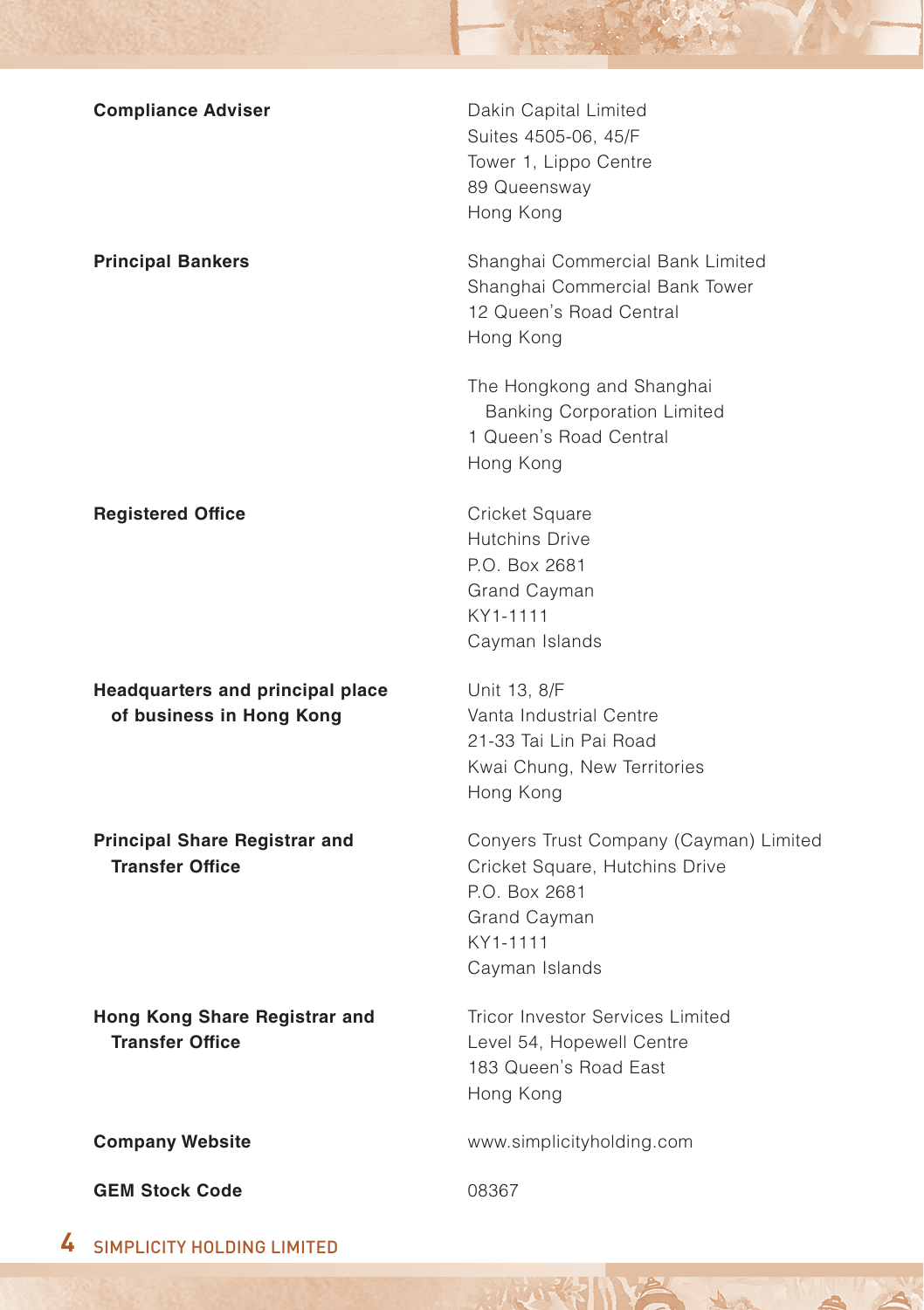# **UNAUDITED CONDENSED CONSOLIDATED STATEMENT OF PROFIT OR LOSS AND OTHER COMPREHENSIVE INCOME**

NA A

THREE MONTHS AND SIX MONTHS ENDED 30 SEPTEMBER 2019

The unaudited condensed consolidated results of the Group for the three months ended and six months ended 30 September 2019, together with the unaudited comparative figures for the corresponding period in 2018, are as follows:

|                                  |                | <b>Unaudited</b>   |           | <b>Unaudited</b> |                  |  |
|----------------------------------|----------------|--------------------|-----------|------------------|------------------|--|
|                                  |                | Three months ended |           |                  | Six months ended |  |
|                                  |                | 30 September       |           | 30 September     |                  |  |
|                                  |                | 2019               | 2018      | 2019             | 2018             |  |
|                                  | <b>Notes</b>   | <b>HK\$'000</b>    | HK\$'000  | <b>HK\$'000</b>  | HK\$'000         |  |
| Revenue                          | 4              | 27,223             | 38,289    | 59,130           | 73,163           |  |
| Other income                     | 5              | 28                 | 150       | 73               | 268              |  |
| Other losses                     | 6              | (117)              |           | (4, 974)         |                  |  |
| Raw materials and                |                |                    |           |                  |                  |  |
| consumables used                 |                | (7, 494)           | (11, 028) | (15, 971)        | (20, 785)        |  |
| Staff costs                      |                | (12, 816)          | (15, 134) | (27, 785)        | (28, 441)        |  |
| Depreciation                     |                | (6,950)            | (2, 230)  | (14, 175)        | (4, 182)         |  |
| Rental and related expenses      |                | (853)              | (7, 146)  | (2, 287)         | (13, 517)        |  |
| Utilities expenses               |                | (1,750)            | (2,014)   | (3, 453)         | (3,779)          |  |
| Other expenses                   |                | (2, 395)           | (3, 188)  | (5, 118)         | (5,879)          |  |
| Finance costs                    | $\overline{7}$ | (642)              | (121)     | (1, 241)         | (219)            |  |
| Share of loss of a joint venture |                | (2,637)            |           | (7, 366)         |                  |  |
| Loss before tax                  | 8              | (8, 403)           | (2, 422)  | (23, 167)        | (3, 371)         |  |
| Income tax expense               | 9              |                    | (401)     |                  | (803)            |  |
| Loss and total comprehensive     |                |                    |           |                  |                  |  |
| expense for the period           |                | (8, 403)           | (2,823)   | (23, 167)        | (4, 174)         |  |
| (Loss) profit and total          |                |                    |           |                  |                  |  |
| comprehensive (expense)          |                |                    |           |                  |                  |  |
| income for the period            |                |                    |           |                  |                  |  |
| attributable to:                 |                |                    |           |                  |                  |  |
| - owners of the Company          |                | (8, 357)           | (2,961)   | (23, 075)        | (4, 397)         |  |
| - non-controlling interests      |                | (46)               | 138       | (92)             | 223              |  |
|                                  |                | (8, 403)           | (2,823)   | (23, 167)        | (4, 174)         |  |
| Loss per share                   |                |                    |           |                  |                  |  |
| Basic (HK cents)                 | 11             | (1.04)             | (0.37)    | (2.88)           | (0.55)           |  |
|                                  |                |                    |           |                  |                  |  |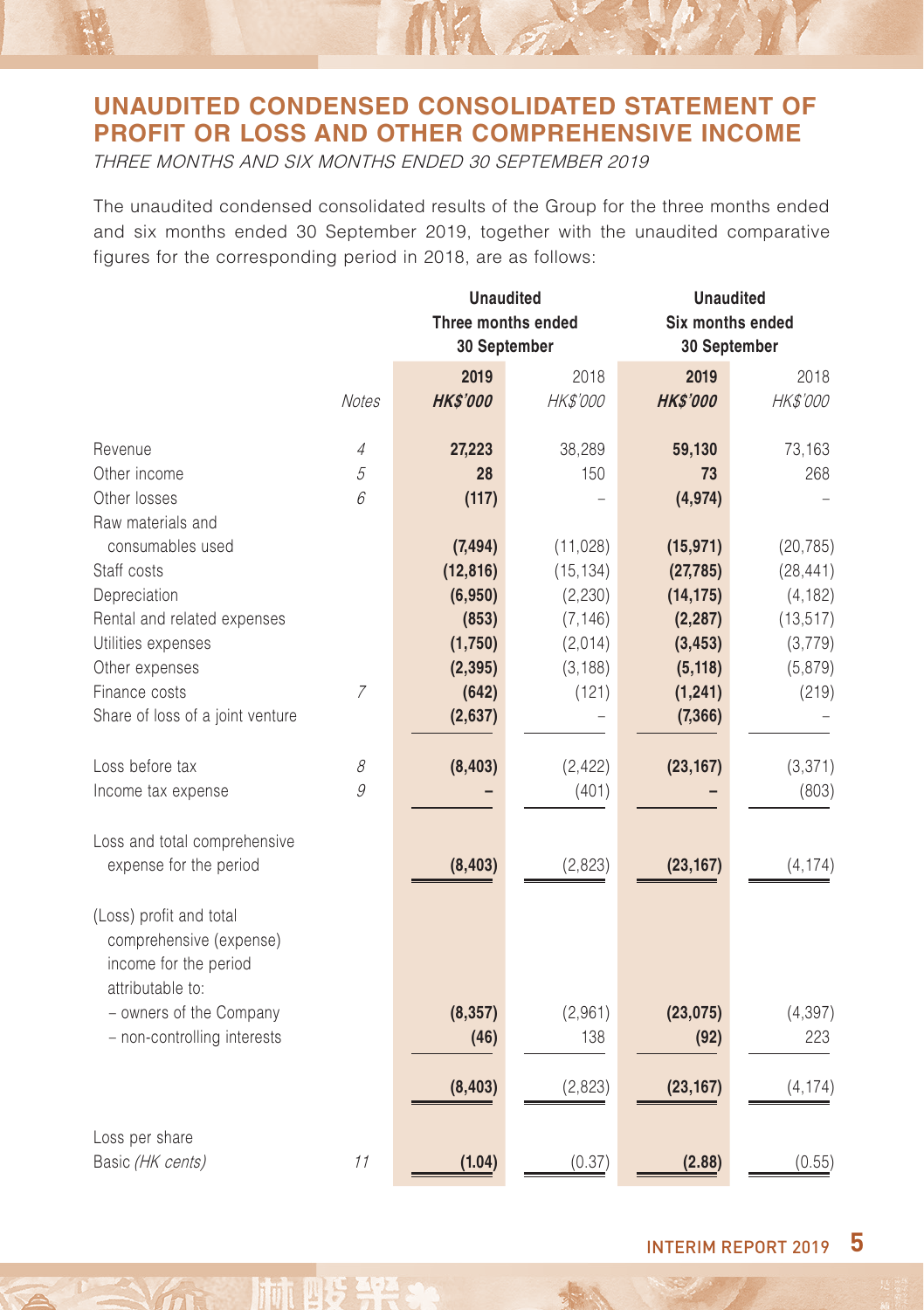# **UNAUDITED CONDENSED CONSOLIDATED STATEMENT OF FINANCIAL POSITION**

AS AT 30 SEPTEMBER 2019

|                                              |              | <b>Unaudited</b><br>30 September<br>2019 | Audited<br>31 March<br>2019 |
|----------------------------------------------|--------------|------------------------------------------|-----------------------------|
|                                              | <b>Notes</b> | <b>HK\$'000</b>                          | HK\$'000                    |
| <b>Non-Current Assets</b>                    |              |                                          |                             |
| Property, plant and equipment                | $12^{1}$     | 52,417                                   | 59,269                      |
| Right-of-use assets<br>Intangible asset      | 13           | 52,292<br>211                            | 245                         |
| Deferred tax assets                          |              | 95                                       | 95                          |
| Deposits                                     | 15           | 5,581                                    | 6,292                       |
| Investment in a joint venture                | 14           | 7,644                                    |                             |
|                                              |              |                                          |                             |
|                                              |              | 118,240                                  | 65,901                      |
| <b>Current Assets</b>                        |              |                                          |                             |
| Inventories                                  |              | 1,142                                    | 1,012                       |
| Trade and other receivables, deposits and    |              |                                          |                             |
| prepayments                                  | 15           | 7,639                                    | 7,628                       |
| Amount due from related parties              |              |                                          | 312                         |
| Tax recoverable                              |              | 1,358                                    | 1,009                       |
| Bank balances and cash                       |              | 3,878                                    | 21,831                      |
|                                              |              | 14,017                                   | 31,792                      |
| <b>Current Liabilities</b>                   |              |                                          |                             |
| Trade and other payables and accruals        | 16           | 10,783                                   | 12,216                      |
| Lease liabilities                            |              | 20,199                                   |                             |
| Provisions                                   |              | 670                                      | 860                         |
| Bank borrowings                              | 17           | 5,777                                    |                             |
|                                              |              | 37,429                                   | 13,076                      |
| Net current (liabilities) assets             |              | (23, 412)                                | 18,716                      |
|                                              |              |                                          |                             |
| <b>Total assets less current liabilities</b> |              | 94,828                                   | 84,617                      |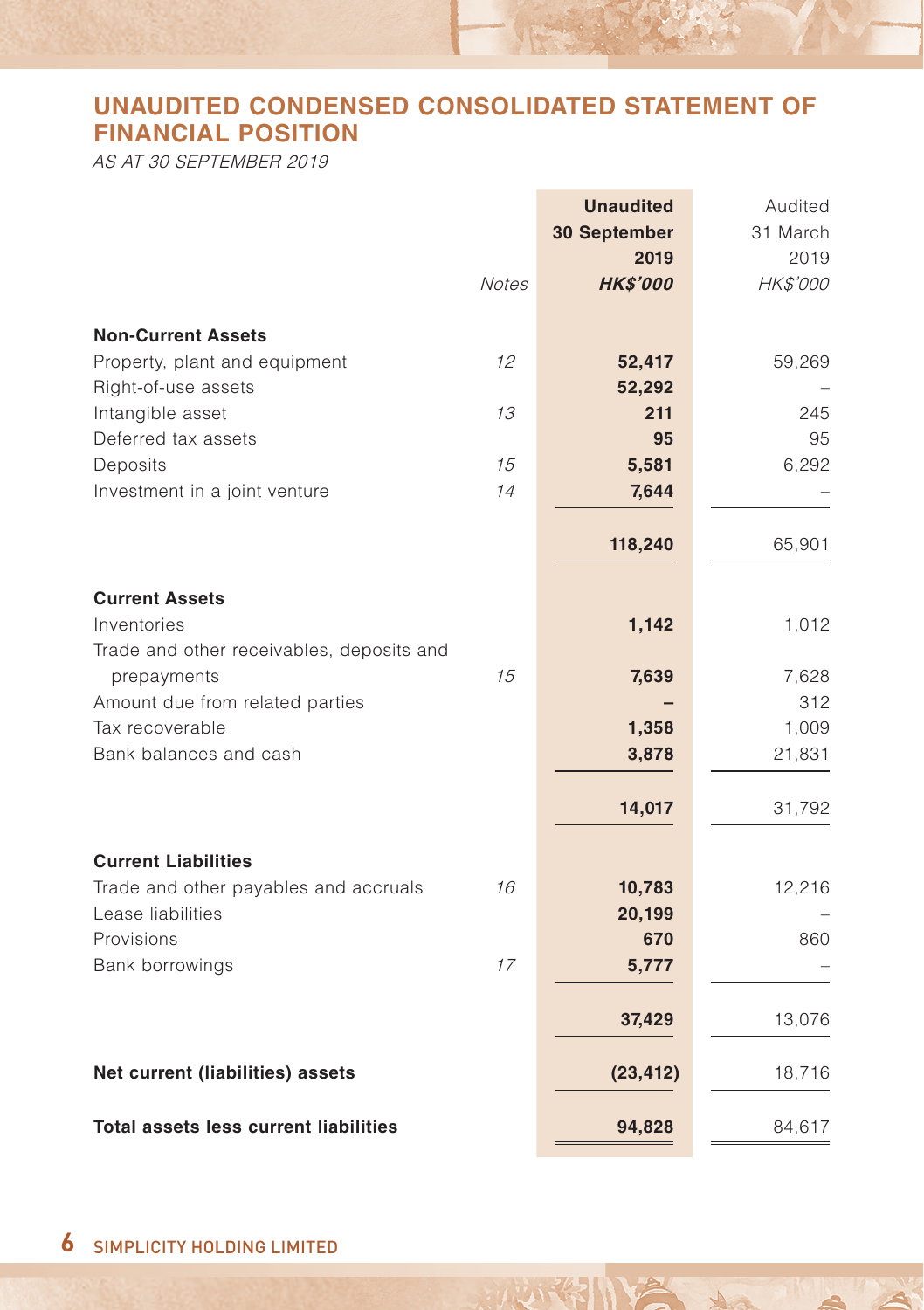# **UNAUDITED CONDENSED CONSOLIDATED STATEMENT OF FINANCIAL POSITION**

MA 2

AS AT 30 SEPTEMBER 2019

|                                  | <b>Unaudited</b> | Audited  |
|----------------------------------|------------------|----------|
|                                  | 30 September     | 31 March |
|                                  | 2019             | 2019     |
| <b>Notes</b>                     | <b>HKS'000</b>   | HK\$'000 |
| <b>Non-current liabilities</b>   |                  |          |
| Provisions                       | 1,916            | 1,916    |
| Lease liabilities                | 33,378           |          |
| Deferred tax liabilities         | 812              | 812      |
| Bank borrowings<br>17            | 15,000           | 15,000   |
|                                  | 51,106           | 17,728   |
| <b>Net assets</b>                | 43,722           | 66,889   |
| <b>Capital and reserves</b>      |                  |          |
| Share Capital<br>18              | 8,000            | 8,000    |
| Reserves                         | 35,273           | 58,348   |
| Equity attributable to owners of |                  |          |
| the Company                      | 43,273           | 66,348   |
| Non-controlling interests        | 449              | 541      |
| <b>Total equity</b>              | 43,722           | 66,889   |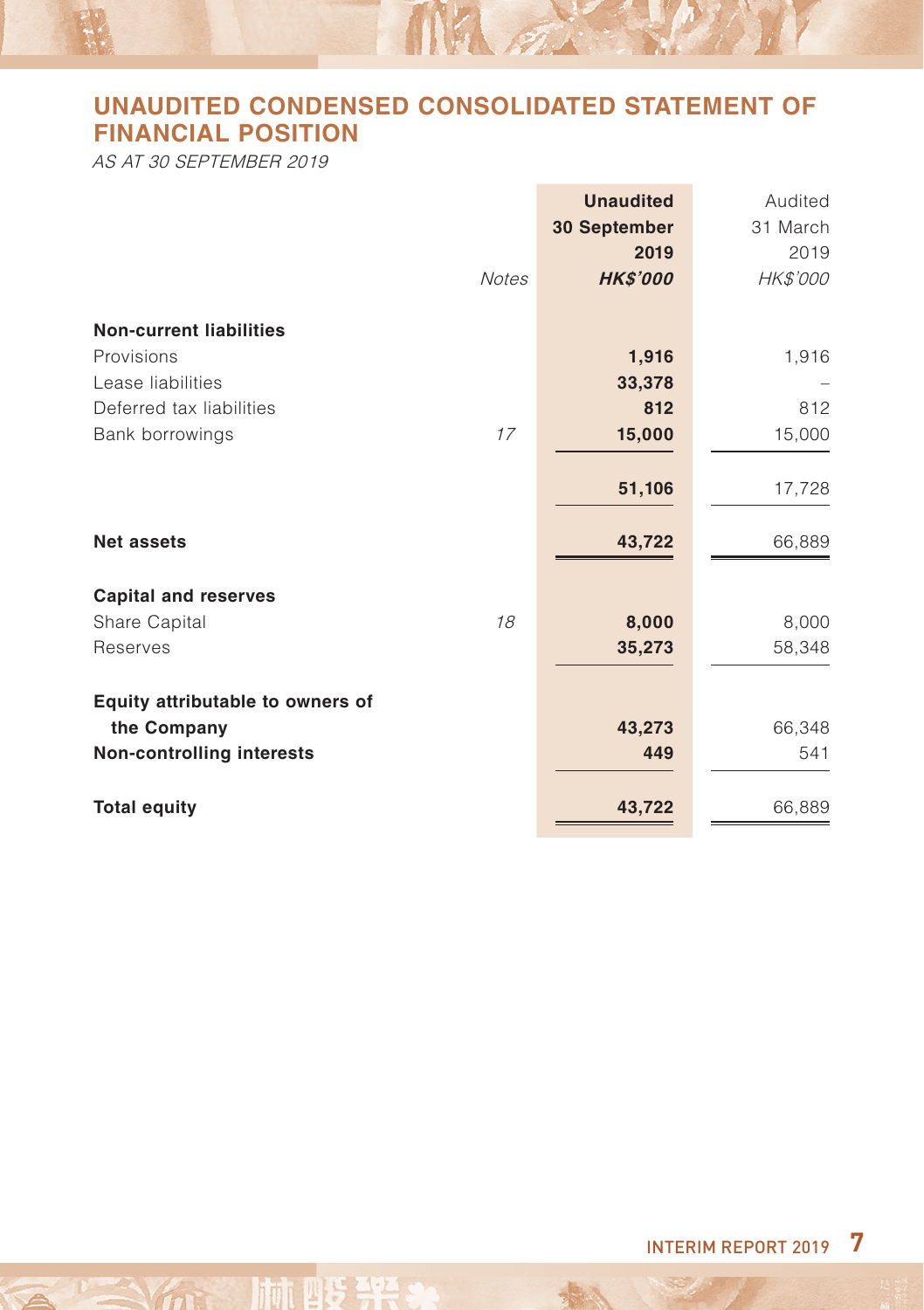# **UNAUDITED CONDENSED CONSOLIDATED STATEMENT OF CHANGES IN EQUITY**

SIX MONTHS ENDED 30 SEPTEMBER 2019

|                                                                          | Attributable to owners of the Company |                                     |                             |                                                        |                          |                                             |                                    | Non- |  |
|--------------------------------------------------------------------------|---------------------------------------|-------------------------------------|-----------------------------|--------------------------------------------------------|--------------------------|---------------------------------------------|------------------------------------|------|--|
|                                                                          | Share<br>capital<br><b>HK\$'000</b>   | Share<br>premium<br><b>HK\$'000</b> | reserves<br><b>HK\$'000</b> | Other Accumulated<br>profits/(loss)<br><b>HK\$'000</b> | Total<br><b>HK\$'000</b> | controlling<br>interests<br><b>HK\$'000</b> | Total<br>equity<br><b>HK\$'000</b> |      |  |
| As at 31 March 2018 (Audited)<br>(Loss) profit and total comprehensive   | 8.000                                 | 81,662                              | (8, 482)                    | 1,442                                                  | 82,622                   | 949                                         | 83,571                             |      |  |
| (expense) income for the period<br>Acquisition of additional interest of |                                       |                                     |                             | (4, 397)                                               | (4, 397)                 | 223                                         | (4, 174)                           |      |  |
| a subsidiary                                                             |                                       |                                     | (68)                        |                                                        | (68)                     | (233)                                       | (301)                              |      |  |
| Acquisition of interest of a subsidiary                                  |                                       | $\overline{\phantom{0}}$            | (312)                       | $\overline{\phantom{0}}$                               | (312)                    |                                             | (312)                              |      |  |
| As at 30 September 2018 (Unaudited)                                      | 8,000                                 | 81,662                              | (8,862)                     | (2,955)                                                | 77,845                   | 939                                         | 78,784                             |      |  |
| As at 31 March 2019 (Audited)<br>Loss and total comprehensive            | 8,000                                 | 81,662                              | (8,669)                     | (14, 645)                                              | 66,348                   | 541                                         | 66,889                             |      |  |
| expense for the period                                                   |                                       |                                     |                             | (23, 075)                                              | (23, 075)                | (92)                                        | (23, 167)                          |      |  |
| As at 30 September 2019 (Unaudited)                                      | 8,000                                 | 81,662                              | (8,669)                     | (37, 720)                                              | 43,273                   | 449                                         | 43,722                             |      |  |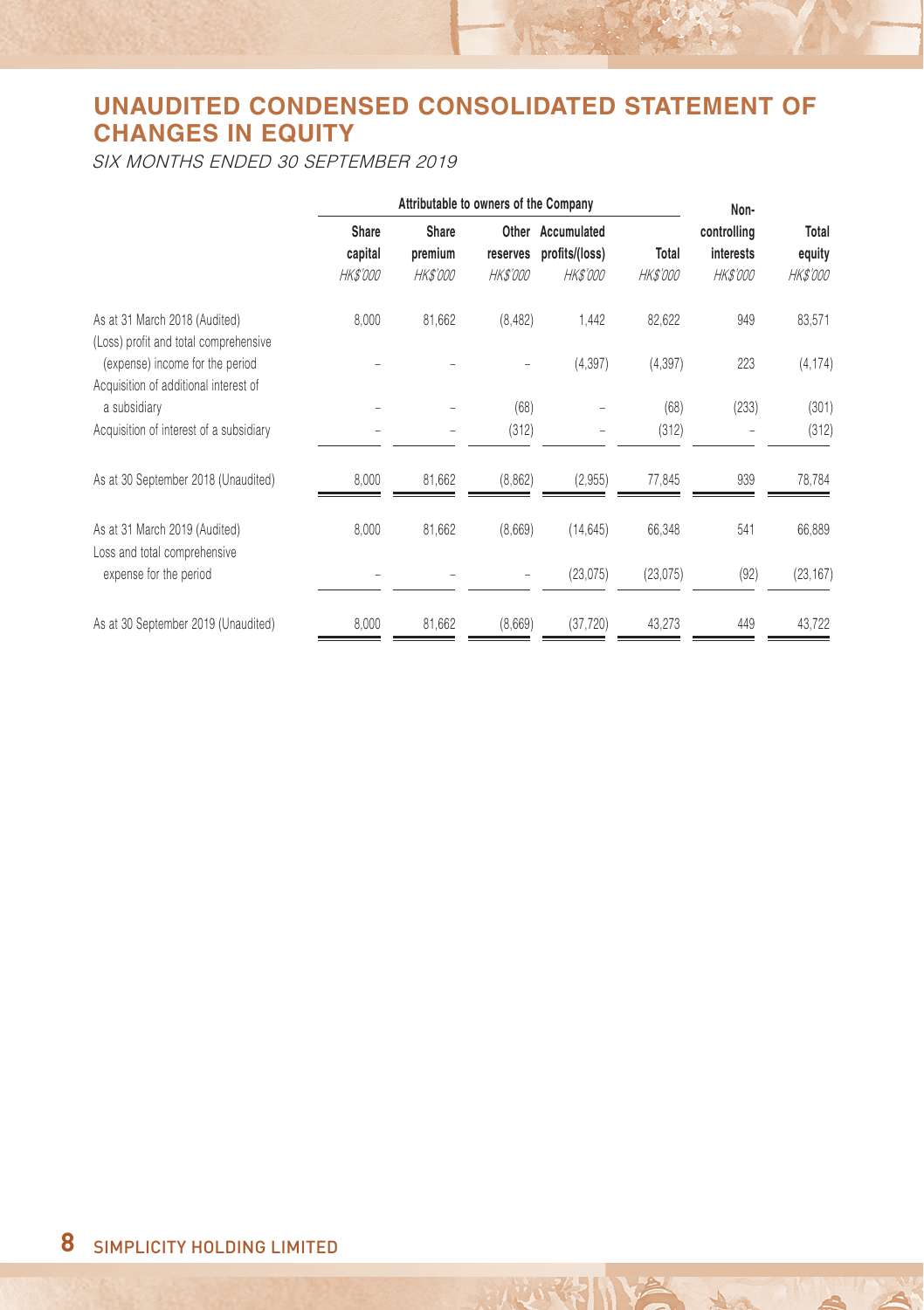# **UNAUDITED CONDENSED CONSOLIDATED STATEMENT OF CASH FLOWS**

MA on

SIX MONTHS ENDED 30 SEPTEMBER 2019

|                                                                                                                                                                                                     | <b>Unaudited</b><br>Six months ended 30 September |                         |  |
|-----------------------------------------------------------------------------------------------------------------------------------------------------------------------------------------------------|---------------------------------------------------|-------------------------|--|
|                                                                                                                                                                                                     | 2019<br><b>HK\$'000</b>                           | 2018<br><b>HK\$'000</b> |  |
| <b>NET CASH GENERATED FROM (USED IN)</b><br><b>OPERATING ACTIVITIES</b>                                                                                                                             | 1,721                                             | (5, 249)                |  |
| <b>CASH FLOWS FROM INVESTING ACTIVITIES</b><br>Interest received<br>Purchase of property, plant and equipment                                                                                       | 20<br>(2,639)                                     | 152<br>(10,600)         |  |
| Investment in a joint venture<br>Repayments from related parties                                                                                                                                    | (15,010)<br>312                                   | 1,100                   |  |
| <b>NET CASH USED IN INVESTING ACTIVITIES</b>                                                                                                                                                        | (17, 317)                                         | (9,348)                 |  |
| <b>CASH FLOWS FROM FINANCING ACTIVITIES</b><br>New bank borrowings<br>Acquisition of additional interest of a subsidiary<br>Acquisition of interest of a subsidiary<br>Payment of lease liabilities | 5,777<br>(8, 134)                                 | (300)<br>(300)          |  |
| <b>NET CASH USED IN FINANCING ACTIVITIES</b>                                                                                                                                                        | (2, 357)                                          | (600)                   |  |
| <b>NET DECREASE IN CASH AND</b><br><b>CASH EQUIVALENTS</b><br><b>CASH AND CASH EQUIVALENTS</b><br>AT BEGINNING OF THE PERIOD                                                                        | (17, 953)<br>21,831                               | (15, 197)<br>49,225     |  |
| <b>CASH AND CASH EQUIVALENTS</b><br>AT END OF THE PERIOD                                                                                                                                            | 3,878                                             | 34,028                  |  |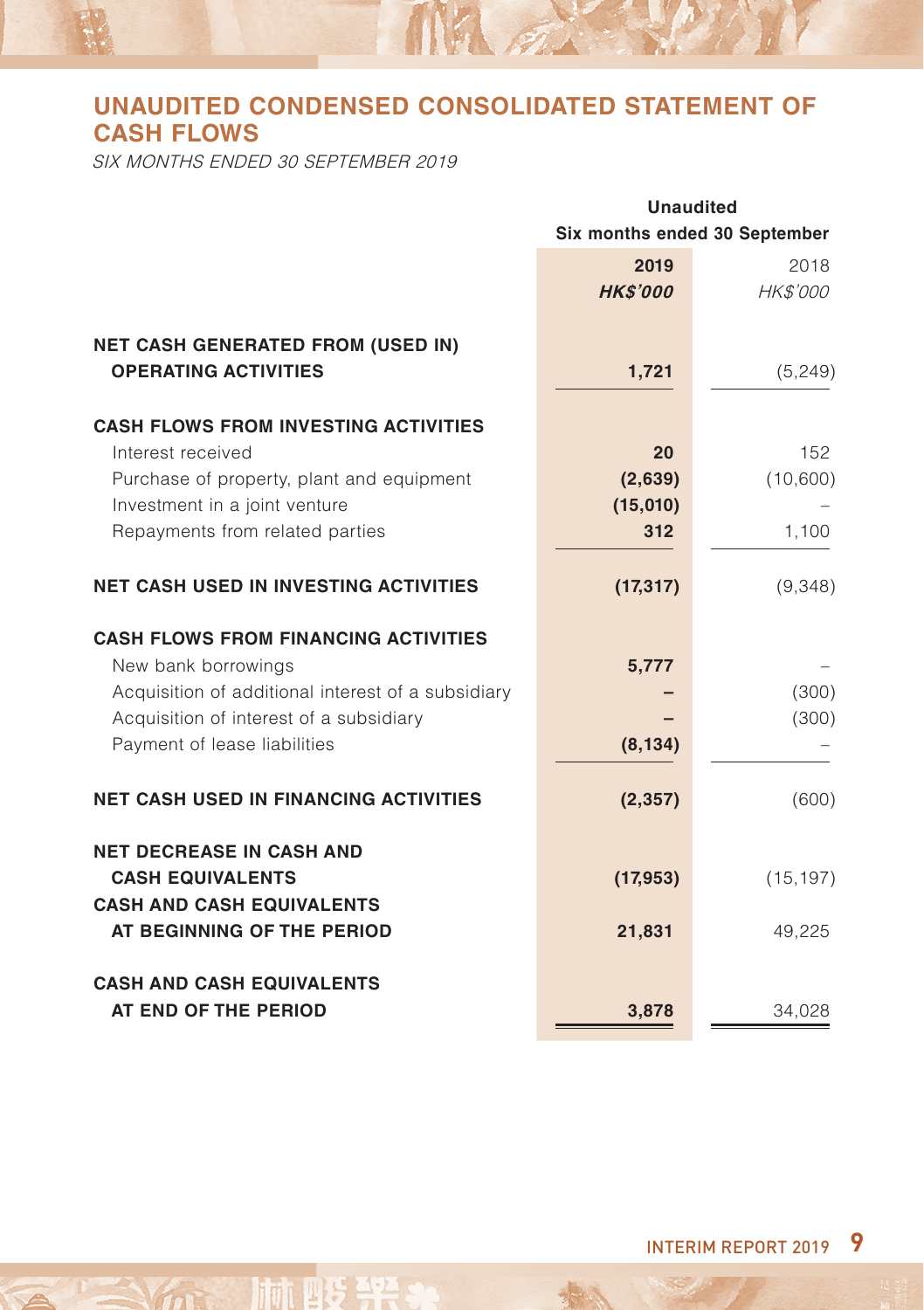#### **1. GENERAL INFORMATION**

The Company was incorporated and registered as an exempted company with limited liability in the Cayman Islands under the Companies Law Chapter 22 of the Cayman Islands on 27 January 2017 and its shares were listed on GEM of the Stock Exchange (the "**Listing**") on 26 February 2018 (the "**Listing Date**"). The address of the registered office of the Company is Cricket Square, Hutchins Drive, P.O. Box 2681, Grand Cayman, KY1-1111, Cayman Islands. The principal place of business of the Company is located at Unit 13, 8/F, Vanta Industrial Centre, 21-33 Tai Lin Pai Road, Kwai Chung, New Territories, Hong Kong.

Its immediate holding company is Marvel Jumbo Limited ("**MJL**"), a private limited company incorporated in the British Virgin Islands ("**BVI**") with limited liability. MJL is 31% owned by Ms. Wong Suet Hing ("**Ms. SH Wong**"), 31% owned by Ms. Chow Lai Fan ("**Ms. LF Chow**"), sister-in-law of Ms. SH Wong, 18.7% owned by Ms. Wong Sau Ting Peony ("**Ms. ST Wong**"), daughter of Ms. SH Wong, 15% owned by Ms. Wong Suet Ching ("**Ms. SC Wong**"), sister of Ms. SH Wong, and 4.3% owned by Mr. Ma Sui Hong ("**Mr. SH Ma**"), the nephew of Ms. SH Wong

The Company is an investment holding company and its subsidiaries are principally engaged in restaurant operations in Hong Kong.

The unaudited condensed consolidated financial statements are presented in Hong Kong Dollars ("**HK\$**"), which is also the functional currency of the Company.

#### **2. BASIS OF PREPARATION AND PRINCIPLE ACCOUNTING POLICIES**

The unaudited condensed consolidated financial statements for the six months ended 30 September 2019 have been prepared in accordance with the Hong Kong Financial Reporting Standards ("**HKFRSs**"), Hong Kong Accounting Standards ("**HKASs**") and Interpretations (hereinafter collectively referred to as the "**HKFRS**") issued by the Hong Kong Institute of Certified Public Accountants ("**HKICPA**") and the disclosure requirements of the Hong Kong Companies Ordinance. In addition, the unaudited condensed consolidated financial statements for the six months ended 30 September 2019 include applicable disclosures required by the GEM Listing Rules and the Hong Kong Companies Ordinance.

The accounting policies and methods of computation used in the preparation of the unaudited condensed consolidated financial statements for the six months ended 30 September 2019 are consistent with those adopted in the Group's audited annual report dated 18 June 2019 (the "**2019 Annual Report**"), except for the adoption of the new and revised HKFRSs (the "**New and Revised HKFRSs**") (which include all HKFRSs, HKASs and Interpretations) issued by the HKICPA that are adopted for the first time for the current period's financial statements.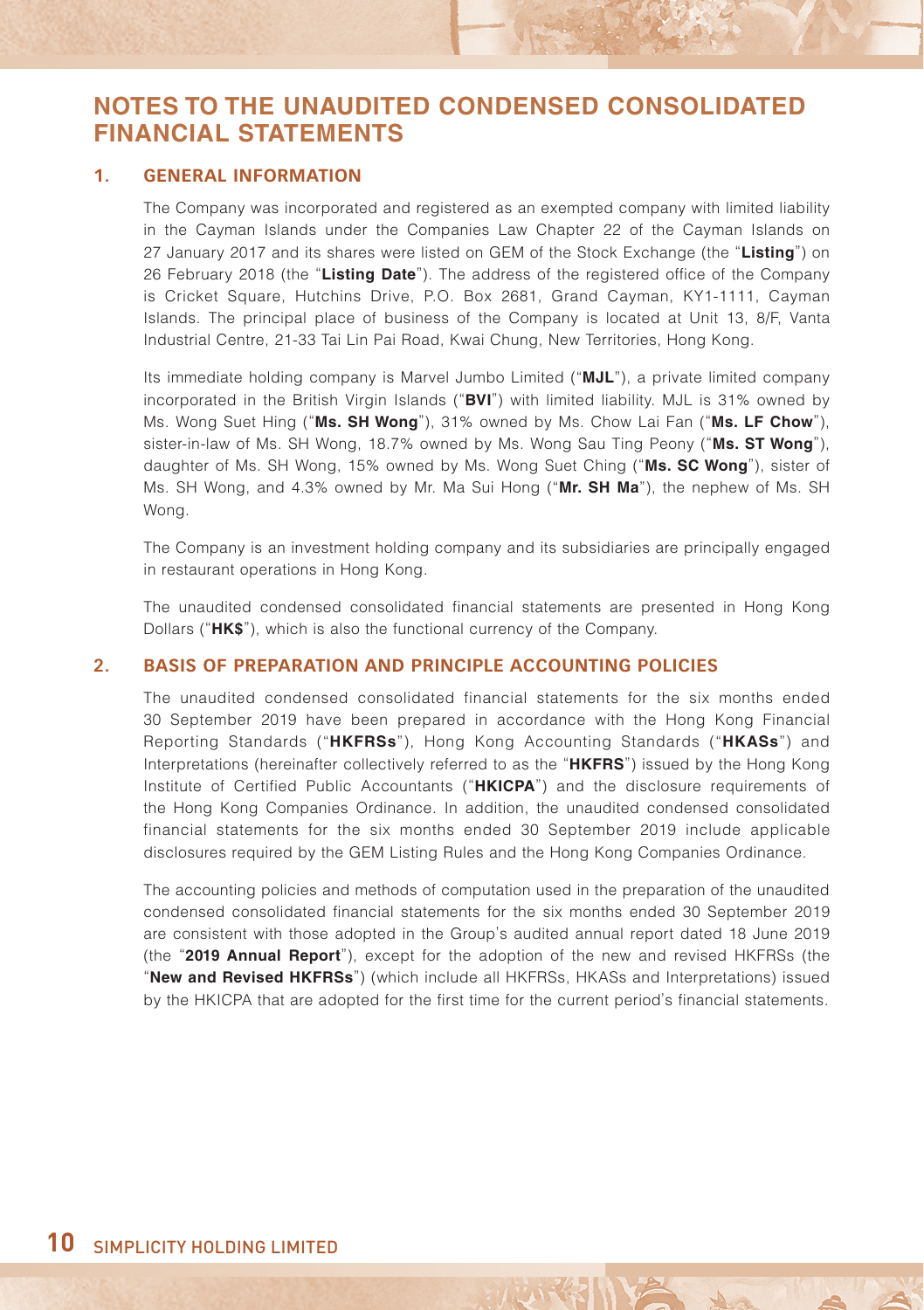#### **2. BASIS OF PREPARATION AND PRINCIPLE ACCOUNTING POLICIES** (Continued)

(a) The Group has adopted the following new and revised HKFRSs for the first time for the financial period beginning on or after 1 April 2019:

NEL 27

| HKFRS 16                      | Leases                                                 |
|-------------------------------|--------------------------------------------------------|
| HK(IFRIC)-Int 23              | Uncertainty over Income Tax Treatments                 |
| Amendments to HKFRS 9         | Prepayment Features with Negative Compensation         |
| Amendments to HKFRS 10        | Sale or Contribution of Assets between an Investor and |
| and HKAS 28                   | its Associate or Joint Venture                         |
| Amendments to HKAS 19         | Plan Amendment, Curtailment or Settlement              |
| Amendments to HKAS 28         | Long-term Interests in Associates and Joint Ventures   |
| Annual Improvements to        | Amendments to HKFRS 3. Business Combinations           |
| <b>HKFRSs 2015-2017 Cycle</b> |                                                        |
| Annual Improvements to        | Amendments to HKFRS 11, Joint Arrangements             |
| <b>HKFRSs 2015-2017 Cycle</b> |                                                        |
| Annual Improvements to        | Amendments to HKAS 12. Income Taxes                    |
| <b>HKFRSs 2015-2017 Cycle</b> |                                                        |
| Annual Improvements to        | Amendments to HKAS 23, Borrowing Costs                 |
| <b>HKFRSs 2015-2017 Cycle</b> |                                                        |

The adoption of the New and Revised HKFRSs, except for HKFRS 16, did not have any significant financial impacts on the unaudited condensed consolidated financial statements.

#### **HKFRS 16 – Leases**

HKFRS 16, which upon the effective date will supersede HKAS 17 "Leases" and related interpretations, introduces a single lessee accounting model and requires a lessee to recognise assets and liabilities for all leases with a term of more than 12 months, unless the underlying asset is of low value. Specifically, under HKFRS 16, a lessee is required to recognise a right-of-use asset representing its right to use the underlying leased asset and a lease liability representing its obligation to make lease payments. Accordingly, a lessee should recognise depreciation of the right-of-use asset and interest on the lease liability, and also classifies cash repayments of the lease liability into a principal portion and an interest portion and presents them in the statement of cash flows. Also, the right-of-use asset and the lease liability are initially measured on a present value basis. The measurement includes non-cancellable lease payments and also includes payments to be made in optional periods if the lessee is reasonably certain to exercise an option to extend the lease, or to exercise an option to terminate the lease. This accounting treatment is significantly different from the lessee accounting for leases that are classified as operating leases under the predecessor standard, HKAS 17.

In respect of the lessor accounting, HKFRS 16 substantially carries forward the lessor accounting requirements in HKAS 17. Accordingly, a lessor continues to classify its leases as operating leases or finance leases, and to account for those two types of leases differently.

The standard will affect primarily the accounting for the Group's operating leases. The interest expense on the lease liability and the depreciation expense on the right-of-use asset under HKFRS 16 will replace the rental charge under HKAS 17. The Group has performed an assessment on the impact of adoption of HKFRS 16. The Group has estimated that right-of-use assets of HK\$61.7 million and lease liabilities of HK\$61.7 million were recognised at 1 April 2019.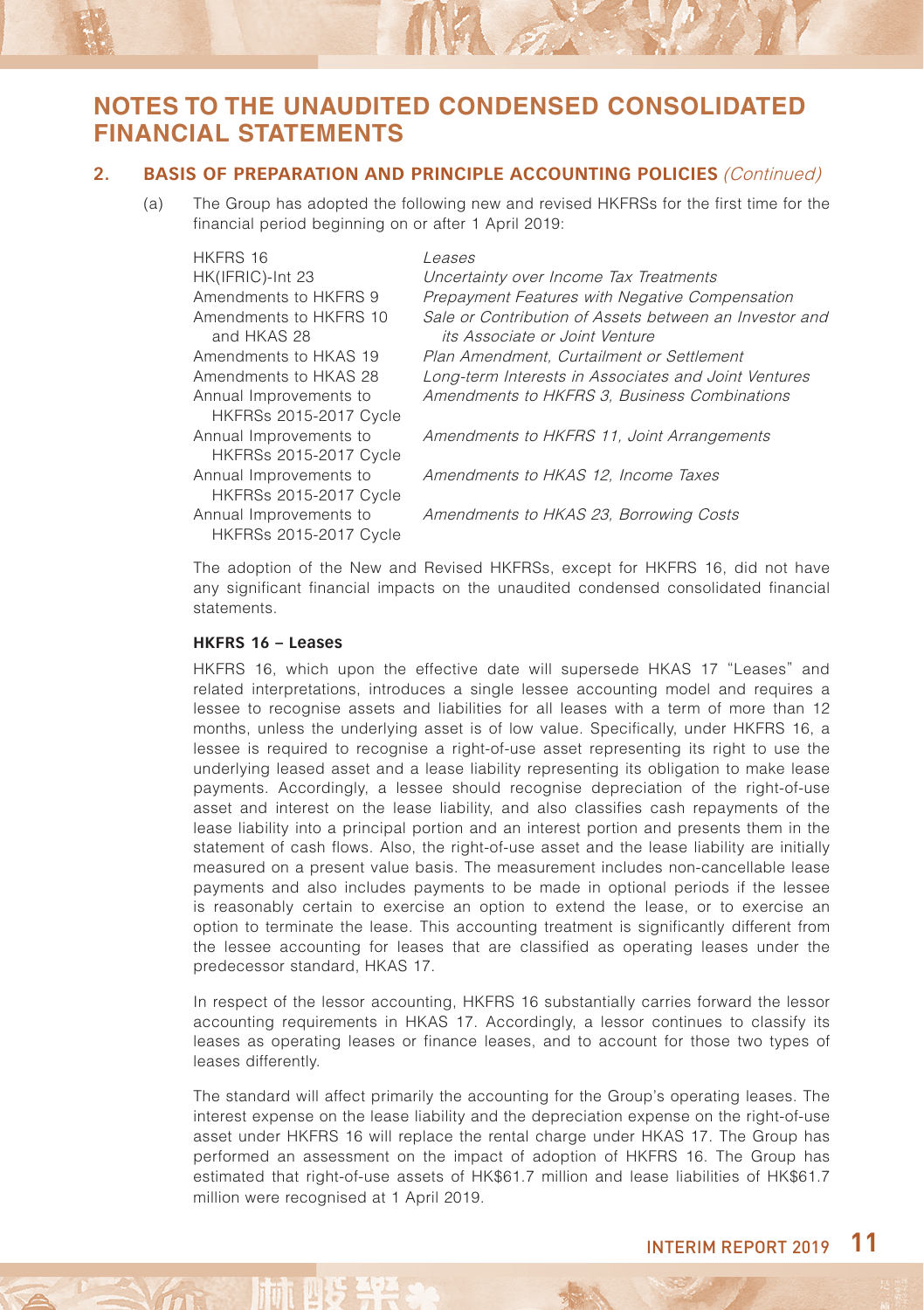#### **2. BASIS OF PREPARATION AND PRINCIPLE ACCOUNTING POLICIES** (Continued)

(a) (Continued)

#### **HKFRS 16 – Leases** (Continued)

Mandatory for financial years commencing on or after 1 April 2019, the Group has applied the simplified transition approach and will not restate comparative amounts for the year prior to first adoption.

(b) The unaudited condensed consolidated financial statements for the six months ended 30 September 2019 do not include all the information and disclosures required in the annual financial statements and should be read in conjunction with the Group's annual financial statements for the year ended 31 March 2019.

The unaudited condensed consolidated financial statements for the six months ended 30 September 2019 have not been audited by the Company's auditors, but have been reviewed by the audit committee of the Company (the "**Audit Committee**"). The Audit Committee agreed with the accounting principles and practices adopted by the Company.

As at 30 September 2019, the Group's current liabilities exceeded its current assets by approximately HK\$23.4 million. The current liabilities mainly consisted of interest-bearing bank overdrafts of approximately HK\$5.8 million and the lease liabilities of approximately HK\$20.2 million due to the Group's adoption of the new accounting standard HKFRS 16. Based on the Group's history of its operating performance and its expected future working capital, the Directors believe that there are sufficient financial resources available to the Group to meet its liabilities as and when they fall due. Accordingly, the Directors consider that it is appropriate to prepare the consolidated financial statements on a going concern basis.

#### **3. ESTIMATES**

The preparation of interim unaudited condensed consolidated financial statements requires management to make judgements, estimates and assumptions that affect the application of accounting policies and the reported amounts of assets and liabilities, income and expense. Actual results may differ from these estimates.

In preparing the interim unaudited condensed consolidated financial statements, the significant judgements made by management in applying the Group's accounting policies and the key sources of estimation uncertainty were the same as those that applied to the consolidated financial statements for the year ended 31 March 2019.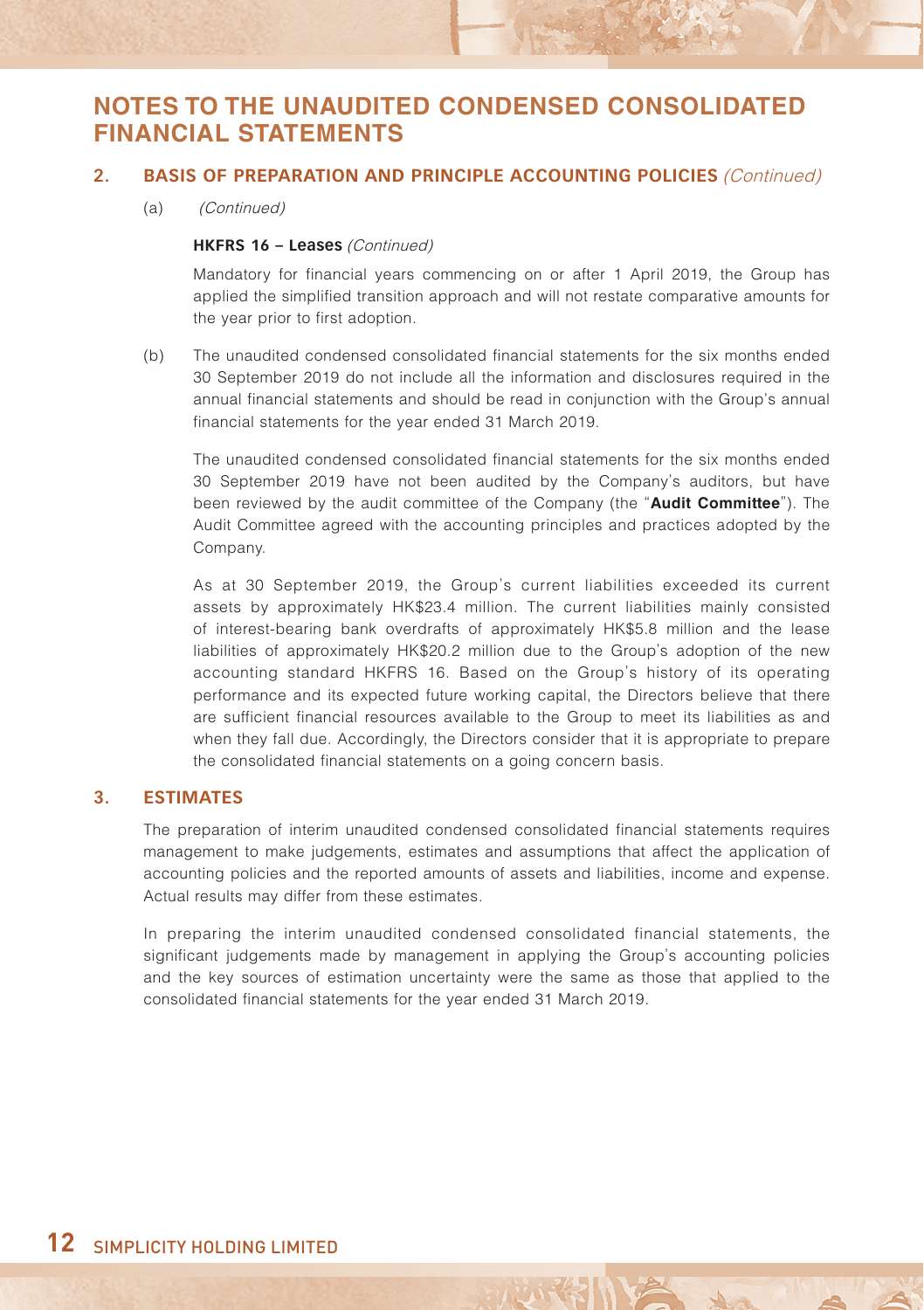#### **4. REVENUE AND SEGMENT INFORMATION**

Revenue represents the fair value of amounts received or receivable for goods sold and services rendered by the Group during the period.

M.

Information reported to the management of the Group, being the chief operating decision maker ("**CODM**"), for the purposes of resource allocation and assessment of segment performance focuses on styles of cuisine serving by the Group's restaurants to the customers.

Specifically, the Group's reportable segments under HKFRS 8 "Operating Segments" are as follows:

- 1. Chinese cuisine Operations of Chinese cuisine restaurants under the brand of "Marsino"
- 2. Western cuisine Operations of Western cuisine restaurants under the brand of "La Dolce" were ceased to operate since 18 March 2019
- 3. Thai cuisine Operations of Thai cuisine restaurants under the brand of "Grand Avenue"
- 4. Japanese cuisine Operations of Japanese cuisine restaurants under the brand of "Beefst" were ceased to operate since 30 June 2019
- 5. Malaysian cuisine Operations of Malaysian cuisine restaurants under the brand of "HaHa Prawn Mee" and "Baba Nyonya" of which, "HaHa Prawn Mee" was ceased to operate since 30 June 2019

No operating segments have been aggregated in arriving at the reportable segments of the Group.

The following is an analysis of the Group's revenue, results, assets and liabilities by operating and reportable segments:

#### **Segment revenue and results**

#### **Six months ended 30 September 2019**

|                                                                                                  | <b>Chinese</b><br>cuisine<br><b>HKS'000</b><br>(Unaudited) | Thai<br>cuisine<br><b>HKS'000</b><br>(Unaudited) | Japanese<br>cuisine<br><b>HKS'000</b><br>(Unaudited) | <b>Malaysian</b><br>cuisine<br><b>HKS'000</b><br>(Unaudited) | Total<br><b>HKS'000</b><br>(Unaudited) |
|--------------------------------------------------------------------------------------------------|------------------------------------------------------------|--------------------------------------------------|------------------------------------------------------|--------------------------------------------------------------|----------------------------------------|
| Segment revenue recognised over time                                                             | 21,654                                                     | 21,317                                           | 809                                                  | 15,349                                                       | 59,129                                 |
| Segment (loss) profit                                                                            | (136)                                                      | 847                                              | (2,053)                                              | (2,883)                                                      | (4, 225)                               |
| Other income<br>Finance costs<br>Unallocated corporate costs<br>Share of loss of a joint venture |                                                            |                                                  |                                                      |                                                              | 73<br>(1, 241)<br>(10, 408)<br>(7,366) |
| Loss before tax                                                                                  |                                                            |                                                  |                                                      |                                                              | (23, 167)                              |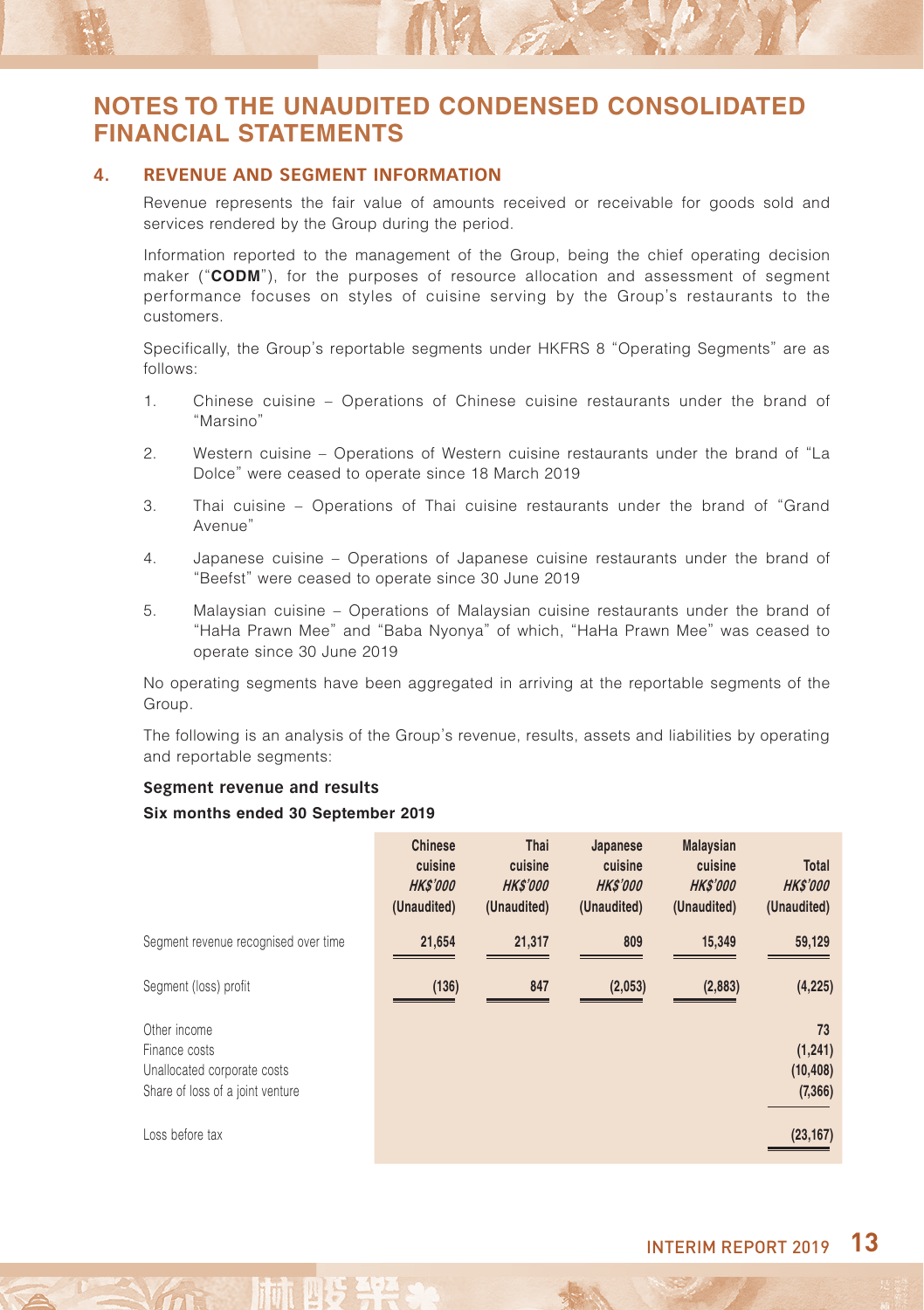#### **4. REVENUE AND SEGMENT INFORMATION (Continued)**

#### **Segment revenue and results (Continued)**

Six months ended 30 September 2018

|                                              | Chinese<br>cuisine<br><b>HK\$'000</b><br>(Unaudited) | Western<br>cuisine<br><b>HK\$'000</b><br>(Unaudited) | Thai<br>cuisine<br><b>HK\$'000</b><br>(Unaudited) | Japanese<br>cuisine<br><b>HK\$'000</b><br>(Unaudited) | Malaysian<br>cuisine<br><i>HK\$'000</i><br>(Unaudited) | Total<br><b>HK\$'000</b><br>(Unaudited) |
|----------------------------------------------|------------------------------------------------------|------------------------------------------------------|---------------------------------------------------|-------------------------------------------------------|--------------------------------------------------------|-----------------------------------------|
| Segment revenue recognised                   |                                                      |                                                      |                                                   |                                                       |                                                        |                                         |
| over time                                    | 21,882                                               | 10.168                                               | 33.188                                            | 3.764                                                 | 4,161                                                  | 73,163                                  |
| Segment profit (loss)                        | 2,895                                                | 778                                                  | 5,132                                             | (447)                                                 | (1, 425)                                               | 6,933                                   |
| Other income                                 |                                                      |                                                      |                                                   |                                                       |                                                        | 268                                     |
| Finance costs<br>Unallocated corporate costs |                                                      |                                                      |                                                   |                                                       |                                                        | (219)<br>(10, 353)                      |
| Loss before tax                              |                                                      |                                                      |                                                   |                                                       |                                                        | (3, 371)                                |

#### **Segment assets and liabilities At 30 September 2019**

|                                                                                                                                                                                                                                                      | Chinese<br>cuisine<br><b>HKS'000</b><br>(Unaudited) | Thai<br>cuisine<br><b>HKS'000</b><br>(Unaudited) | <b>Malaysian</b><br>cuisine<br><b>HKS'000</b><br>(Unaudited) | <b>Total</b><br><b>HKS'000</b><br>(Unaudited)                  |
|------------------------------------------------------------------------------------------------------------------------------------------------------------------------------------------------------------------------------------------------------|-----------------------------------------------------|--------------------------------------------------|--------------------------------------------------------------|----------------------------------------------------------------|
| Segment assets                                                                                                                                                                                                                                       | 34,837                                              | 20,929                                           | 26,384                                                       | 82,150                                                         |
| Unallocated property,<br>plant and equipment<br>Intangible asset<br>Deferred tax assets<br>Investment in a joint venture<br>Unallocated inventories<br>Unallocated other receivables<br>and prepayments<br>Tax recoverable<br>Bank balances and cash |                                                     |                                                  |                                                              | 33,779<br>211<br>95<br>7,644<br>899<br>2,243<br>1,358<br>3,878 |
| Consolidated assets                                                                                                                                                                                                                                  |                                                     |                                                  |                                                              | 132,257                                                        |
| Segment liabilities                                                                                                                                                                                                                                  | 29,288                                              | 14,574                                           | 19,233                                                       | 63,095                                                         |
| Unallocated trade and other payables and accruals<br>Bank borrowings<br><b>Bank overdrafts</b><br>Deferred tax liabilities<br>Consolidated liabilities                                                                                               |                                                     |                                                  |                                                              | 3,851<br>15,000<br>5,777<br>812<br>88,535                      |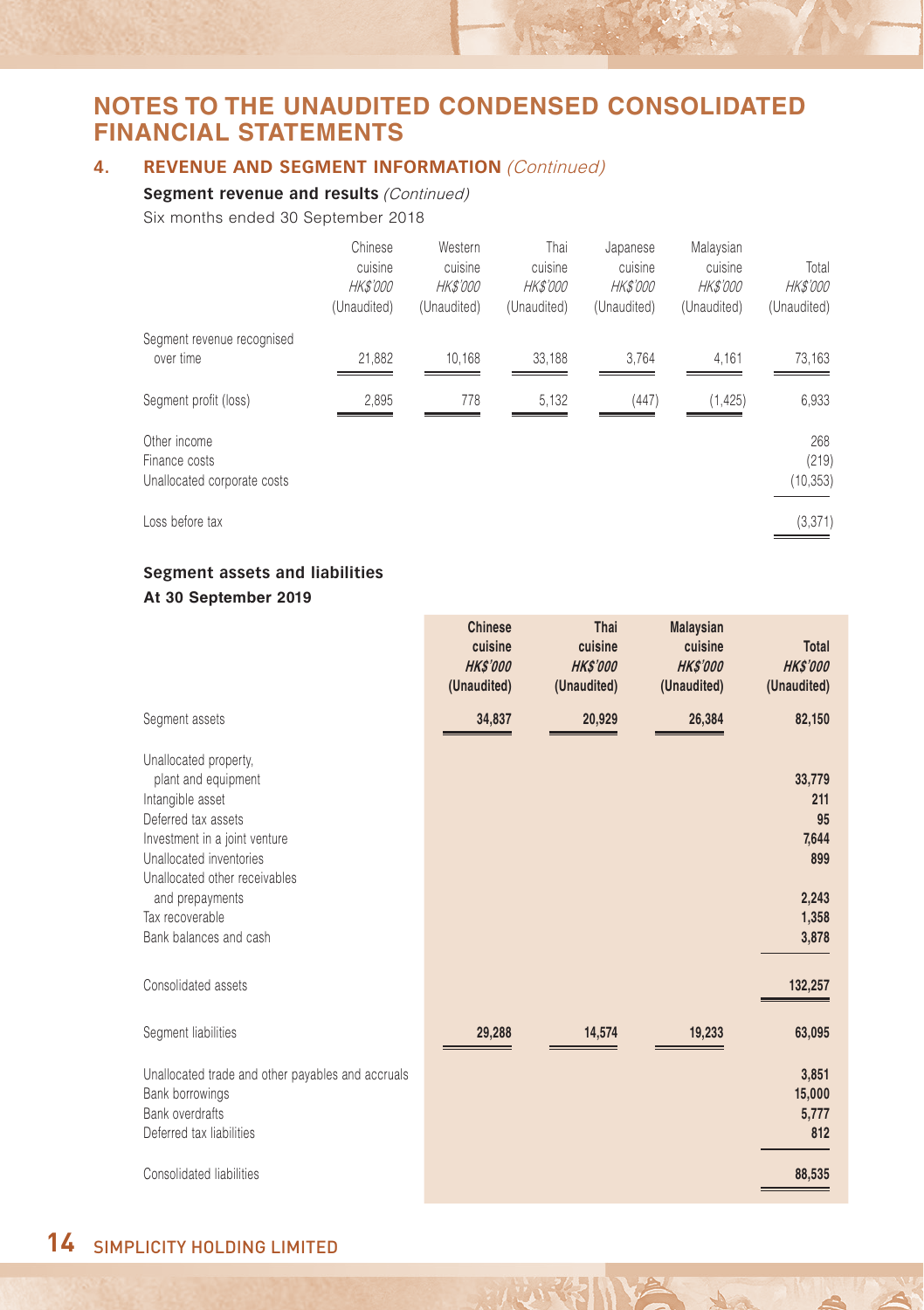MA A

### **4. REVENUE AND SEGMENT INFORMATION** *(Continued)*

### **Segment assets and liabilities** (Continued)

At 31 March 2019

|                                                                                                                                                                                                                                    | Chinese<br>cuisine<br><b>HK\$'000</b><br>(Audited) | Thai<br>cuisine<br>HK\$'000<br>(Audited) | Japanese<br>cuisine<br>HK\$'000<br>(Audited) | Malaysian<br>cuisine<br><b>HK\$'000</b><br>(Audited) | Total<br>HK\$'000<br>(Audited)                         |
|------------------------------------------------------------------------------------------------------------------------------------------------------------------------------------------------------------------------------------|----------------------------------------------------|------------------------------------------|----------------------------------------------|------------------------------------------------------|--------------------------------------------------------|
| Segment assets                                                                                                                                                                                                                     | 10,412                                             | 12,414                                   | 2,392                                        | 12,818                                               | 38,036                                                 |
| Unallocated property,<br>plant and equipment<br>Deferred tax assets<br>Unallocated inventories<br>Unallocated other receivables<br>and prepayments<br>Amount due from a related party<br>Tax recoverable<br>Bank balances and cash |                                                    |                                          |                                              |                                                      | 34,400<br>95<br>710<br>1,300<br>312<br>1,009<br>21,831 |
| Consolidated assets                                                                                                                                                                                                                |                                                    |                                          |                                              |                                                      | 97,693                                                 |
| Segment liabilities                                                                                                                                                                                                                | 4,402                                              | 3,348                                    | 396                                          | 2,802                                                | 10,948                                                 |
| Unallocated trade and other<br>payables and accruals<br>Bank borrowings<br>Deferred tax liabilities                                                                                                                                |                                                    |                                          |                                              |                                                      | 4,044<br>15,000<br>812                                 |
| Consolidated liabilities                                                                                                                                                                                                           |                                                    |                                          |                                              |                                                      | 30,804                                                 |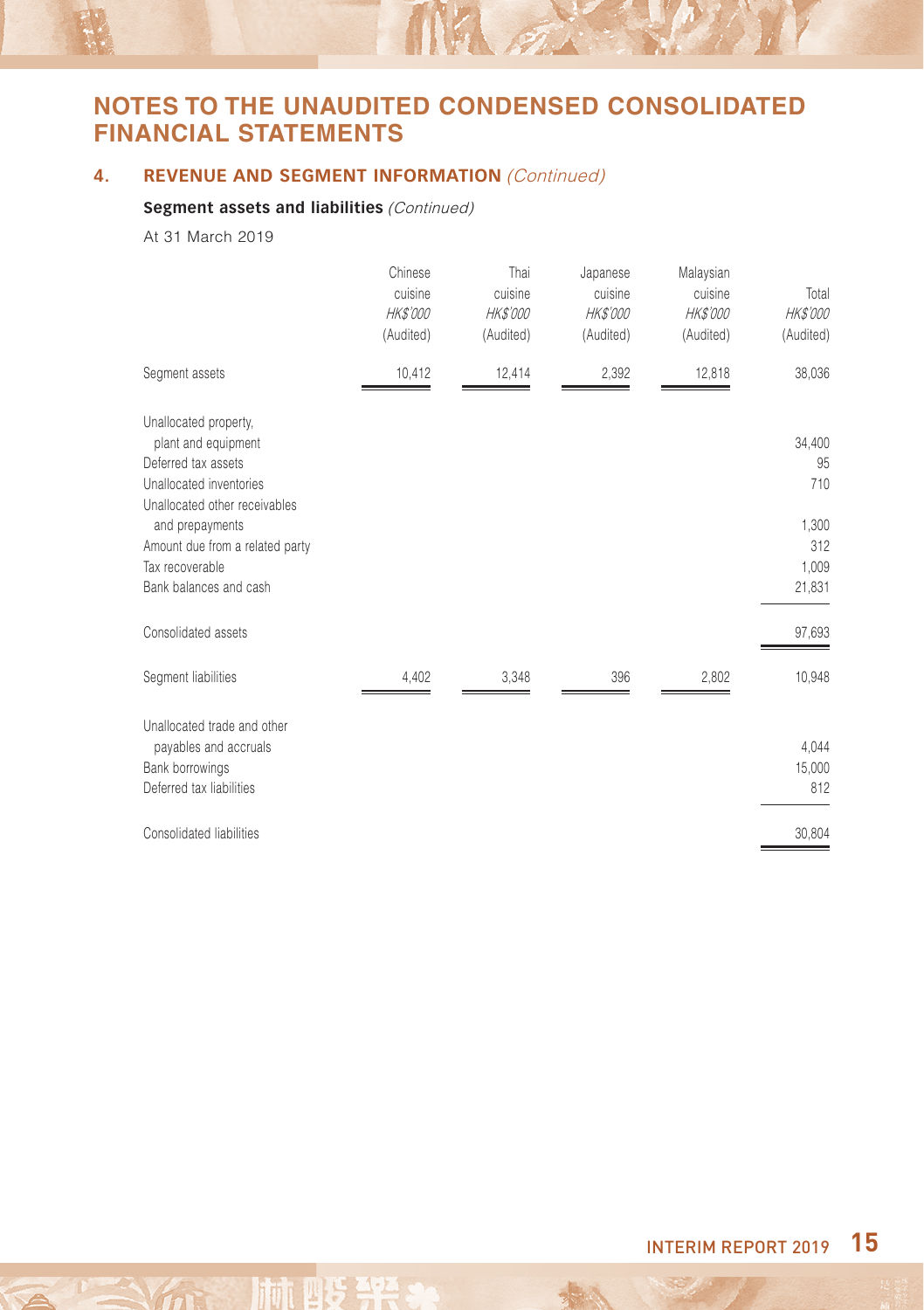### **5. OTHER INCOME**

|                      | <b>Unaudited</b><br>Three months ended<br>30 September |          | <b>Unaudited</b><br>Six months ended<br>30 September |                 |
|----------------------|--------------------------------------------------------|----------|------------------------------------------------------|-----------------|
|                      | 2019                                                   | 2018     | 2019                                                 | 2018            |
|                      | <b>HK\$'000</b>                                        | HK\$'000 | <b>HK\$'000</b>                                      | <b>HK\$'000</b> |
|                      |                                                        |          |                                                      |                 |
| Other income         |                                                        |          |                                                      |                 |
| Promotion income     | 14                                                     | 33       | 24                                                   | 62              |
| Bank interest income |                                                        | 89       | 20                                                   | 152             |
| Others               | 13                                                     | 28       | 29                                                   | 54              |
|                      |                                                        |          |                                                      |                 |
|                      | 28                                                     | 150      | 73                                                   | 268             |

#### **6. OTHER LOSSES**

|                                  | <b>Unaudited</b><br>Three months ended<br>30 September |                          | Six months ended<br>30 September | <b>Unaudited</b>        |
|----------------------------------|--------------------------------------------------------|--------------------------|----------------------------------|-------------------------|
|                                  | 2019<br><b>HK\$'000</b>                                | 2018<br>HK\$'000         | 2019<br><b>HK\$'000</b>          | 2018<br><b>HK\$'000</b> |
| Loss on disposal of fixed assets | 117                                                    | $\overline{\phantom{a}}$ | 4,974                            |                         |

### **7. FINANCE COSTS**

|                                                                 |                         | <b>Unaudited</b><br>Three months ended<br>30 September |                         | <b>Unaudited</b><br>Six months ended<br>30 September |  |
|-----------------------------------------------------------------|-------------------------|--------------------------------------------------------|-------------------------|------------------------------------------------------|--|
|                                                                 | 2019<br><b>HK\$'000</b> | 2018<br>HK\$'000                                       | 2019<br><b>HK\$'000</b> | 2018<br><b>HK\$'000</b>                              |  |
| Interest expenses on<br>bank borrowings<br>Interest expenses on | 183                     | 121                                                    | 334                     | 219                                                  |  |
| lease liabilities                                               | 459                     | -                                                      | 907                     |                                                      |  |
|                                                                 | 642                     | 121                                                    | 1,241                   | 219                                                  |  |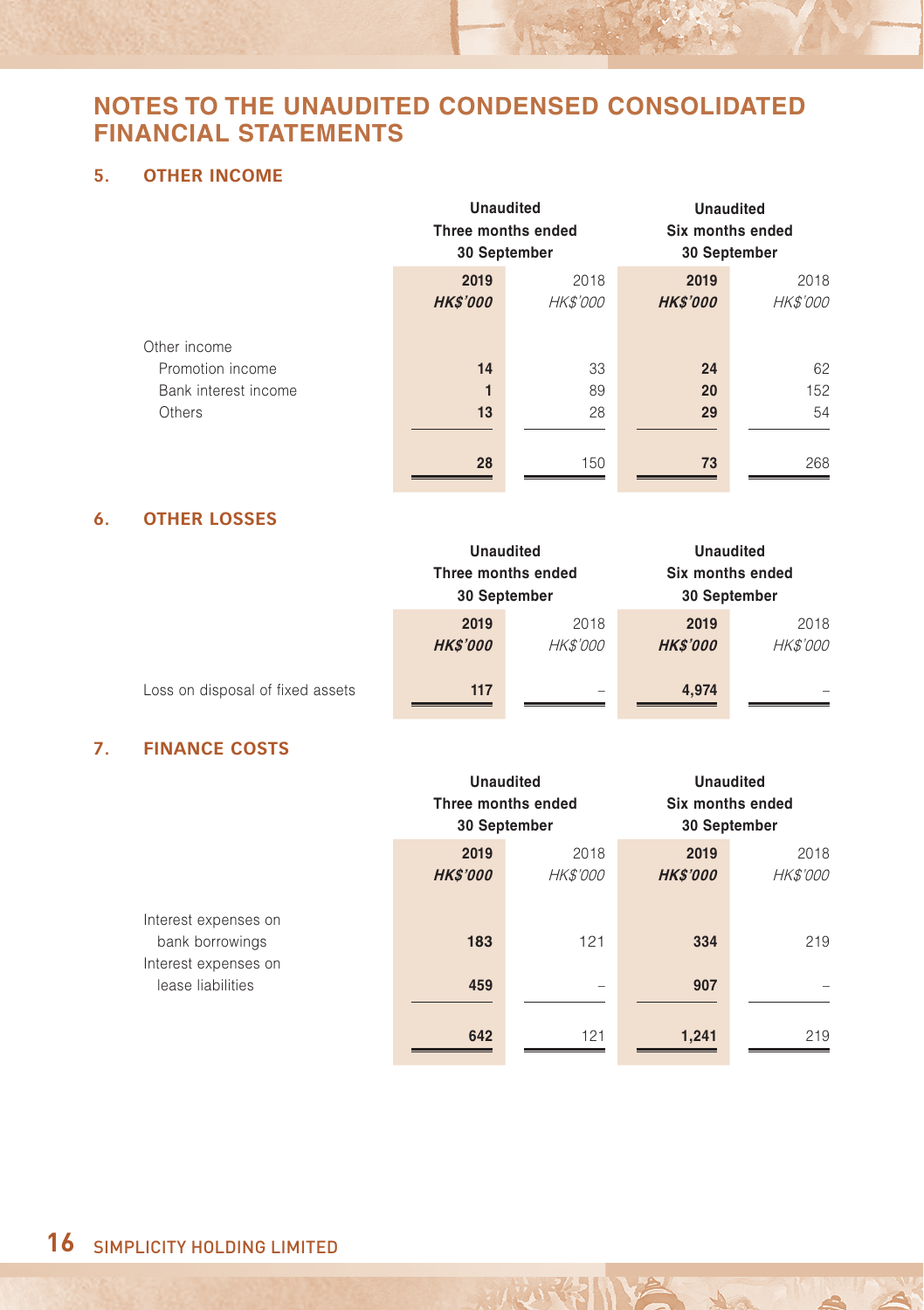$\mathbb{N}$ 

#### **8. LOSS BEFORE TAX**

|                                   | <b>Unaudited</b>   |                 |                  | <b>Unaudited</b> |  |
|-----------------------------------|--------------------|-----------------|------------------|------------------|--|
|                                   | Three months ended |                 | Six months ended |                  |  |
|                                   | 30 September       |                 |                  | 30 September     |  |
|                                   | 2019               | 2018            | 2019             | 2018             |  |
|                                   | <b>HKS'000</b>     | <b>HK\$'000</b> | <b>HKS'000</b>   | HK\$'000         |  |
|                                   |                    |                 |                  |                  |  |
| Loss before tax has been          |                    |                 |                  |                  |  |
| arrived at after charging:        |                    |                 |                  |                  |  |
| Staff costs (including director's |                    |                 |                  |                  |  |
| emoluments):                      |                    |                 |                  |                  |  |
| Salaries and other benefits       | 12,246             | 14,477          | 26,576           | 27,222           |  |
| Contributions to retirement       |                    |                 |                  |                  |  |
| benefit scheme                    | 570                | 657             | 1,209            | 1,219            |  |
|                                   |                    |                 |                  |                  |  |
|                                   | 12,816             | 15,134          | 27,785           | 28,441           |  |
| Auditor's remuneration            | 251                | 285             | 470              | 703              |  |
| Amortisation of intangible asset  |                    |                 |                  |                  |  |
| (included in other expenses)      | 9                  | 16              | 34               | 34               |  |
| Loss on disposal of items of      |                    |                 |                  |                  |  |
| property, plant and               |                    |                 |                  |                  |  |
| equipment (Note 1)                | 117                |                 | 4,974            |                  |  |
| Operating lease payments          |                    |                 |                  |                  |  |
| in respect of rented premises:    |                    |                 |                  |                  |  |
| - minimum lease payments          | 146                | 5,638           | 146              | 10,931           |  |
| - contingent rentals (Note 2)     | 5                  | 136             | $\overline{7}$   | 294              |  |

#### Note:

- (1) It mainly represents the remaining balance of the property, plant and equipment of Mongkok Beefst and Mongkok Haha Prawn Mee that were not fully depreciated upon the closure of these restaurants at the end of June 2019.
- (2) The operating lease rentals for certain restaurants are detereminated as the higher of a fixed rental or a predeterminated percentage on revenue of respective restaurants pursuant to the terms and conditions that are set out in the respective rental agreements.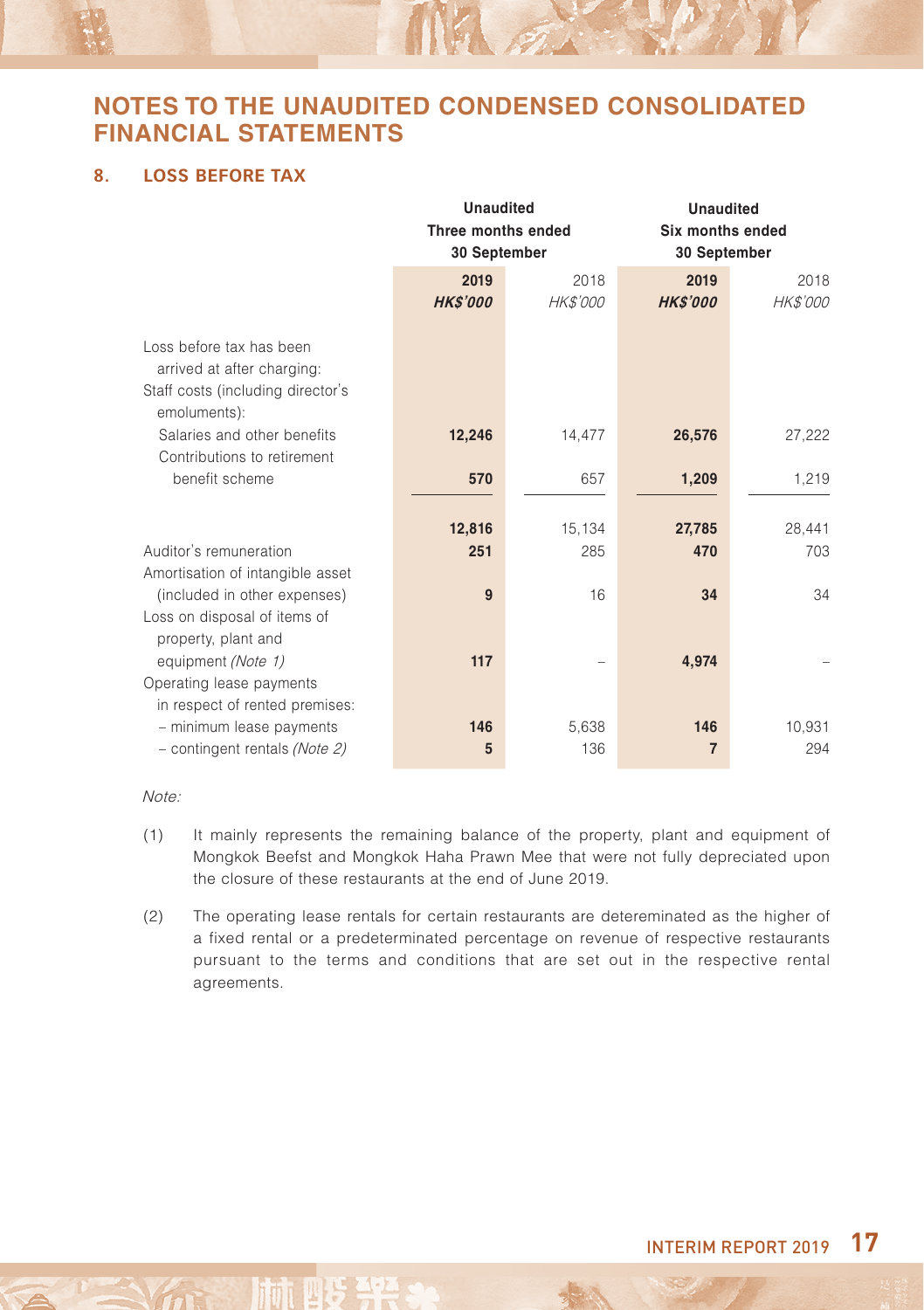#### **9. INCOME TAX EXPENSE**

On 21 March 2018, the Hong Kong Legislative Council passed The Inland Revenue (Amendment) (No.7) Bill 2017 (the "**Bill**") which introduces the two-tiered profits tax rates regime. The Bill was signed into law on 28 March 2018 and was gazetted on the following day.

For the six months ended 30 September 2019 and 2018, Hong Kong Profits Tax is calculated in accordance with the two-tiered profits tax rates regime. Under the two-tiered profits tax rates regime, the first HK\$2,000,000 of profits of qualifying corporation will be taxed at 8.25%, and profits above HK\$2,000,000 will be taxed at 16.5%. The profits of corporations not qualifying for the two-tiered profits tax rates regime will continue to be taxed at 16.5% on the estimated assessable profits.

#### **10. DIVIDENDS**

The board of Directors (the "**Board**") does not recommend any payment of dividend in respect of the six months ended 30 September 2019 (2018: Nil).

#### **11. LOSS PER SHARE**

The calculation of the basic loss per share (2018: basis loss per share) attributable to owners of the Company is based on the following data:

|                                                                                                         | <b>Unaudited</b><br>Three months ended<br>30 September |                         | <b>Unaudited</b><br>Six months ended<br>30 September |                  |
|---------------------------------------------------------------------------------------------------------|--------------------------------------------------------|-------------------------|------------------------------------------------------|------------------|
|                                                                                                         | 2019<br><b>HKS'000</b>                                 | 2018<br><b>HK\$'000</b> | 2019<br><b>HKS'000</b>                               | 2018<br>HK\$'000 |
| Loss for the period attributable to<br>owners of the Company for the<br>purpose of basic loss per share | (8,357)                                                | (2,961)                 | (23, 075)                                            | (4, 397)         |
|                                                                                                         | 30 September                                           | 30 September            | 30 September                                         | 30 September     |
|                                                                                                         | 2019                                                   | 2018                    | 2019                                                 | 2018             |
|                                                                                                         | '000'                                                  | '000                    | '000                                                 | '000             |
| Number of shares<br>Weighted average number of<br>ordinary shares for the purpose                       |                                                        |                         |                                                      |                  |
| of basic loss per share                                                                                 | 800,000                                                | 800,000                 | 800,000                                              | 800,000          |

The number of ordinary shares for the purpose of calculating basic loss per share for the six months ended 30 September 2019 and 2018 has taken into account the capitalisation issue of 599,980,000 ordinary shares of the Company on 26 February 2018 as if it had been effective on 1 April 2017.

No diluted loss per share for the periods was presented as there were no potential ordinary shares in issue during the periods.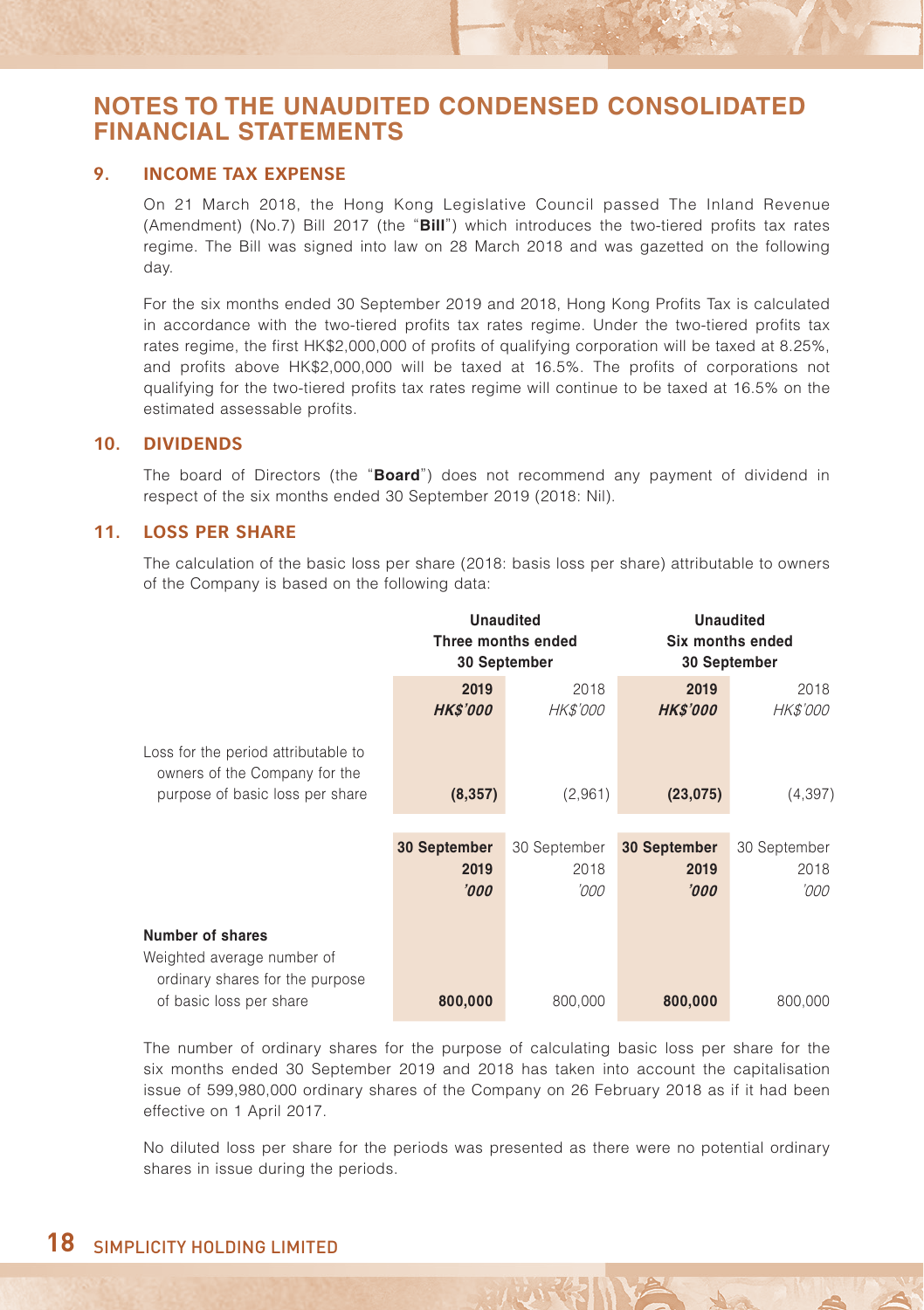#### **12. PROPERTY, PLANT AND EQUIPMENT**

During the six months ended 30 September 2019, the Group acquired property, plant and equipment of approximately HK\$2.6 million (30 September 2018: HK\$13.0 million).

Nil of

#### **13. INTANGIBLE ASSETS**

|                                                | <b>Franchise</b><br><b>HK\$'000</b> |
|------------------------------------------------|-------------------------------------|
| At 31 March 2019 (audited)                     |                                     |
| Cost                                           | 342                                 |
| Accumulated amortisation                       | (97)                                |
| Net book amount                                | 245                                 |
| Six months ended 30 September 2019 (unaudited) |                                     |
| Opening net book amount                        | 245                                 |
| Amortisation charges                           | (34)                                |
| Net book amount                                | 211                                 |
| At 30 September 2019 (unaudited)               |                                     |
| Cost                                           | 342                                 |
| Accumulated amortisation and impairment        | (131)                               |
| Net book amount                                | 211                                 |

The above intangible asset represents franchise acquired from third parties with finite useful lives. Such intangible asset is amortised on a straight-line basis over five years according to the terms of the franchise agreement.

**Unaudited** Audited

#### **14. INVESTMENT IN A JOINT VENTURE**

|                                       | unaudited       | Audited         |
|---------------------------------------|-----------------|-----------------|
|                                       | As at           | As at           |
|                                       | 30 September    | 31 March        |
|                                       | 2019            | 2019            |
|                                       | <b>HK\$'000</b> | <b>HK\$'000</b> |
|                                       |                 |                 |
| Cost of investment in a joint venture | 15,010          |                 |
| Share of loss of a joint venture      | (7, 366)        |                 |
|                                       |                 |                 |
|                                       | 7,644           |                 |
|                                       |                 |                 |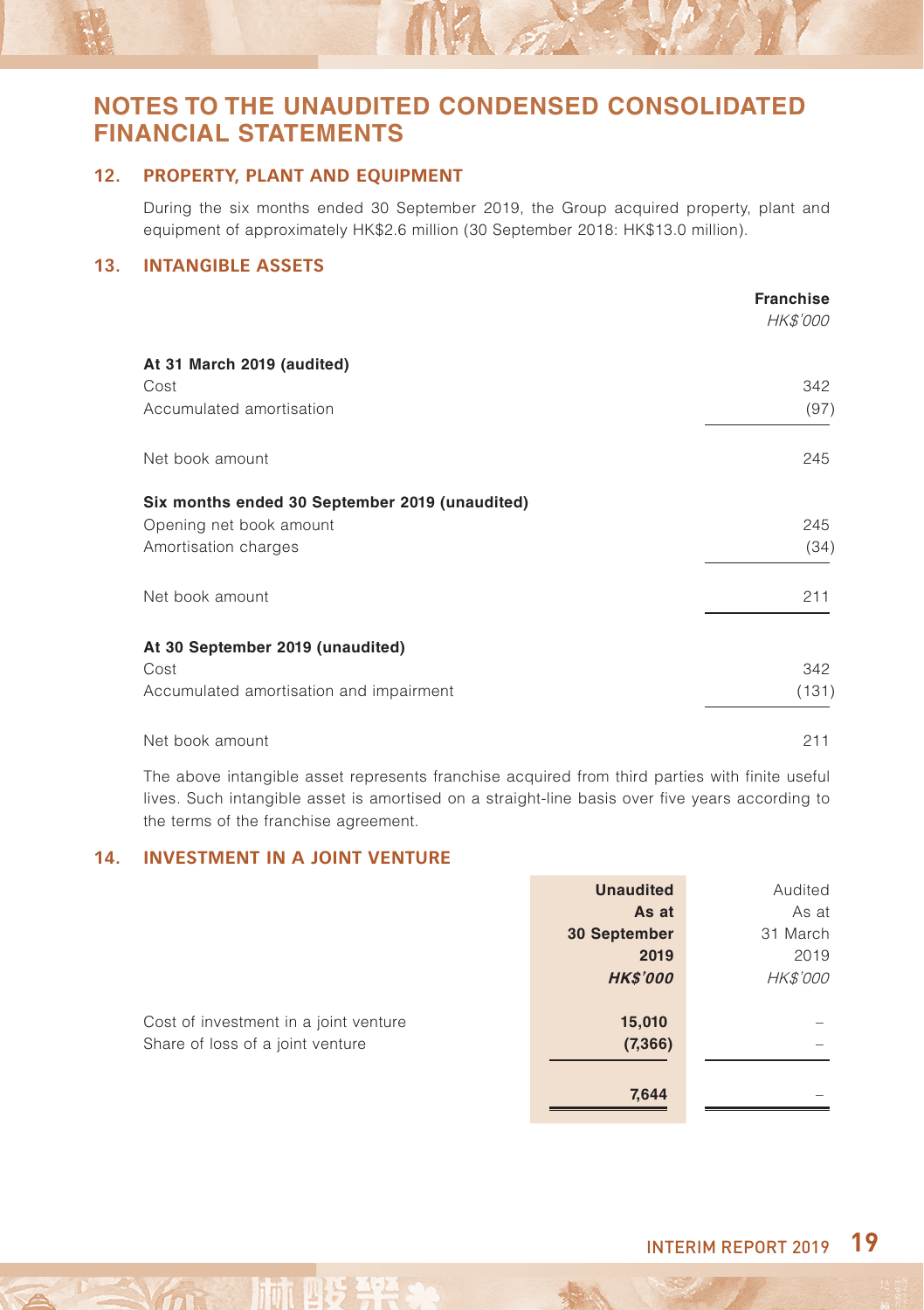#### **15. TRADE AND OTHER RECEIVABLES, DEPOSITS AND PREPAYMENTS**

|                                              | <b>Unaudited</b> | Audited         |
|----------------------------------------------|------------------|-----------------|
|                                              | As at            | As at           |
|                                              | 30 September     | 31 March        |
|                                              | 2019             | 2019            |
|                                              | <b>HK\$'000</b>  | <b>HK\$'000</b> |
| Trade receivables from restaurant operations | 709              | 775             |
| Rental deposits                              | 6,604            | 6,604           |
| Other deposits                               | 1,713            | 3,421           |
| Prepayments and other receivables            | 4,194            | 3,120           |
| Total                                        | 13,220           | 13,920          |
| Analysed for reporting purposes as:          |                  |                 |
| Non-current assets                           | 5,581            | 6,292           |
| Current assets                               | 7,639            | 7,628           |
|                                              | 13,220           | 13,920          |

There was no credit period granted to individual customers for the restaurant operations. The Group's trading terms with its customers are mainly by cash, octopus card and credit card settlement. The settlement terms of octopus card and credit card companies are usually within 7 days after the service rendered date. All trade receivables from restaurant operations are aged within 7 days.

#### **16. TRADE AND OTHER PAYABLES AND ACCRUALS**

|                                      | <b>Unaudited</b> | Audited         |
|--------------------------------------|------------------|-----------------|
|                                      | As at            | As at           |
|                                      | 30 September     | 31 March        |
|                                      | 2019             | 2019            |
|                                      | <b>HK\$'000</b>  | <b>HK\$'000</b> |
|                                      |                  |                 |
| Trade payables                       | 2,399            | 2,543           |
| Salaries payables                    | 4,959            | 5,429           |
| Payable for acquisition of property. |                  |                 |
| plant and equipment                  | 239              | 62              |
| Accruals and other payables          | 3,186            | 4,182           |
|                                      |                  |                 |
|                                      | 10,783           | 12,216          |

The credit period granted to the Group by suppliers normally ranges from 0 to 30 days. All trade payables are aged within 30 days at the end of the reporting period.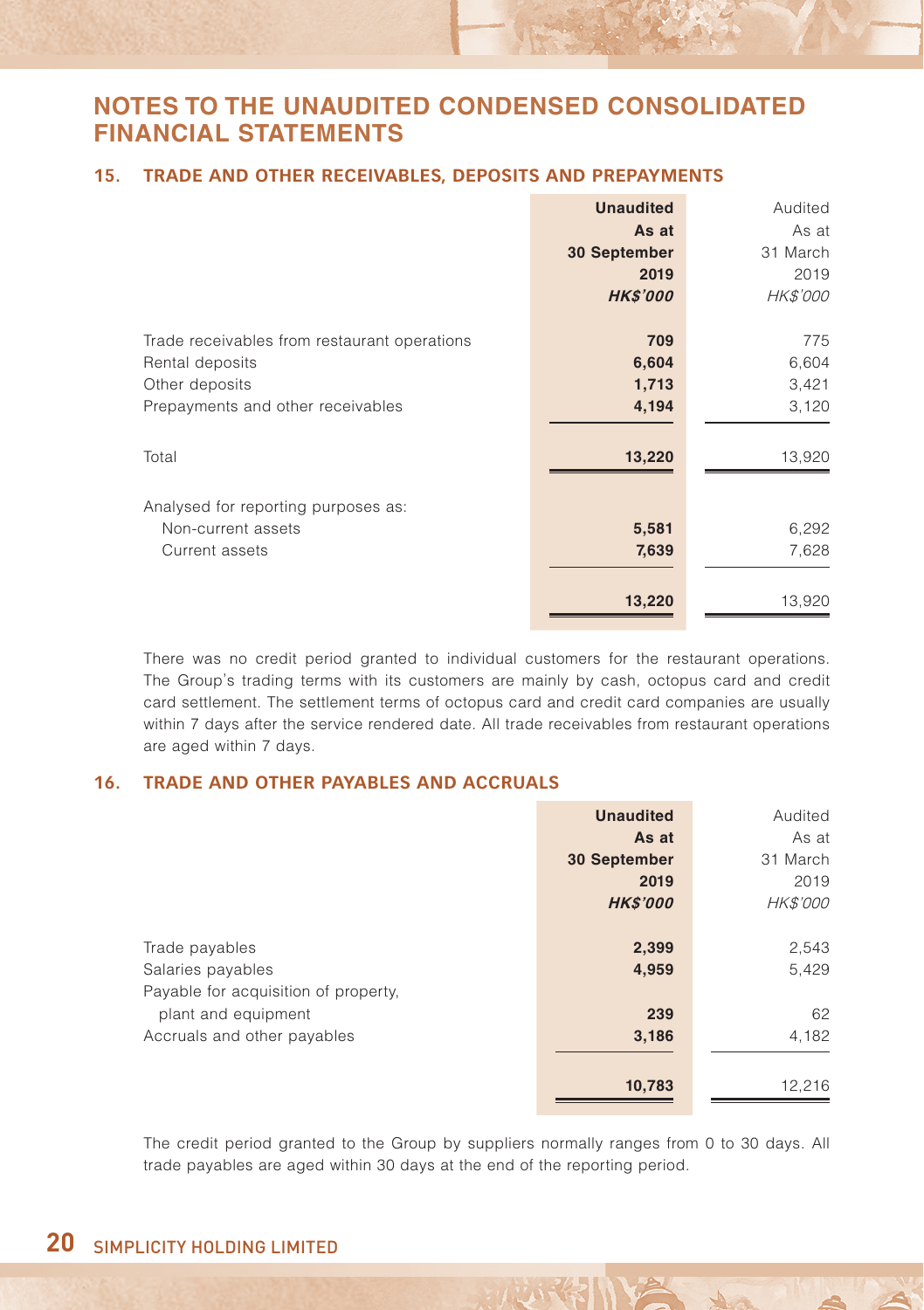W. F.

#### **17. BANK BORROWINGS**

|                                       | <b>Unaudited</b> | Audited  |
|---------------------------------------|------------------|----------|
|                                       | As at            | As at    |
|                                       | 30 September     | 31 March |
|                                       | 2019             | 2019     |
|                                       | <b>HK\$'000</b>  | HK\$'000 |
|                                       |                  |          |
| Non-current                           |                  |          |
| Carrying amount that does not contain |                  |          |
| repayment on demand clause repayable  |                  |          |
| based on scheduled repayment terms:   |                  |          |
| - More than two years but not         |                  |          |
| exceeding five years                  | 15,000           | 15,000   |
|                                       |                  |          |
| Current                               |                  |          |
| <b>Bank overdrafts</b>                | 5.777            |          |

The bank borrowings are at floating rate which carry interest at HK\$ Best Lending Rate minus a spread.

The effective interest rate on the Group's bank loans and bank overdrafts was 3.78% (31 March 2019: 2.91% on bank loans only) per annum as at 30 September 2019.

At 30 September 2019, bank borrowings of HK\$15,000,000 were secured by leasehold land and building owned by the Group with the carrying amount of HK\$31,788,000 and corporate guarantee provided by the group companies.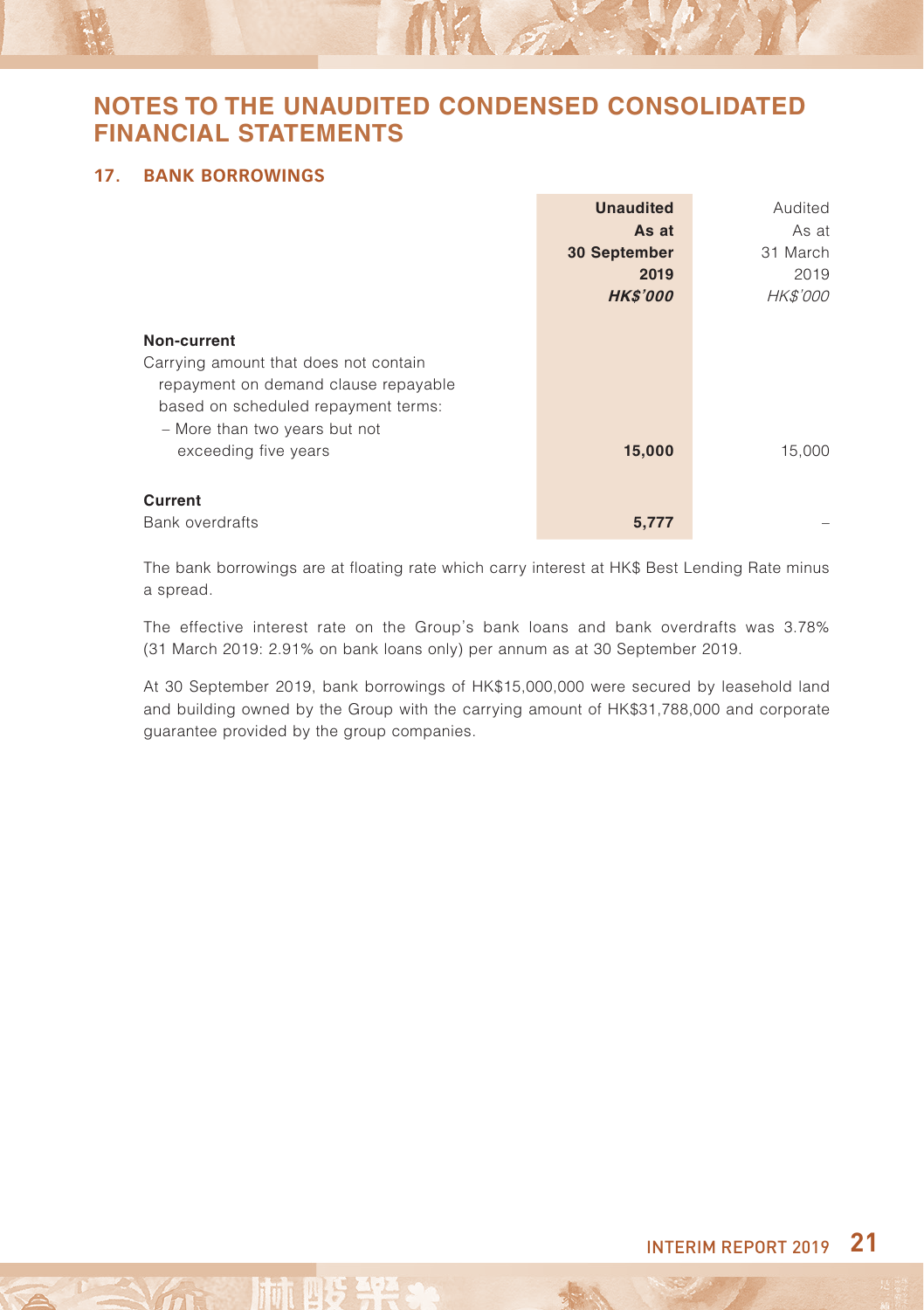#### **18. SHARE CAPITAL**

Details of the Company's shares are disclosed as follows:

|                                                     | Number of<br>shares | <b>Share</b><br>Capital<br><b>HK\$'000</b> |
|-----------------------------------------------------|---------------------|--------------------------------------------|
| Authorised:                                         |                     |                                            |
| At 1 April 2017                                     | 38,000,000          | 380                                        |
| Share subdivision (Note (a))                        | 3,762,000,000       |                                            |
| Share consolidation (Note (b))                      | (3,762,000,000)     |                                            |
| Increased on 29 January 2018 (Note (c))             | 1,962,000,000       | 19,620                                     |
| As at 31 March 2019 and 30 September 2019           | 2,000,000,000       | 20,000                                     |
| Issued and fully paid:                              |                     |                                            |
| At 1 April 2017                                     | 9,750               |                                            |
| Issue of shares on 21 April 2017 (Note (d))         | 1.250               |                                            |
| Share subdivision (Note (a))                        | 1,089,000           |                                            |
| Share consolidation (Note (b))                      | (1,089,000)         |                                            |
| Issue of shares on 29 January 2018 (Note (e))       | 9,000               |                                            |
| Issue of shares pursuant to the Capitalisation      |                     |                                            |
| Issue (Note (f))                                    | 599,980,000         | 6,000                                      |
| Issue of shares under the share offer (Note $(g)$ ) | 200,000,000         | 2,000                                      |
| As at 30 September 2018, 31 March 2019 and          |                     |                                            |
| 30 September 2019                                   | 800,000,000         | 8,000                                      |

- (a) Pursuant to the written resolutions of shareholders of the Company passed on 13 July 2017, each issued and unissued share of HK\$0.01 each was subdivided into 100 shares of HK\$0.0001 each such that the authorised share capital as at 13 July 2017 was HK\$380,000 divided into 3,800,000,000 shares of HK\$0.0001 each, in which 1,100,000 shares of HK\$0.0001 each were in issue.
- (b) Pursuant to the written resolutions of shareholders of the Company passed on 25 July 2017, every 100 issued and unissued shares of the Company of HK\$0.0001 each were consolidated into one share of HK\$0.01 each such that the authorised share capital as at 25 July 2017 was HK\$380,000 divided into 38,000,000 shares of HK\$0.01 each, in which 11,000 shares of HK\$0.01 each were in issue.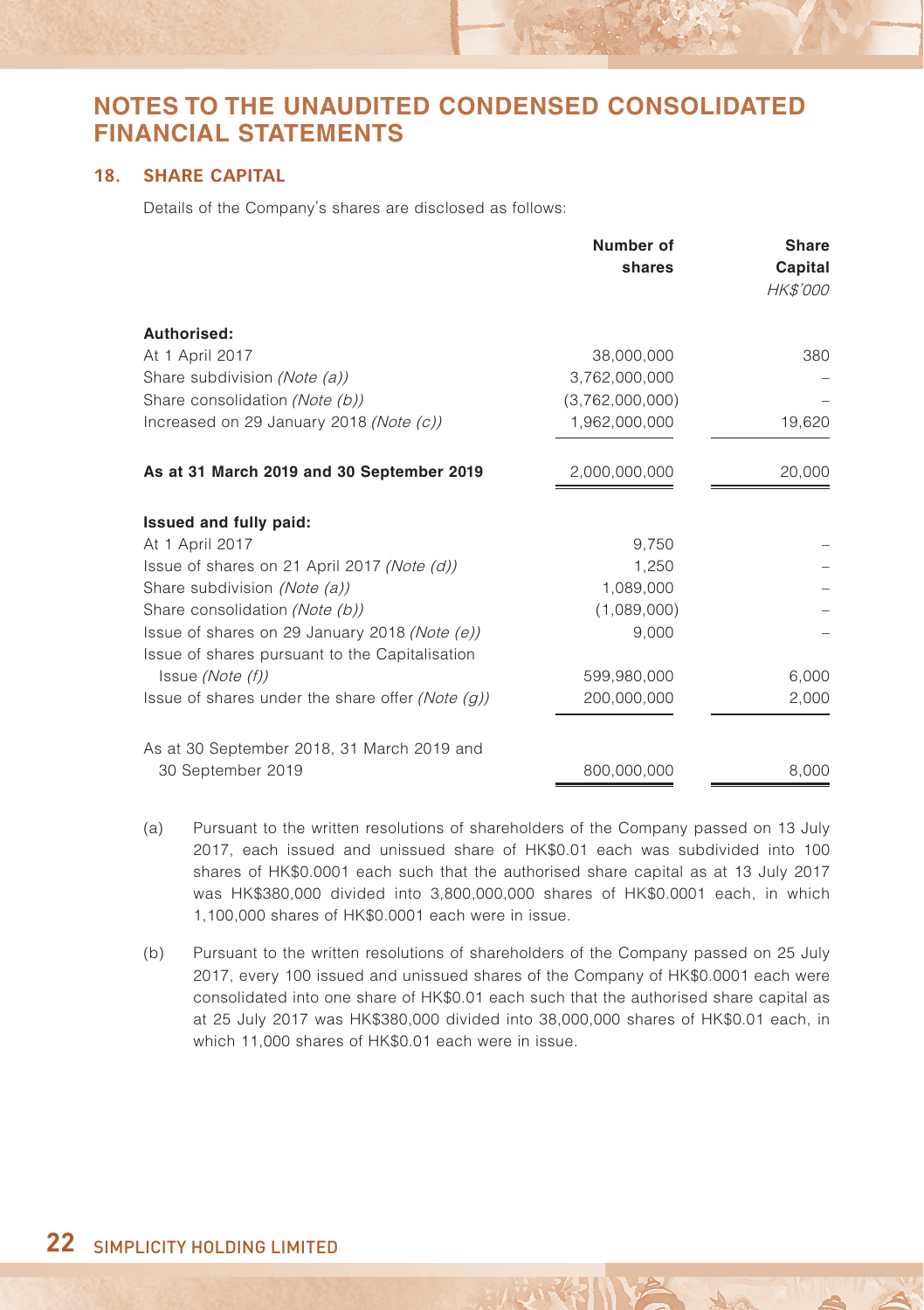#### 18. SHARE CAPITAL (Continued)

(c) On 29 January 2018, the authorised share capital of the Company was increased from HK\$380,000 divided into 38,000,000 shares to HK\$20,000,000 divided into 2,000,000,000 shares by the creation of 1,962,000,000 additional ordinary shares.

NA on

- (d) On 21 March 2017 and 21 April 2017, 750 shares and 1,250 shares of the Company were alloted and issued at cash consideration of HK\$3,000,000 and HK\$5,000,000 to the Pre-IPO Investor as disclosed in the Company's prospectus dated 6 February 2018.
- (e) On 29 January 2018, 9,000 shares of the Company were issued to the Controlling Shareholders and Mr. SH Ma to acquire the entire equity interests in FGL as disclosed in the Company's prospectus dated 6 February 2018.
- (f) On 26 February 2018, the Company capitalised the amount of HK\$5,999,800 standing to the credit of the share premium account of the Company and applied the amount towards paying up in full at par 599,980,000 shares for allotment and issue to the shareholders.
- (g) On 26 February 2018, the Company issued 200,000,000 shares of HK\$0.01 each at HK\$0.275 per share upon the completion of its share offer. On the same date, the Company's shares were listed on GEM of the Stock Exchange.

All ordinary shares issued rank pari passu with the existing issued shares in all aspects.

#### **19. OPERATING LEASES**

#### **The Group as lessee**

At the end of the reporting period, the Group had commitments for future minimum lease payments under non-cancellable operating leases which fall due as follows:

|                                       | <b>Unaudited</b> | Audited  |
|---------------------------------------|------------------|----------|
|                                       | 30 September     | 31 March |
|                                       | 2019             | 2019     |
|                                       | <b>HK\$'000</b>  | HK\$'000 |
|                                       |                  |          |
| Within one year                       | 19,731           | 18,129   |
| In the second to fifth year inclusive | 34,458           | 32,242   |
|                                       |                  |          |
|                                       | 54,189           | 50,371   |

The above operating lease payments represent rental payable by the Group for restaurants.

Leases are negotiated and rentals are for term of three to five years. Certain leases include contingent rentals calculated with reference to turnover of the restaurants plus monthly fixed rental. Other leases are fixed for terms of three to five years.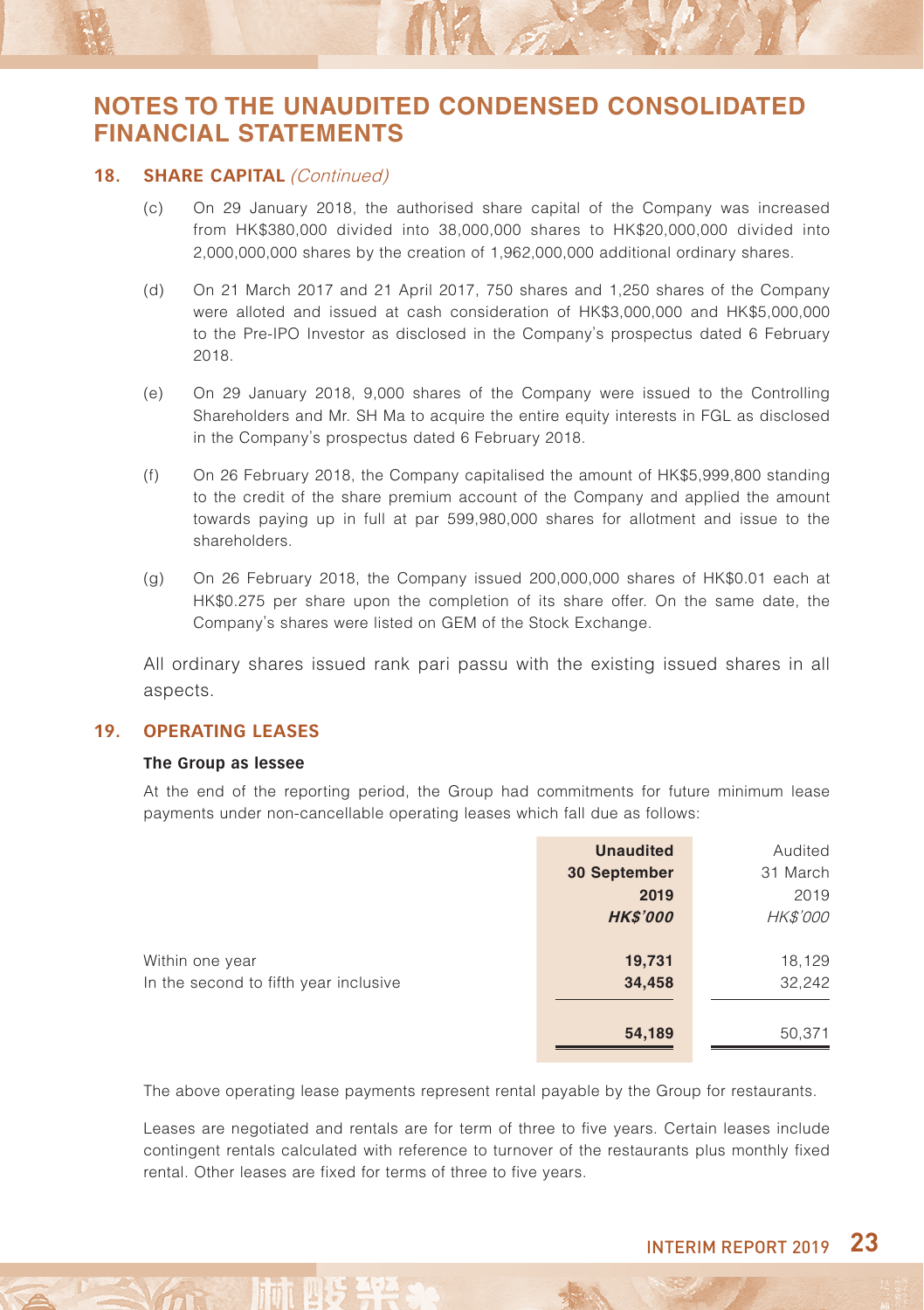### **INDUSTRY OVERVIEW**

Hong Kong's food and beverage industry has taken a massive hit from the on-going protests as well as the US-China trade war, with uncertainty looming large as the civil unrest continues.

Some restaurants are laying off workers and forcing them to take unpaid leave. A number of restaurants are also asking workers to stay home, and in some cases, they do not get any pay due to business slows down. With no end in sight to the protests, it is not clear when business will go back to normal.

Estimated data showed that the city reported declines in total values of restaurant receipts in the second quarter of this year, posting an overall 0.4 per cent fall year on year to HK\$28.7 billion, and a 4.6 per cent slump from the first quarter.

To survive, some of the restaurant operators are asking rent reduction from the landlords, and some of them has chosen to shut down their businesses. If the situation persists, more restaurants will suffer the same fate.

To operate in such a difficult business environment, our Group has been trying to negotiate with some of our landlords to reduce the rent. We have also reduced using the part-time employees to save cost. To remain competitive, we need to provide good and stable food quality and control operating costs. Introducing new dishes in our food menu could attract more customers as people tends to try new things. In addition, we will continue to work closely with social media and other business partners to offer promotions and to attract media attention, since more people rely on the reviews and star-rating provided by the social media before they make the decision to choose which restaurants to dine in.

### **BUSINESS OVERVIEW**

We are a casual dining full service restaurant operator and up to the date of this report, we are operating 11 restaurants under 3 brands, namely "Marsino", "Baba Nyonya" and "Grand Avenue", and they are all situated across Hong Kong, Kowloon and the New Territories.

"Marsino" is a Chinese noodle specialist, "Grand Avenue" offers Thai cuisine, and "Baba Nyonya" offers Malaysian cuisine. Each of "Marsino", "Grand Avenue" and "Baba Nyonya" are founded and operated by our Group.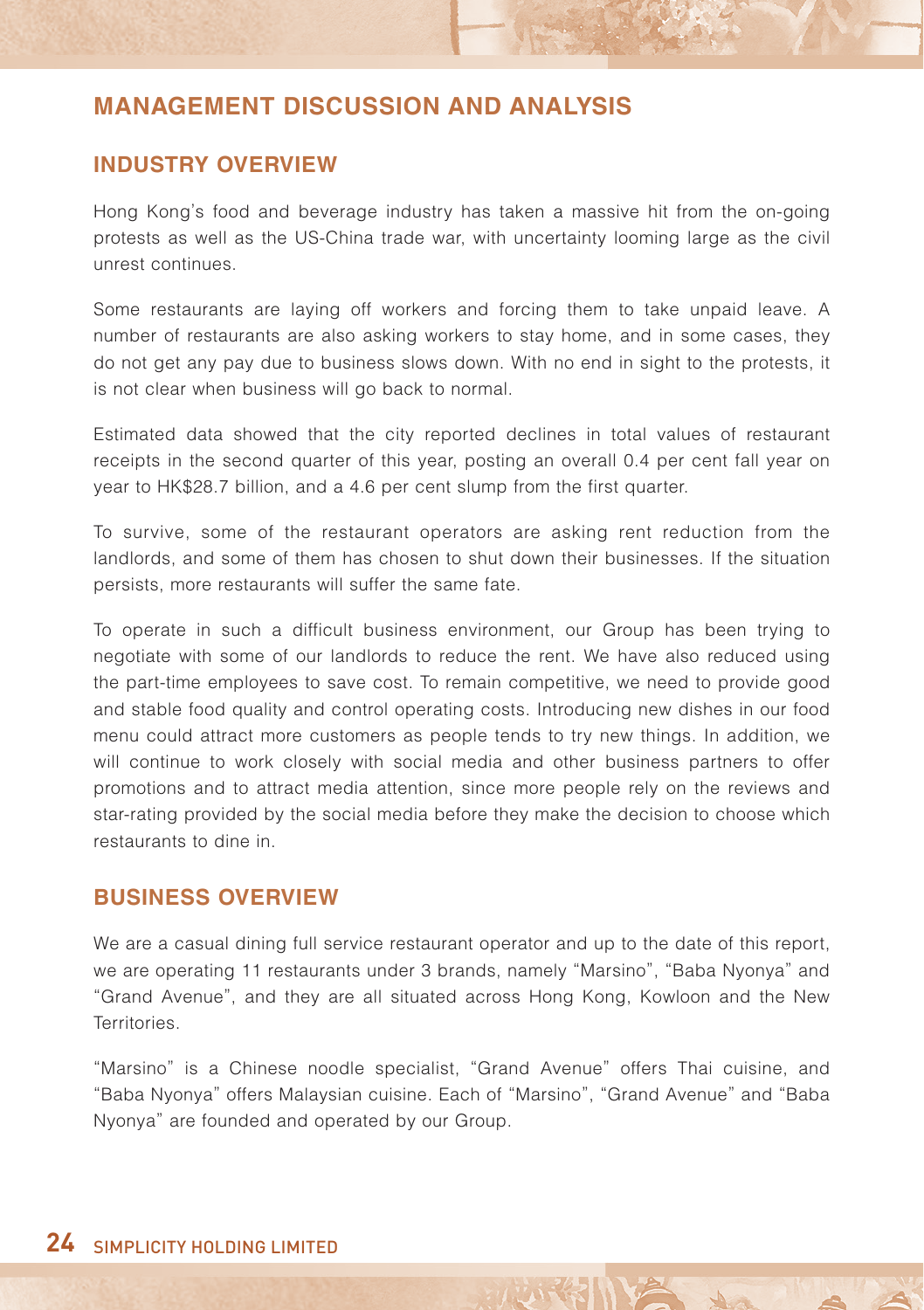During the period, we have renovated Ngau Tau Kok Marsino and rebranded it to a new Marsino in which its decoration and food menu are similar to our Chai Wan Marsino.

NA 2

"Marsino" had recorded revenue of approximately HK\$21.7 million during the six months ended 30 September 2019, which is equivalent to 36.6% of our total revenue. As compared to the last corresponding period, "Marsino" has experienced a decrease in revenue by 1.0%.

"Grand Avenue" had recorded revenue of approximately HK\$21.3 million during the six months ended 30 September 2019, which is equivalent to 36.1% of our total revenue. As compared to the last corresponding period, "Grand Avenue" has experienced an decrease in revenue by 35.8% mainly due to the reduction of number of restaurants.

"Baba Nyonya" had recorded revenue of approximately HK\$14.3 million during the six months ended 30 September 2019, which is equivalent to 24.2% of our total revenue. As compared to the last corresponding period, "Baba Nyonya" has experienced an increase in revenue by 2,320.1% due to the expansion of number of restaurants under "Baba Nyonya" from 1 to 3.

"Beefst" had recorded revenue of approximately HK\$0.8 million during the six months ended 30 September 2019, which is equivalent to 1.4% of our total revenue. As compared to the last corresponding period, "Beefst" has experienced a decrease in revenue by 78.5% due to the closure of all "Beefst" restaurants.

"Haha Prawn Mee" had recorded revenue of approximately HK\$1.0 million during the six months ended 30 September 2019, which is equivalent to 1.8% of our total revenue. As compared to the last corresponding period, "Haha Prawn Mee" has experienced a decrease in revenue by 70.7% due to the closure of all "Haha Prawn Mee" restaurants.

In addition to the above restaurants, our group also owns and operates a central kitchen which supplies raw materials and consumables to our restaurants. We established our central kitchen as early as in 2007, and then we moved to the existing premises due to expansion. Our management believes that our central kitchen can continuously improve the efficiency of our operation.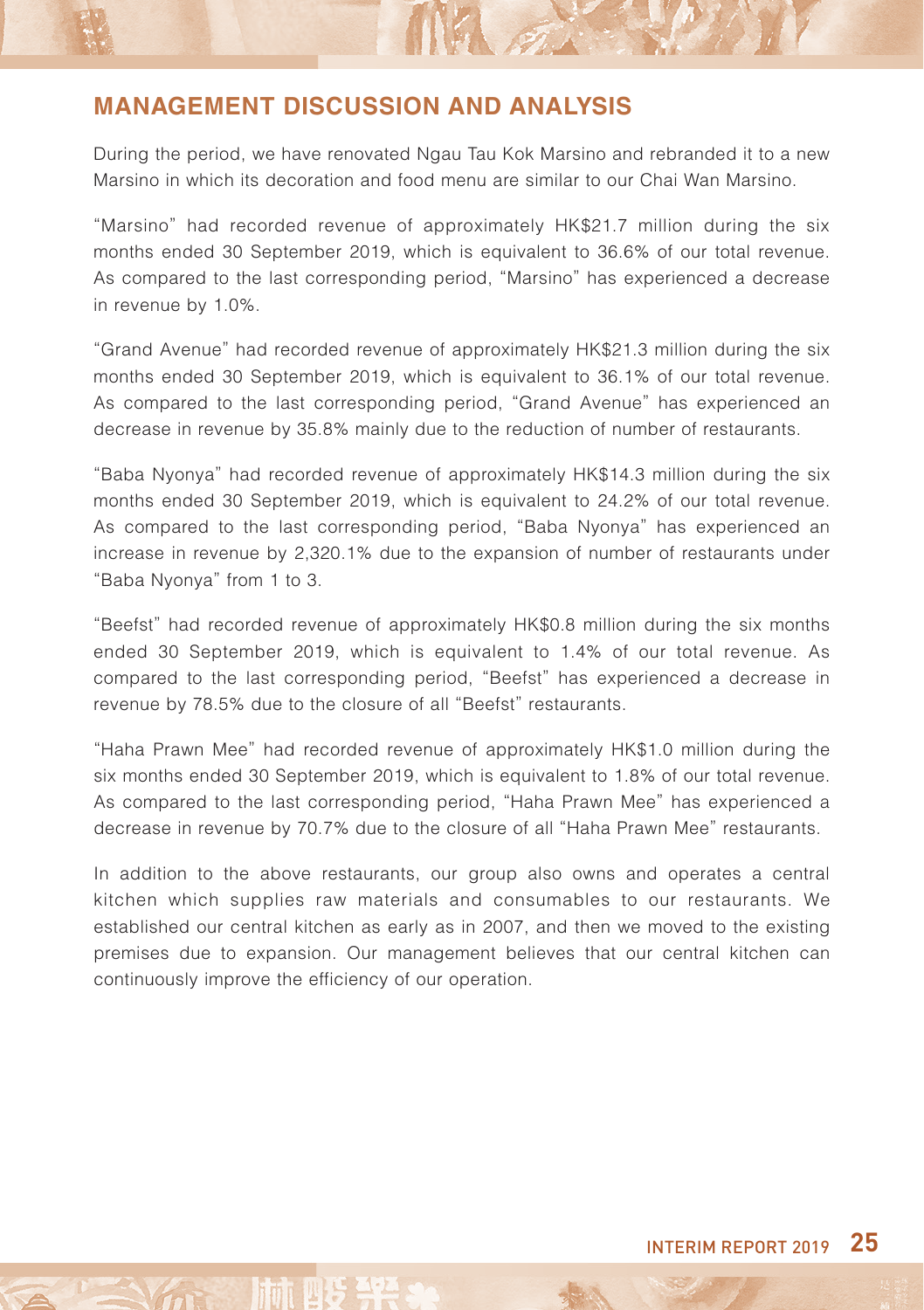Announced on 18 April 2019, a wholly-owned subsidiary of our Group, together with three independent third parties, had entered into a joint venture agreement and a joint venture company (the "**JV Company**") was formed. This JV Company has been operating cold storage business starting from the end of April 2019. We are optimistic as to the prospect of the JV Company as it is evidenced by the growing number of customers and the growing volume of transactions being handled by the JV Company. During the period, the JV Company had invested in acquisition of number of forklift trucks to cater for the growing demand from the customers. In the meantime, the JV Company is planning to expand the cold storage capacity in order to increase its sales. This expansion project will be at their priority and expected to be completed in the first quarter of 2020. Despite of this expansion project, the JV Company is also screening their customers and priorities are given to those customers with high turnover rates and are less price sensitive towards our charge rates. By continually fine-tuning its business and steering its wheel to the right course, it is foreseeable that the JV Company could generate positive returns in the future once the aforesaid project and action have been completed.

### **FINANCIAL REVIEW**

The food and beverage sector is characterised by low entry barrier, high risk, high business cost primarily in rental, labour and food materials. Our success is heavily dependent on the food quality, cost of operating restaurants and economic conditions of Hong Kong.

Our Group's key risk exposures and uncertainties are summarised as follows:

- 1) As we lease all of the properties for our restaurant operations, our operating lease obligations expose us to potential risks, such as increasing our vulnerability to adverse economic conditions, as we may not be able to terminate such leases even if we are operating at a loss. As a result, our financial condition and results of operations may be adversely affected.
- 2) We require various approvals and licences to operate our business, and the loss of, or failure to, obtain or renew any or all of these approvals and licences, could materially and adversely affect our business.
- 3) Labour shortages or increases in labour costs will increase our Group's operating costs and reduce our profitability. Furthermore, minimum wage requirements in Hong Kong may further increase and impact our staff costs in the future.
- 4) If there are any adverse incidents associated with the quality of our food and services provided or if our hygiene standards do not meet the relevant statutory requirements, our restaurant business could be adversely affected.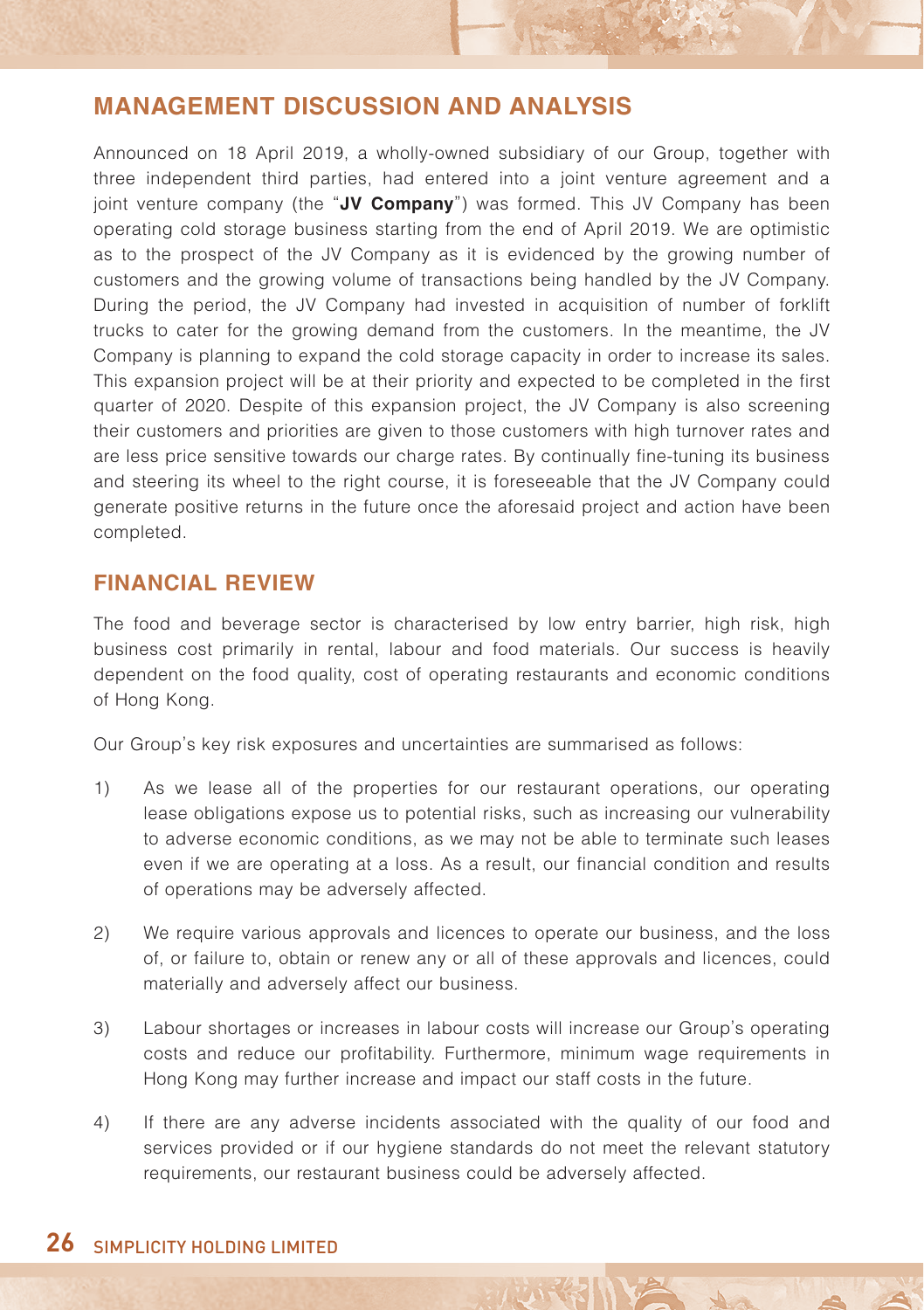5) The availability of raw materials and consumables, such as the type, variety and quality, and their prices, can fluctuate and be volatile and are subject to factors beyond our control, including seasonal fluctuations, climate conditions, natural disasters, general economic conditions, global demand, governmental regulations, exchange rates and availability, each of which may affect our cost of food and beverages or cause a disruption in our supply.

**MAR** 

6) If Hong Kong experiences any adverse economic condition due to events beyond our control, such as mass civil disobedience movements and some recent social uncertainties or if the local authorities place additional restrictions or burdens on us or on our industry in general, our overall business and results of operations may be materially and adversely affected.

To manage the Group's risks and to improve the overall business of the Group, we will focus on the following business strategies:

- 1. Expand the restaurant network the Group plans to open a new "Baba Nyonya" restaurant at Ngau Tau Kok in November 2019. This is the fourth "Baba Nyonya" restaurant within our Group followed by the success of Ma On Shan Baba Nyonya. We chose to open a new restaurant under the brand of "Baba Nyonya" instead of "Marsino" or "Grand Avenue" as we believe that operating a Malaysian restaurant at the neighbourhood of Ngau Tau Kok is relatively less competitive than operating a Chinese or a Thai restaurant. We believe that by leveraging our core competencies to further expand the network of our existing brands which could generate additional profits to us with relatively lower risk taken as compared to the risk of developing a new brand.
- 2. Rebranding the Group has successfully rebranded our second "Marsino" at Ngau Tau Kok in September 2019. This rebranded "Marsino" has been injected Taiwanese elements such as the Taiwanese beef noodle and Taiwanese drinks while retaining popular food items from the traditional "Marsino". Rebranding can rejuvenate the brand image since the logo, colour scheme, and theme of the new restaurant are completely redesigned. Given the benefits of rebranding, we will continue to pursue this strategy in order to maximise our returns.
- 3. Renewal of existing leases during the period, the Group has renewed our leases on Tin Shui Wai Marsino and Tuen Mun Marsino respectively with the terms and conditions similar to our existing ones. Factors which we will consider before making decision to renew our leases are the rent on the new leases and their potentials of obtaining positive returns. If none of these factors can these restaurants achieve, we will not consider to renew the leases.

Our ongoing enhancement and improvement plans will fortify our market position while we will continue to refine our business strategy to cope with the continuing challenges. We will also proactively seek potential business opportunities that will broaden our sources of revenue and enhance value to our shareholders.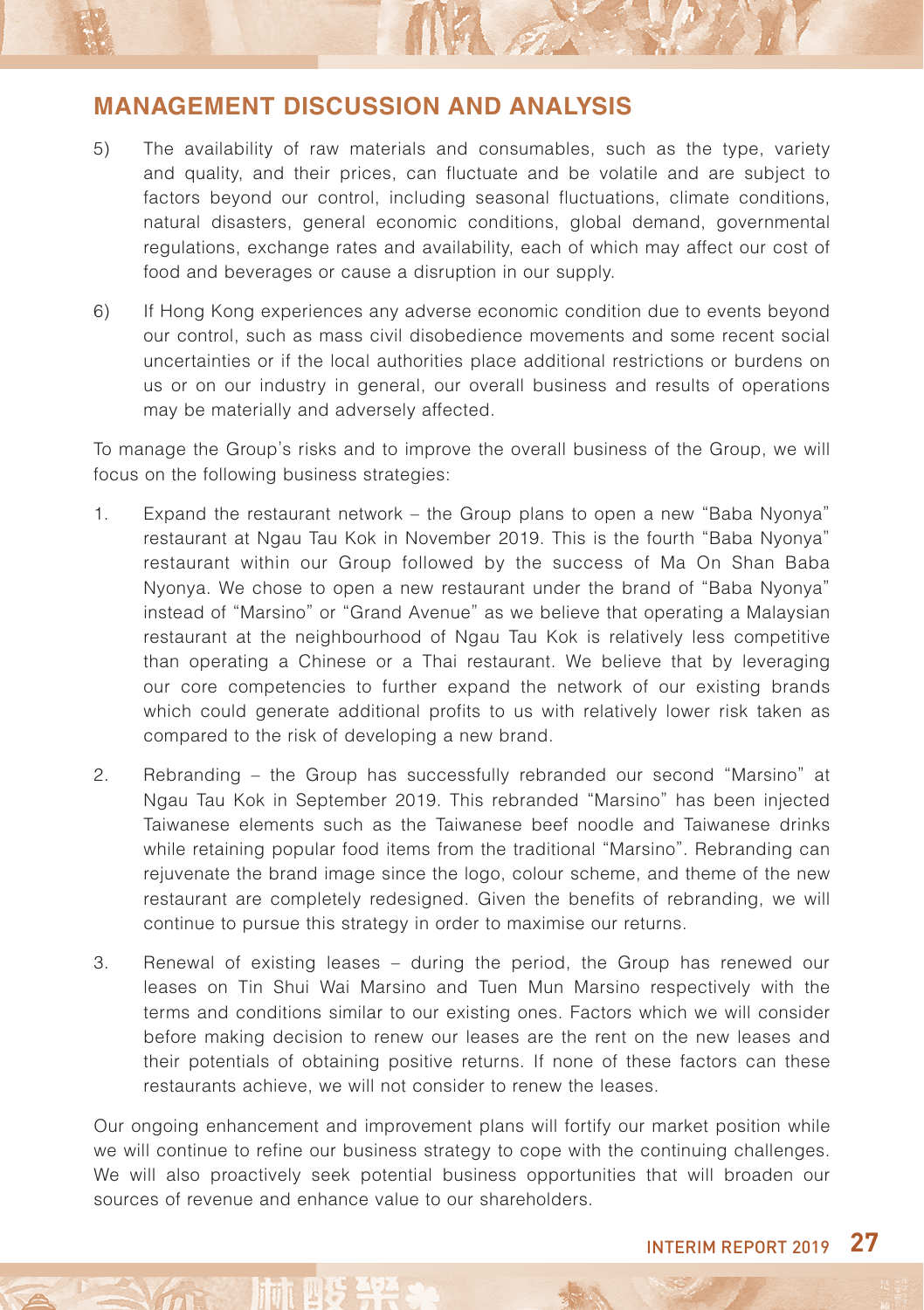### **FINANCIAL REVIEW**

#### **Revenue**

For the six months ended 30 September 2019, the Group recorded revenue of approximately HK\$59.1 million (six months ended 30 September 2018: approximately HK\$73.2 million), representing a decrease 19.2% compared with the same period of the previous financial year. The decrease in revenue was primarily attributed to (i) the closure of our four restaurants, namely Shatin La Dolce, Tsuen Wan Grand Avenue, Mongkok Beefst and Mongkok Haha Prawn Mee, as well as the renovation of Ngau Tau Kok Marsino which had suspended its business for 2 months, and (ii) the weak consumer sentiment caused by the social unrest in Hong Kong since late June 2019. However, this negative effect was partially offset by the opening of a new restaurant, namely Chai Wan Marsino, as well as rebranding of Ma On Shan Beefst and Ma On Shan Haha Prawn Mee to Ma On Shan Baba Nyonya which has improved its sales performance after rebranding.

#### **Raw materials and consumables used**

The raw materials and consumables used mainly represents the costs of food ingredients and beverages for the operation of the Group's restaurants and central kitchen. The major food ingredients purchased by the Group include, but are not limited to, meat, seafood, frozen food, vegetables and beverages. Raw materials and consumables used is one of the major components of the Group's operating expenses which amounted to approximately HK\$20.8 million and HK\$16.0 million for each of the six months ended 30 September 2018 and 2019, respectively, representing approximately 28.4% and 27.0% of the Group's total revenue for the corresponding periods. Our management has been very conscious in striking the balance between food cost and food quality. Despite the rising costs of raw materials which has adversely affected the profitability of the food and beverage industry, the Group has steadily improved its food cost through adopting a variety of planning, monitoring and evaluation techniques, such as comparing different prices between suppliers, finding alternative but less expensive food ingredients without sacrificing the quality, performing food cost calculations, evaluating menu planning, and reducing waste and theft.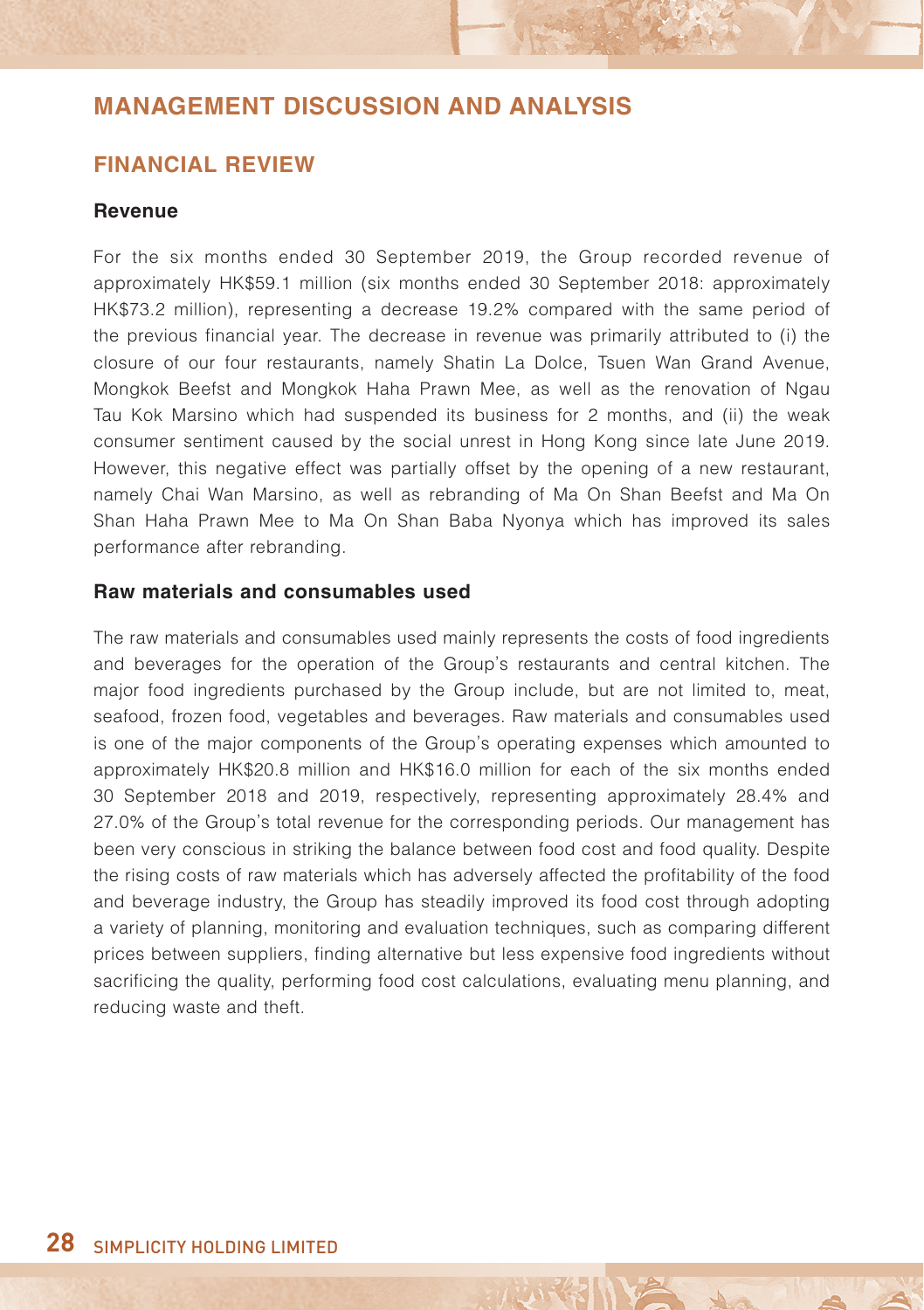#### **Staff costs**

Staff costs was approximately HK\$27.8 million for the six months ended 30 September 2019, representing a decrease of approximately 2.3% as compared to approximately HK\$28.4 million for the six months ended 30 September 2018. Such decrease was mainly due to the closure of our four restaurants but the effect was partially offset by the opening of a new restaurant and the salary increment for employees of each restaurant.

NA

#### **Depreciation**

Depreciation was approximately HK\$14.2 million and HK\$4.2 million for the six months ended 30 September 2019 and 2018, respectively for its right-of-use assets, leasehold improvements, furniture and fixtures, kitchen and other equipment. The increase in such expense was mainly due to the implementation of HKFRS 16 – Leases which has required the Group to recognise the right-of-use assets for our leases and depreciated it over the lease terms.

#### **Rental and related expenses**

The rental expenses for the six months ended 30 September 2019 amounted to approximately HK\$2.3 million, representing a decrease of approximately 83.1% as compared with that of the six months ended 30 September 2018 which amounted to approximately HK\$13.5 million. Such decrease was mainly due to the classification of rental expenses as depreciation of right-of-use assets and expenses from short-term leases under HKFRS 16.

#### **Utility expenses**

Utility expenses primarily consist of electricity, gas and water supplies of the Group. For the six months ended 30 September 2019 and 2018, the total utility amounted to approximately HK\$3.5 million and HK\$3.8 million, respectively.

#### **Other expenses**

The Group's other expenses decreased by approximately 12.9% from approximately HK\$5.9 million for the six months ended 30 September 2018 to approximately HK\$5.2 million for the six months ended 30 September 2019. Such decrease was mainly due to the decrease in audit fees, cleaning expenses, insurance expenses, bank charges, computer and software expenses and legal and professional fees.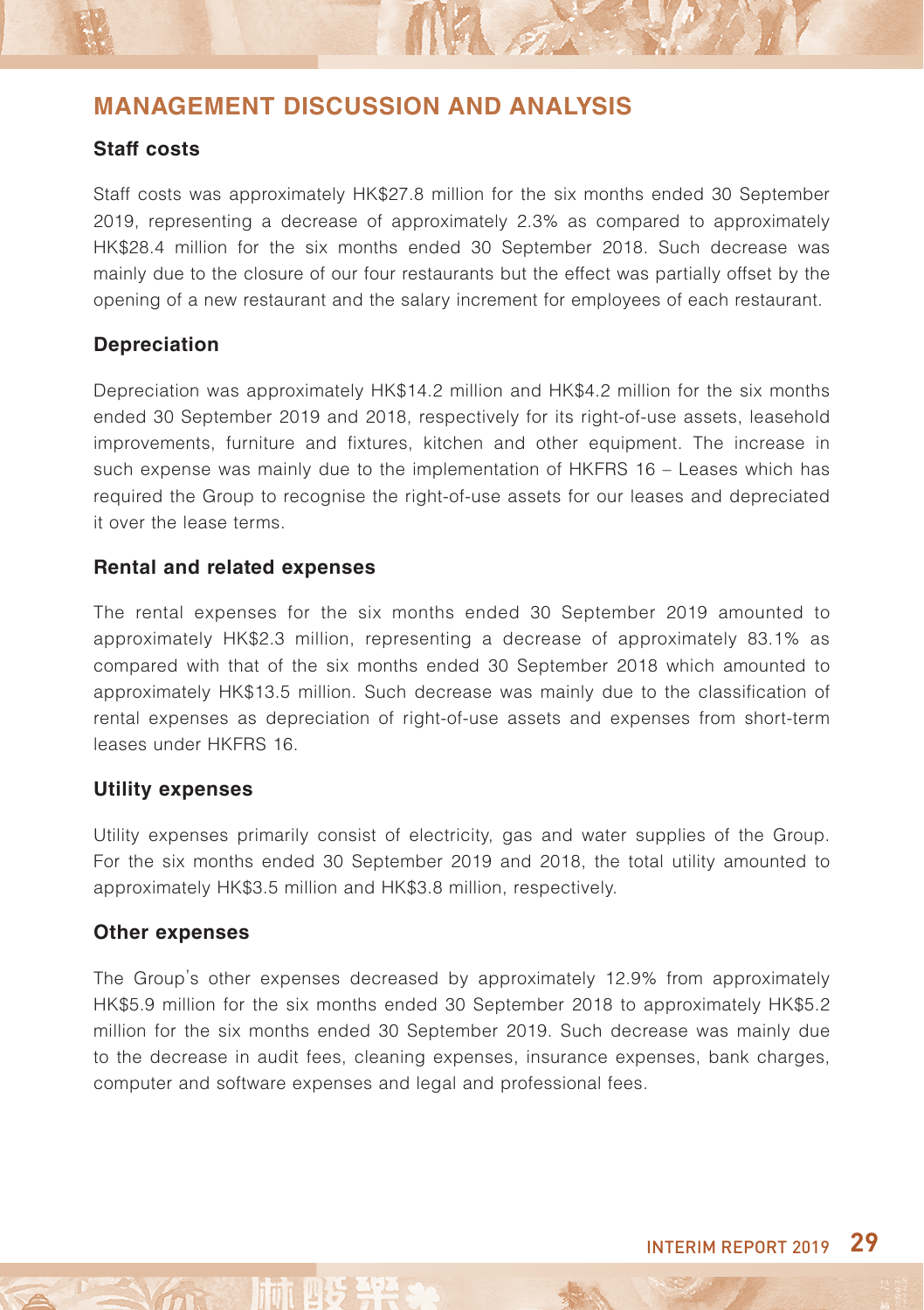#### **Loss attributable to owners of the Company**

For the six months ended 30 September 2019, the Group recorded a loss attributable to owners of the Company of approximately HK\$23.1 million, as compared to the loss of approximately HK\$4.4 million for the six months ended 30 September 2018. The loss for the six months ended 30 September 2019 was mainly attributable to the decrease in revenues for the numbers of our restaurants, partly because of the social instabilities beginning in June which has been affecting the customers' sentiment in dining at our restaurants. In some cases, our restaurants were forced to close earlier as the protests were happened in the proximity of our restaurants. Another reason was the staff costs were remained high even our revenues were dropped, as it is always a challenge for the restaurant operators in Hong Kong to find and retain people to work for your restaurants. The third major reason was the high rental prices charged by the landlords, given the current situation in Hong Kong, we are trying our best effort to discuss with our landlords for rent concession, as this could help us to save our operating costs.

### **Dividend**

The Board does not recommend any payment of dividend for the six months ended 30 September 2019 (2018: Nil).

# **COMPARISON OF BUSINESS OBJECTIVES AND STRATEGIES WITH ACTUAL BUSINESS PROGRESS**

An analysis comparing the business plan as set out in the Prospectus with the Group's actual business progress for the period from the Listing Date to 30 September 2019 is set out below:

| <b>Business strategies</b><br>as stated in the<br><b>Prospectus</b> | Implementation plan<br>up to 30 September 2019<br>as stated in the Prospectus | Actual business progress up to<br>the date of this report                                                                                                                                                                                                       |
|---------------------------------------------------------------------|-------------------------------------------------------------------------------|-----------------------------------------------------------------------------------------------------------------------------------------------------------------------------------------------------------------------------------------------------------------|
| Expansion of<br>restaurant network                                  | - Opening of one new Grand<br>Avenue restaurant                               | – We have re-allocated the resources<br>towards the opening of a Malay<br>cuisine restaurant as set out in the<br>announcement of the Company<br>dated 18 April 2019 (the "18 April<br>2019 Announcement") and which<br>is expected to open in November<br>2019 |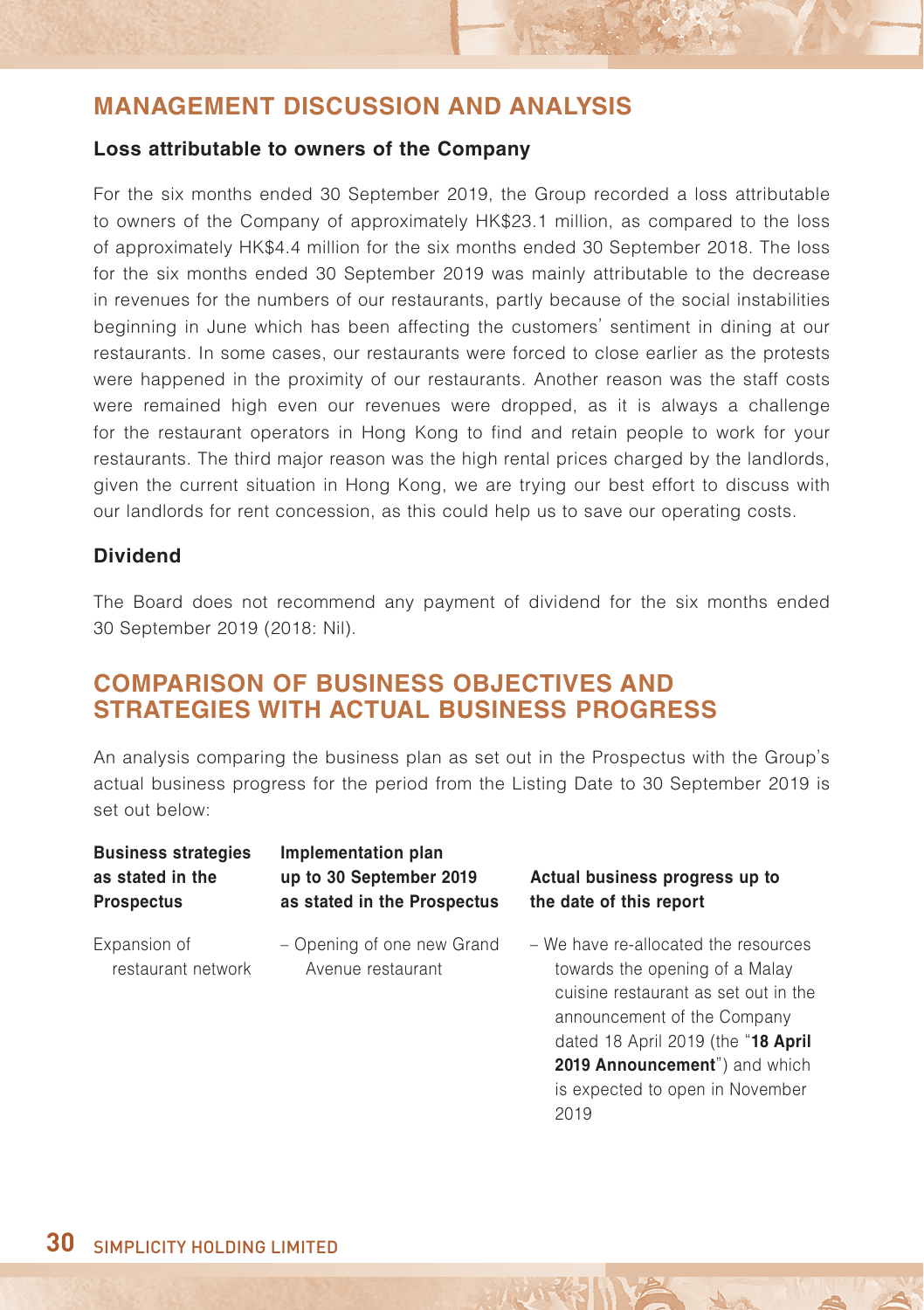MA A

| <b>Business strategies</b><br>as stated in the<br><b>Prospectus</b>                                  | Implementation plan<br>up to 30 September 2019<br>as stated in the Prospectus                                                                                                         | Actual business progress up to<br>the date of this report                                                                                                                                                                                                                                                     |
|------------------------------------------------------------------------------------------------------|---------------------------------------------------------------------------------------------------------------------------------------------------------------------------------------|---------------------------------------------------------------------------------------------------------------------------------------------------------------------------------------------------------------------------------------------------------------------------------------------------------------|
|                                                                                                      | - Opening of four new<br>Japanese ramen<br>restaurants                                                                                                                                | - Two Japanese ramen restaurants<br>were opened in May 2018 and in<br>July 2018 respectively. We have<br>re-allocated the remaining unutilised<br>balances towards the Group's<br>investment to a joint venture<br>company as set out in the 18 April<br>2019 Announcement (Note)                             |
|                                                                                                      | - Opening of one new Marsino<br>restaurant                                                                                                                                            | - We have opened a new Marsino<br>restaurant at Chai Wan in November<br>2018                                                                                                                                                                                                                                  |
| Expanding the<br>capacity of our<br>central kitchen<br>to support our<br>business expansion<br>plans | - Expanding our central<br>kitchen storage facilities                                                                                                                                 | - We have partially expanded the<br>central kitchen by purchasing<br>new equipment and renting<br>additional storage facilities. We<br>have re-allocated the remaining<br>unutilised balances towards the<br>Group's investment to a joint venture<br>company as set out in the 18 April<br>2019 Announcement |
| Upgrading our<br>computer system                                                                     | - Integrating our existing<br>POS systems, installing<br>a new human resources<br>management system and<br>purchasing new computer<br>accessories, software and<br>necessary licences | - Installing of a new human resources<br>management system is at the final<br>stage, while the integration of<br>POS systems is still ongoing. We<br>have also purchased some new<br>computer accessories, software and<br>necessary licences                                                                 |
| Implementing<br>marketing and<br>promotional<br>initiatives                                          | - For continuous promotional<br>and branding activities                                                                                                                               | - We have launched different marketing<br>and promotional activities such<br>as working with social media<br>companies, shopping mall<br>operators, credit card company and<br>electric company to promote our<br>brands and restaurants.                                                                     |

Note: These two Japanese ramen restaurants were closed down subsequently in January 2019 and in June 2019 respectively.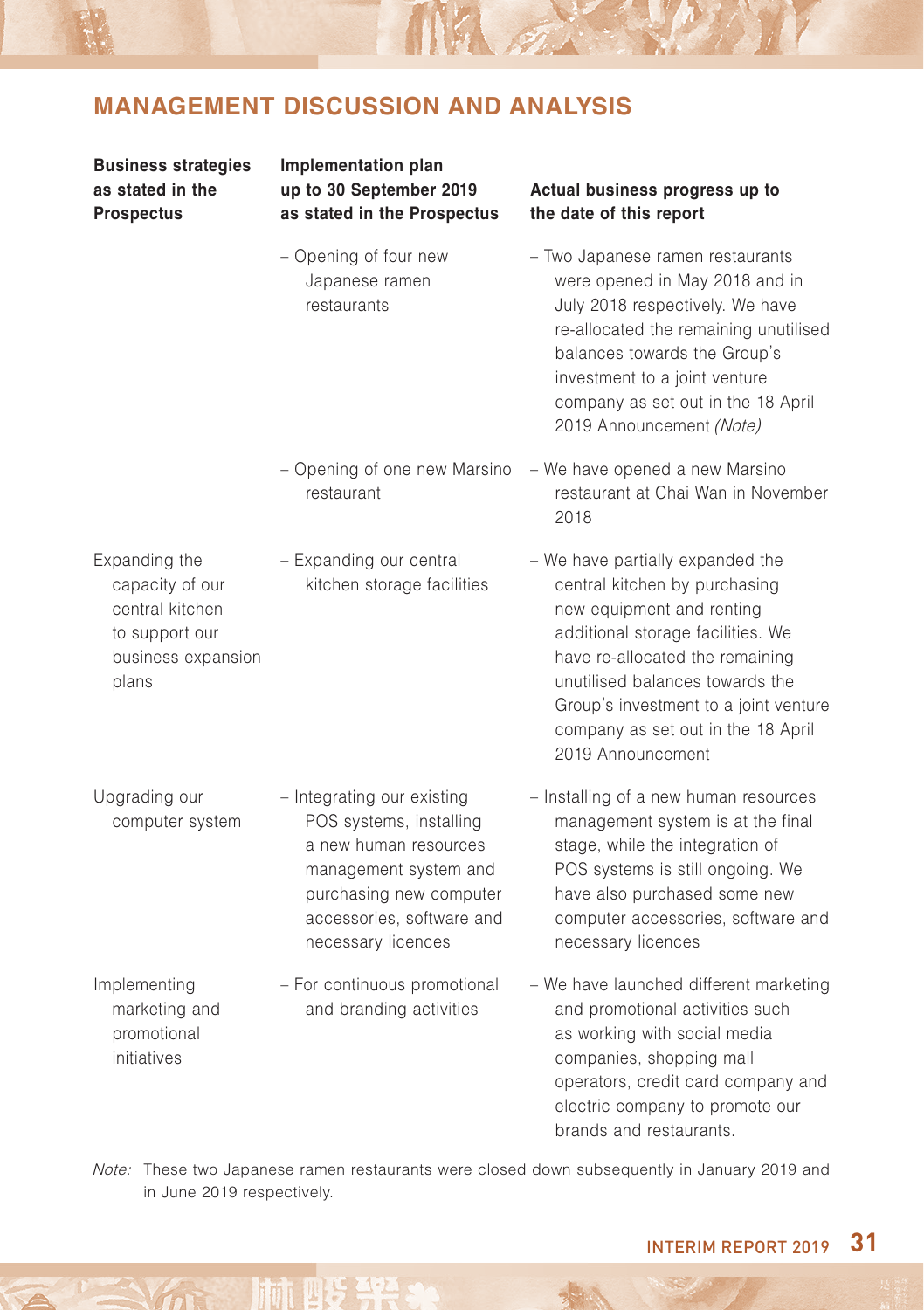### **USE OF PROCEEDS FROM THE IPO**

The Company's shares were listed on the GEM of the Stock Exchange on 26 February 2018. A total of 200,000,000 new shares with nominal value of HK\$0.01 each of the Company were issued at HK\$0.275 per share for a total of approximately HK\$55.0 million (the "**IPO**"). The net proceeds raised by the Company from the IPO were approximately HK\$32.6 million (the "**IPO Proceeds**").

On 18 April 2019, the Board resolved to change the use of the IPO Proceeds. Details of the original allocation of the IPO Proceeds, the revised allocation of the IPO Proceeds, the utilisation of the IPO Proceeds up to 18 April 2019 and the remaining unutilised balance after the revised allocation of the IPO Proceeds were set out in the 18 April 2019 Announcement.

|                                       | <b>Revised</b>    |                     |                     |
|---------------------------------------|-------------------|---------------------|---------------------|
|                                       | allocation of IPO | <b>Utilised</b>     | <b>Unutilised</b>   |
|                                       | Proceeds (as      | <b>IPO Proceeds</b> | <b>IPO Proceeds</b> |
|                                       | disclosed in the  | up to               | up to               |
|                                       | 18 April 2019     | 30 September        | 30 September        |
|                                       | Announcement      | 2019                | 2019                |
|                                       | HK\$'000          | HK\$'000            | <b>HK\$'000</b>     |
| Opening of one new                    |                   |                     |                     |
| Marsino restaurant                    | 4,400             | 4,400               |                     |
| Opening of 4 new Japanese             |                   |                     |                     |
| ramen restaurants                     | 10,060            | 10,060              |                     |
| Expansion of central kitchen          |                   |                     |                     |
| storage facilities                    | 1,543             | 1,543               |                     |
| Upgrade of computer system            | 1,300             | 1,156               | 144                 |
| Marketing and promotional initiatives | 1,000             | 445                 | 555                 |
| General working capital               | 500               | 500                 |                     |
| Opening of one new Malay              |                   |                     |                     |
| cuisine restaurant                    | 4,400             |                     | 4,400               |
| Capital contribution to JV Company    | 9,397             | 9,397               |                     |
|                                       | 32,600            | 27,501              | 5,099               |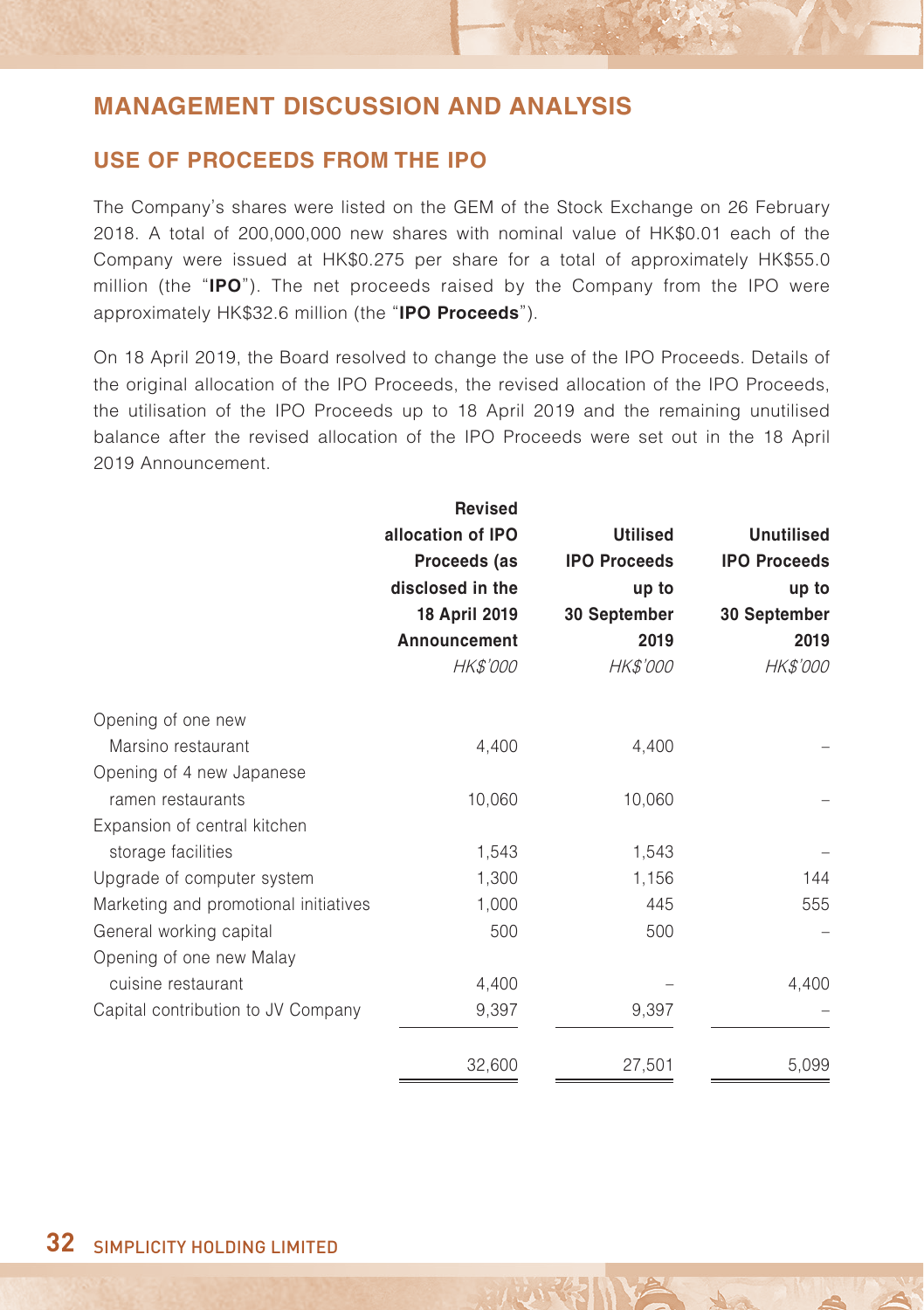The Group intends to apply the net proceeds in the manner as stated in the Prospectus.

MA ST

However, the Directors will constantly evaluate the Group's business objectives and may change or modify the Group's plans against the changing market condition to attain sustainable business growth of the Group. All unutilised proceeds have been placed in licenced banks in Hong Kong.

### **CAPITAL STRUCTURE**

The Company's Shares were successfully listed on the GEM on 26 February 2018. There has been no change in the Company's capital structure since the Listing Date and up to the date of this report. The capital structure of the Group comprises of issued share capital and reserves. The Directors review the Group's capital structure regularly.

### **FINANCIAL RESOURCES AND LIQUIDITY**

As at 30 September 2019, current assets amounted to approximately HK\$14.0 million (as at 31 March 2019: approximately HK\$31.8 million), of which approximately HK\$3.9 million (as at 31 March 2019: approximately HK\$21.8 million) was bank balances and cash (excluding bank overdrafts), approximately HK\$7.6 million (as at 31 March 2019: approximately HK\$7.6 million) was trade and other receivables, deposits and prepayments. The decrease in bank balances and cash was mainly due to the investment costs on opening the new restaurants, the investment in the JV Company and the decline in our restaurant business. The Group's current liabilities amounted to approximately HK\$37.4 million (as at 31 March 2019: approximately HK\$13.1 million) which primarily consisted of trade and other payables, accrued charges, lease liabilities and bank overdrafts. Current ratio (calculated based on the total current assets divided by total current liabilities) and quick ratio (calculated based on the total current assets less inventories divided by total current liabilities) were 0.4 and 0.3 respectively (as at 31 March 2019: 2.4 and 2.4 respectively). Gearing ratio is calculated based on the borrowings representing the sum of interest-bearing bank borrowings and amounts due to related parties and non-controlling shareholders of subsidiaries which are non-trade nature divided by total equity at the end of the year and multiplied by 100%. Gearing ratio was 47.5% (as at 31 March 2019: 22.4%).

#### **FOREIGN CURRENCY EXPOSURE**

The Group operates in Hong Kong with significant transactions are denominated in Hong Kong dollars and the Group is not exposed to significant foreign exchange exposure.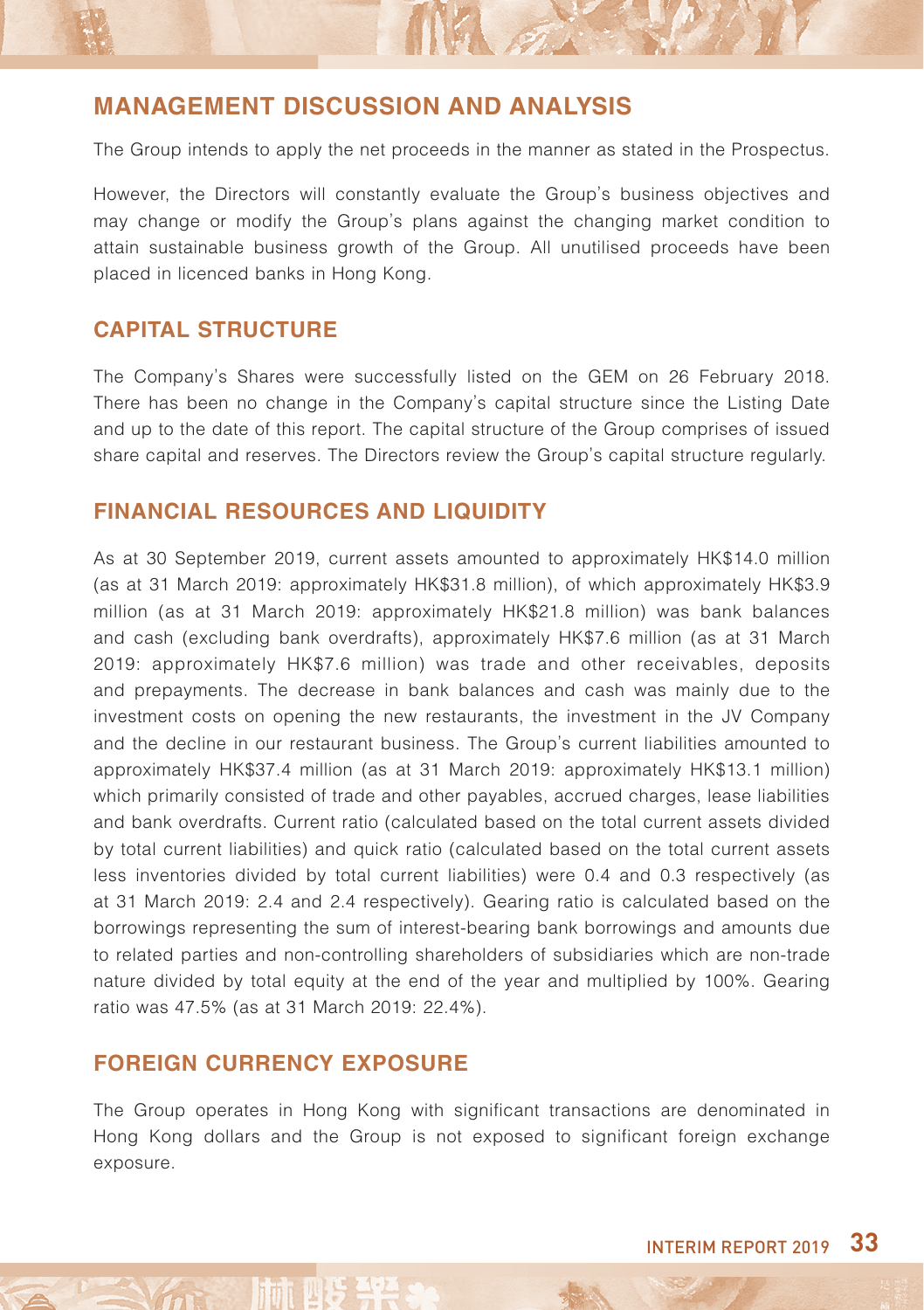### **CAPITAL COMMITMENTS**

As at 30 September 2019, the Group's outstanding capital commitments were approximately HK\$0.3 million which were mainly made up of contracted/authorised commitments in respect of the acquisition of fixed assets raised from the newly opened restaurants.

### **CONTINGENT LIABILITIES**

As at 30 September 2019, the Group did not have any material contingent liabilities.

### **BORROWING**

As at 30 September 2019, the total borrowing of the Group, which consisted of bank loans and bank overdrafts, all of which were denominated in Hong Kong dollar, amounted to approximately HK\$20.8 million (31 March 2019: the Group's borrowing only consisted of bank loans, amounted to approximately HK\$15.0 million). The Group's bank borrowings were primarily used in financing the working capital requirement of its operations.

### **CHARGE ON GROUP ASSETS**

At 30 September 2019, bank loans of HK\$15,000,000 and bank overdrafts HK\$5,777,260 were secured by leasehold land and building owned by the Group with the carrying amount of approximately HK\$31,788,000.

At 31 March 2019, bank loans of HK\$15,000,000 were secured by the leasehold land and building owned by the Group with the carrying amount of approximately HK\$32,594,000.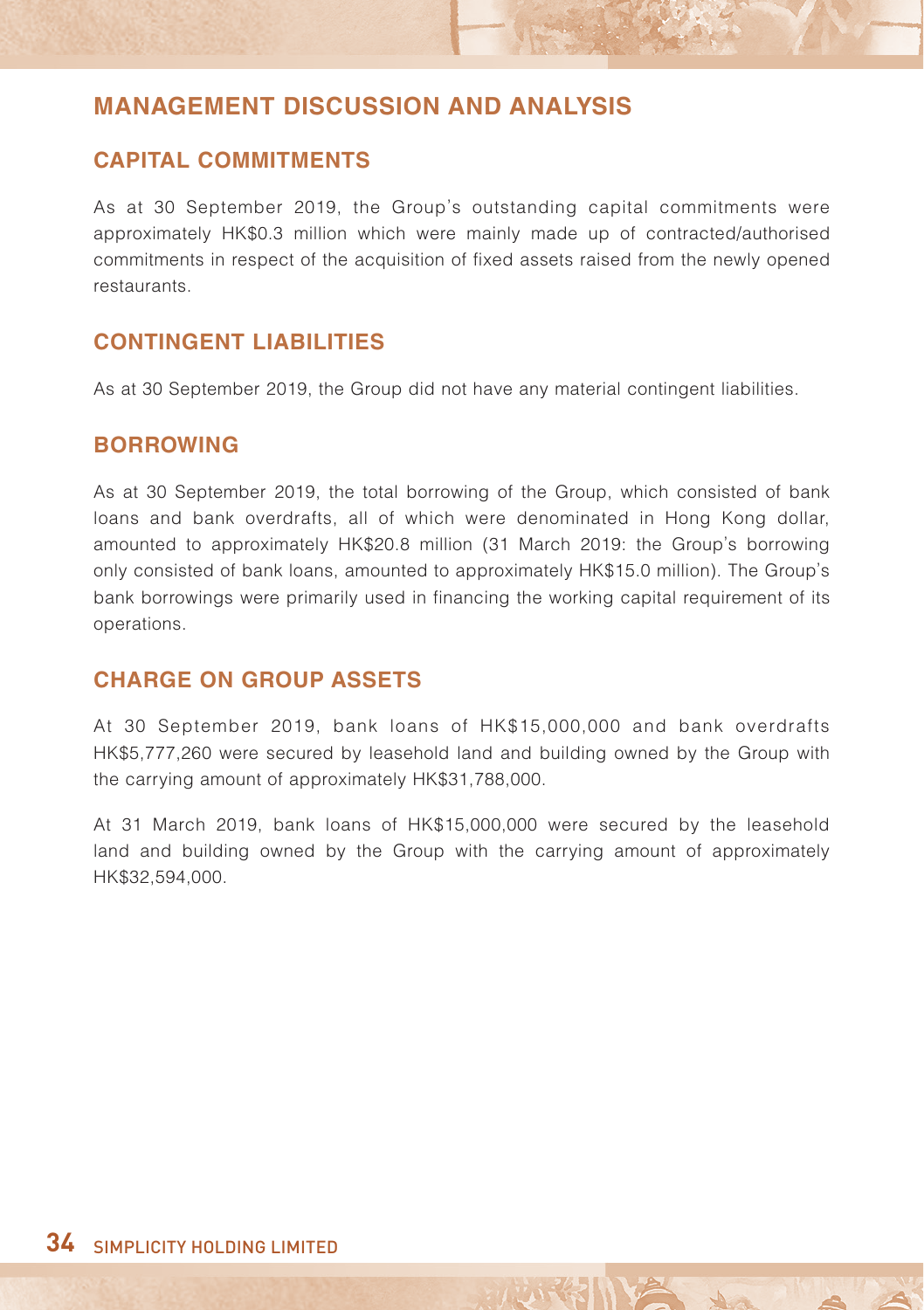### **SIGNIFICANT INVESTMENTS HELD, MATERIAL ACQUISITIONS AND DISPOSALS OF SUBSIDIARIES AND AFFILIATED COMPANIES, AND PLANS FOR MATERIAL INVESTMENTS OR CAPITAL ASSETS**

INA 27

There was no significant investment held, material acquisition and disposal of subsidiaries and affiliated companies by the Company during the six months ended 30 September 2019. However, as set out in the 18 April 2019 Announcement, a wholly-owned subsidiary of the Company will inject capital contribution towards the JV Company for an amount of approximately HK\$15.0 million. As at the date of this report, this capital contribution is fully utilised as most of it was using to pay the rental deposit for leasing the cold storage facilities by the JV Company. Save as disclosed above, the Group had no other plan for material investment or capital assets as at 30 September 2019.

### **EMPLOYEES AND REMUNERATION POLICIES**

As at 30 September 2019, the Group had 206 full-time and 99 part-time employees (as at 31 March 2019: 236 full-time and 114 part-time employees). Remuneration is determined with reference to market terms and in accordance with the performance, qualification and experience of each individual employee. Discretionary bonuses, based on each individual's performance, are paid to employees as recognition and in reward for their contributions. The remuneration of the Directors is determined based on, among others, the prevailing market conditions and his/her roles and responsibilities.

The Directors are of view that employees are one of the keys to the sustainable development of the Group. Our Directors believe that our Group maintains good working relationships with its employees.

# **OTHER INFORMATION**

### **PURCHASE, SALE OR REDEMPTION OF THE COMPANY'S LISTED SECURITIES**

Neither the Company nor any of its subsidiaries has purchased, sold or redeemed any of the Company's listed securities during the six-month ended 30 September 2019.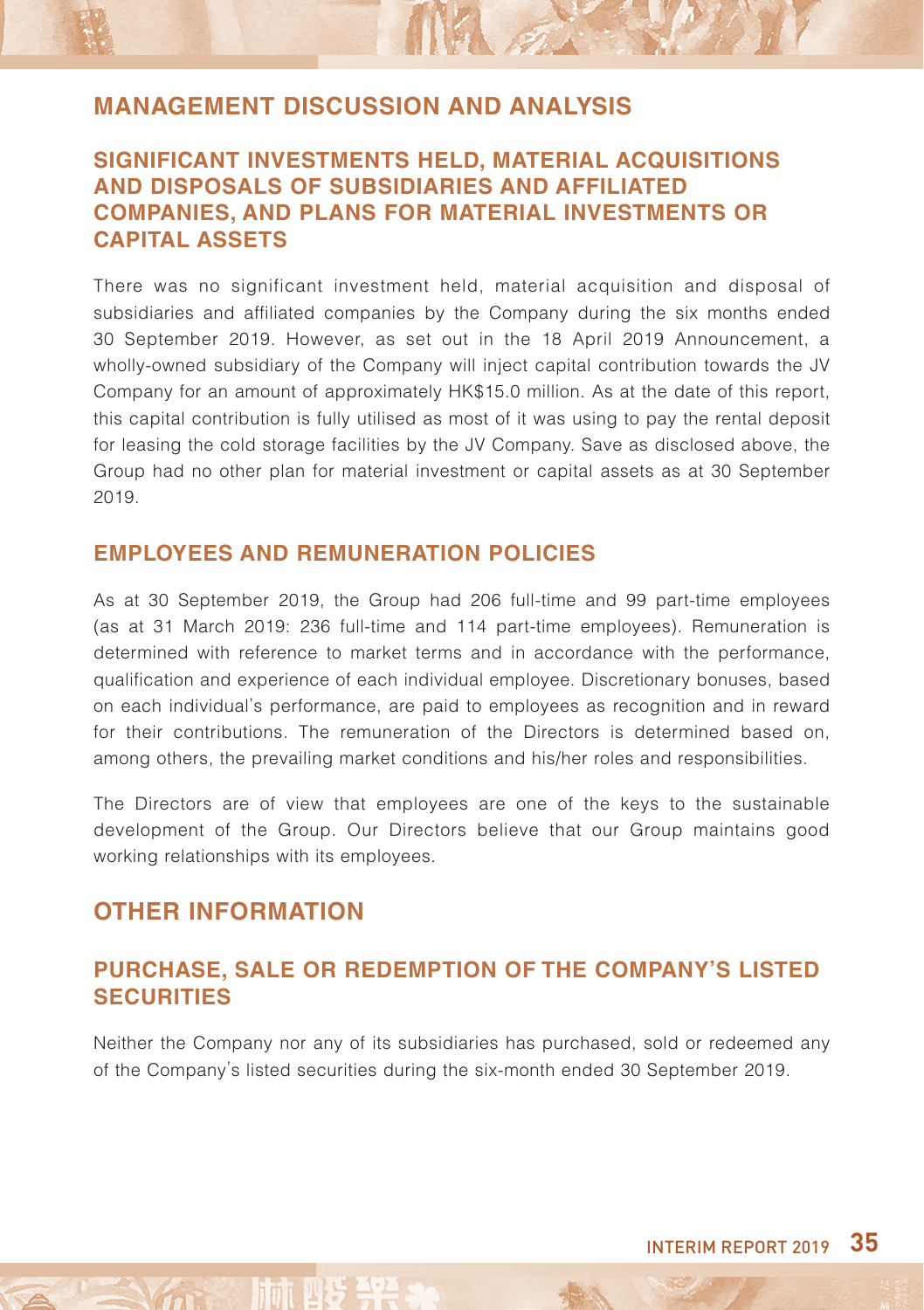### **DIRECTORS' AND CHIEF EXECUTIVE'S INTERESTS AND SHORT POSITIONS IN THE SHARES, UNDERLYING SHARES AND DEBENTURES OF THE COMPANY AND ITS ASSOCIATED CORPORATIONS**

As at the date of this report, the interests and short positions of the Directors and the chief executives of the Company in the shares, underlying shares and debentures of the Company and its associated corporations (within the meaning of Part XV of the SFO) which were required to be notified to the Company and the Stock Exchange pursuant to Divisions 7 and 8 of Part XV of the SFO (including interests and short positions in which they were taken or deemed to have under such provisions of the SFO); or which were required pursuant to section 352 of the SFO, to be entered in the register maintained by the Company referred to therein; or which were required pursuant to Rules 5.46 to 5.67 of the GEM Listing Rules, to be notified to the Company and the Stock Exchange were as follows:

| <b>Name of Director</b>  | Name of<br>associated<br>corporation | Capacity/nature     | No. of<br>shares held in<br>the associated<br>corporation | $%$ of<br>shareholding<br>in the<br>associated<br>corporation |
|--------------------------|--------------------------------------|---------------------|-----------------------------------------------------------|---------------------------------------------------------------|
| Ms. SH Wong              | MJL                                  | Beneficial interest | 620                                                       | 31.0%                                                         |
| Ms. ST Wong              | MJL                                  | Beneficial interest | 374                                                       | 18.7%                                                         |
| Mr. SH Ma                | MJL                                  | Beneficial interest | 86                                                        | 4.3%                                                          |
| Mr. Wong Muk Fai Woody   | MJL                                  | Interest of spouse  | 620                                                       | 31.0%                                                         |
| $("Mr. MF Wong")$ (Note) |                                      |                     |                                                           |                                                               |

#### **Long position in the shares of the associated corporation of the Company**

Note: By virtue of being the spouse of Ms. LF Chow, Mr. MF Wong is deemed to be interested in Ms. LF Chow's shareholding in MJL.

Save as disclosed above, as at 30 September 2019, none of the Directors and chief executive of the Company had any interest or short position in the shares, underlying shares and debentures of the Company and its associated corporation (within the meaning of Part XV of the SFO) which were required to be notified to the Company and the Stock Exchange pursuant to Divisions 7 and 8 of Part XV of the SFO (including interests and short positions in which they were taken or deemed to have under such provisions of the SFO); or which were required pursuant to section 352 of the SFO, to be entered in the register maintained by the Company referred to therein; or which were required pursuant to the Rules 5.46 to 5.67 of the GEM Listing Rules, to be notified to the Company and the Stock Exchange.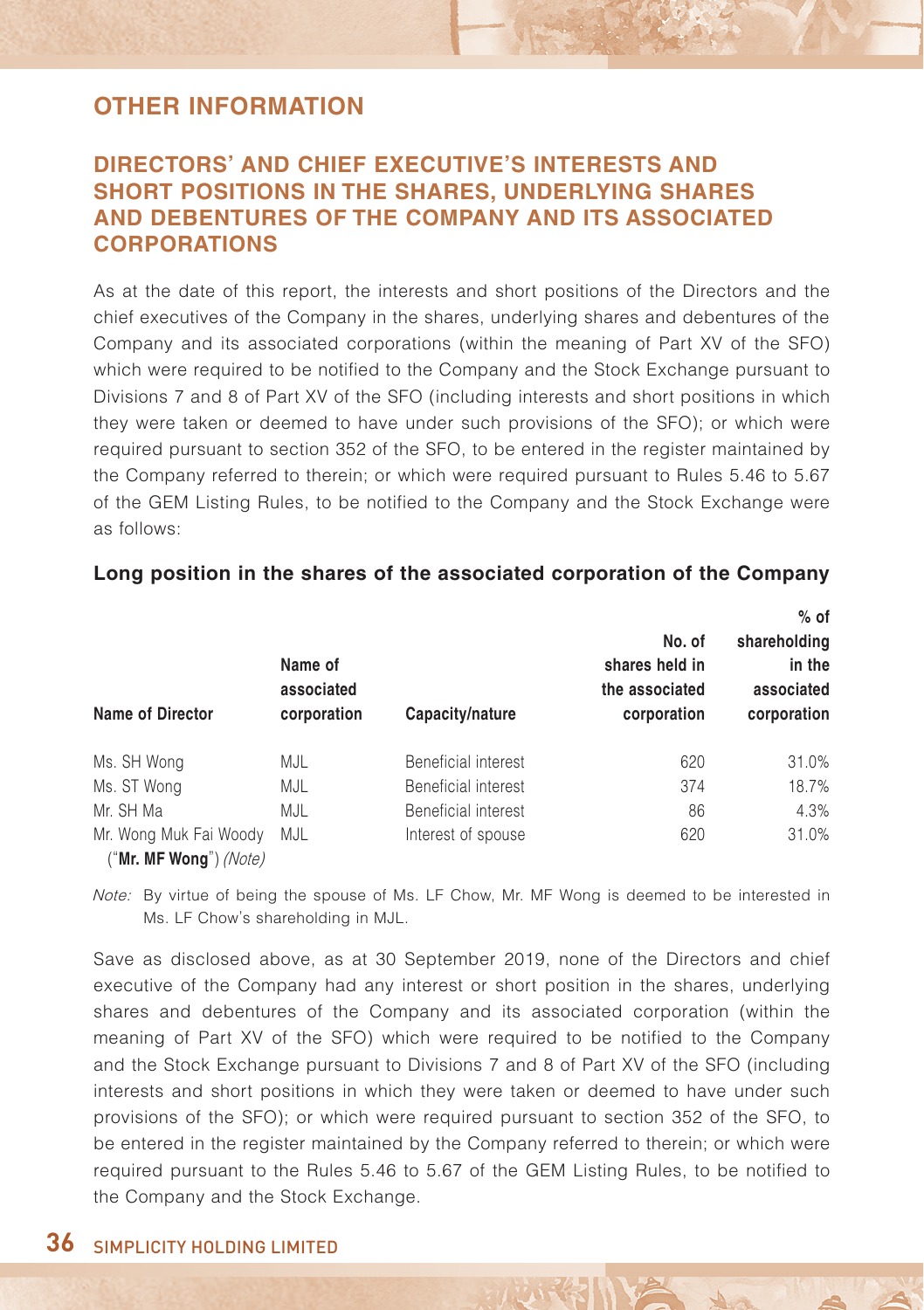### **SUBSTANTIAL SHAREHOLDERS' AND OTHER PERSONS' INTERESTS AND SHORT POSITIONS IN SHARES AND UNDERLYING SHARES OF THE COMPANY**

As at 30 September 2019, the following persons/entities (other than the Directors and chief executive of the Company) had or were deemed to have an interest or a short position in the shares or the underlying shares of the Company which would be required to be disclosed to the Company under the provisions of Divisions 2 and 3 of Part XV of the SFO, or which were recorded in the register of the Company required to be kept under section 336 of the SFO, or who were directly or indirectly, to be 10% or more of the nominal value of any class of share capital carrying rights to vote in all circumstances at general meetings of the Company or any other member of the Group:

NA on

#### **Long positions in the shares of the Company**

|                                                               |                                                          | Approximate              |              |  |
|---------------------------------------------------------------|----------------------------------------------------------|--------------------------|--------------|--|
|                                                               |                                                          | No. of                   | $%$ of       |  |
| Name                                                          | Capacity/nature                                          | shares held              | shareholding |  |
| MJL (Note 1)                                                  | Beneficial interest                                      | 540.000.000              | 67.5%        |  |
| Charm Dragon Investments Limited<br>(Note 2)                  | Beneficial interest                                      | 60.000.000               | 7.5%         |  |
| Mr. Cheung Wai Yin Wilson (Note 2)<br>Ms. Lam Ka Wai (Note 2) | Interest in controlled corporation<br>Interest of spouse | 60,000,000<br>60,000,000 | 7.5%<br>7.5% |  |
|                                                               |                                                          |                          |              |  |

Notes:

- (1) MJL is owned as to (i) 31.0% by Ms. SH Wong; (ii) 31.0% by Ms. LF Chow; (iii) 18.7% by Ms. ST Wong; (iv) 15.0% by Ms. SC Wong; and (v) 4.3% by Mr. SH Ma. Ms. SH Wong and Ms. ST Wong being our executive Directors, are also directors of MJL.
- (2) Charm Dragon Investments Limited is 100% owned by Mr. Cheung Wai Yin Wilson, as such, he is deemed under the SFO to be interested in all the shares in which Charm Dragon Investments Limited is interested. By virtue of being the spouse of Mr. Cheung Wai Yin Wilson, Ms. Lam Ka Wai is deemed to be interested in all the shares in which Mr. Cheung Wai Yin Wilson is interested pursuant to the SFO.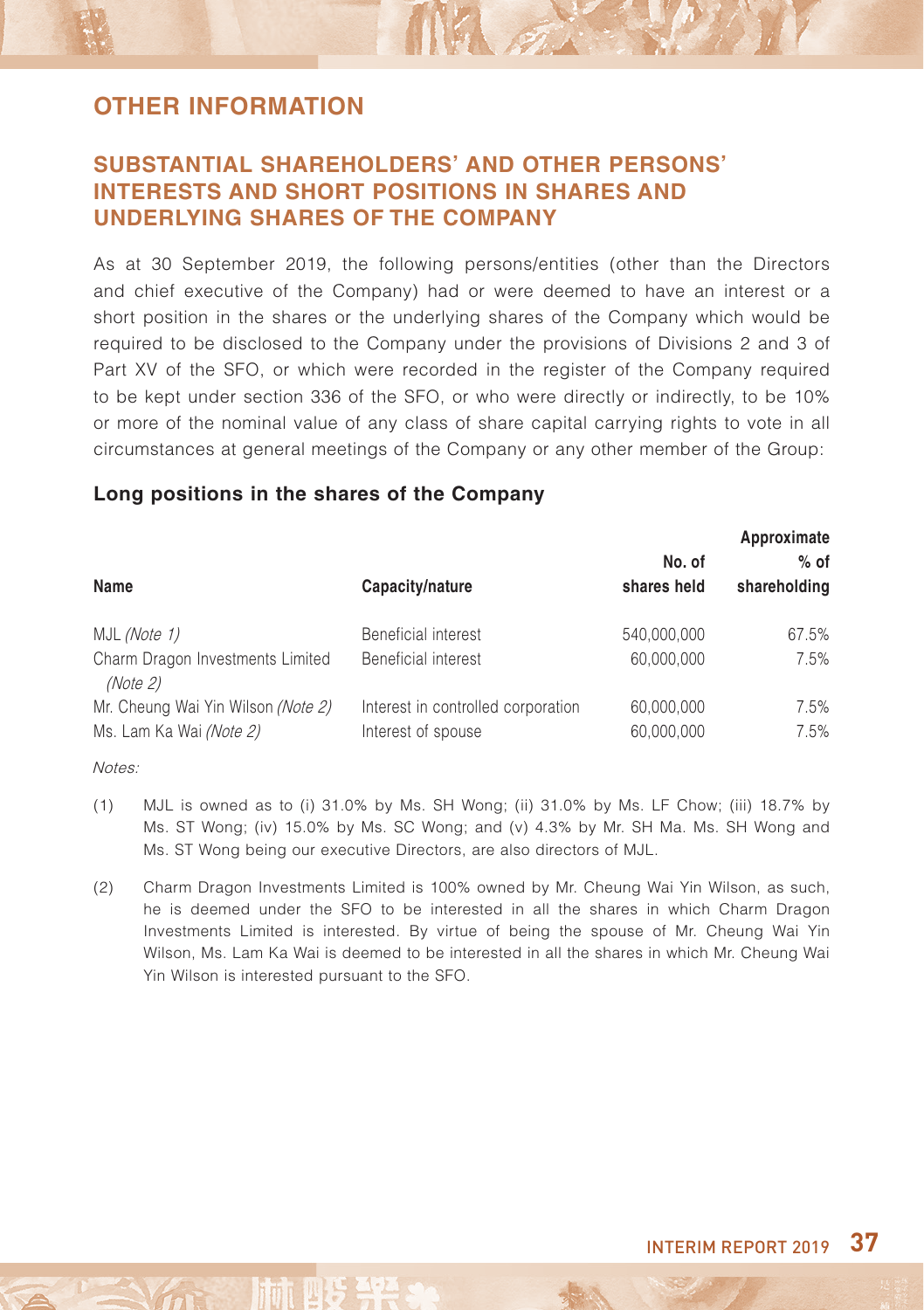#### **Long positions in other members of our Group**

| Name                      | Name of member<br>of our Group    | Capacity/nature            | No. of<br>shares held | Approximate<br>$%$ of<br>shareholding |
|---------------------------|-----------------------------------|----------------------------|-----------------------|---------------------------------------|
| Mr. Yau Wai Leung         | All Happiness Limited             | Beneficial interest        | 1.000                 | 10%                                   |
| Ms. Yim Wan Ying          | Glory Fine Corporation<br>Limited | <b>Beneficial interest</b> | 20                    | 20%                                   |
| Ms. Ng Siu Ying Christina | Glory Fine Corporation<br>Limited | Beneficial interest        | 20                    | 20%                                   |

Save as disclosed above, as at 30 September 2019, none of the substantial or significant shareholders or other persons, other than the Directors and chief executive of the Company whose interests are set out in the section headed "Directors' and chief executive's interests and short positions in the shares, underlying shares and debentures of the Company and its associated corporations" above, had or were deemed to have an interest or a short position in the shares or the underlying shares of the Company which would be required to be disclosed to the Company under the provisions of Divisions 2 and 3 of Part XV of the SFO, or which were recorded in the register of the Company required to be kept under section 336 of the SFO, or who were directly or indirectly, to be interested in 10% or more of the nominal value of any class of share capital carrying rights to vote in all circumstances at general meetings of the Company or any other member of the Group.

### **DIRECTORS' INTERESTS IN TRANSACTIONS, ARRANGEMENTS OR CONTRACTS**

No director or a connected entity of a director had a material interest, either directly or indirectly, in any transactions, arrangements or contracts of significance to the business of the Group to which the Company or any of its subsidiaries was a party during the period.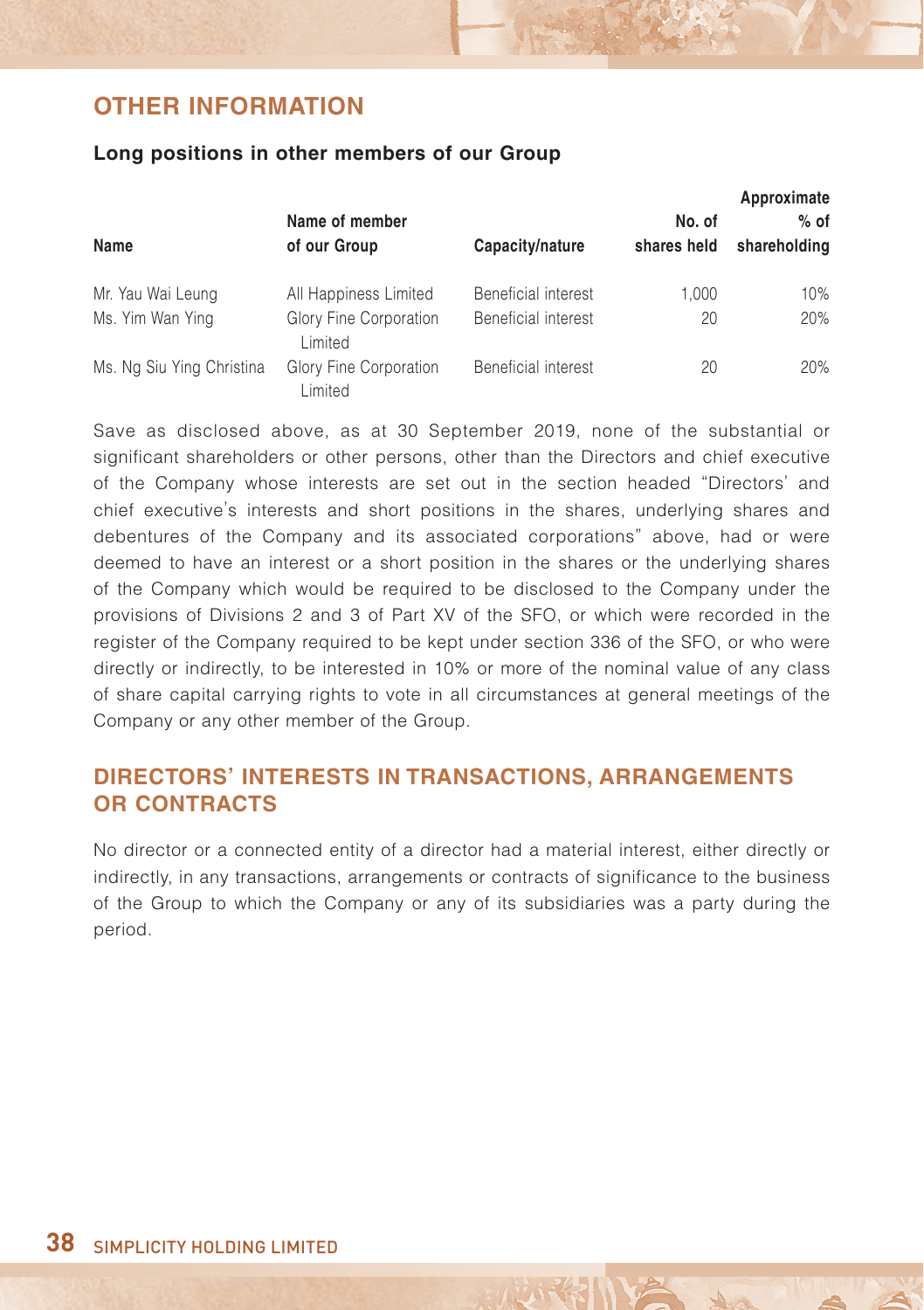### **DIRECTORS' INTEREST IN COMPETING BUSINESS**

During the six months ended 30 September 2019, none of the Directors or their respective associates had engaged in or had any interest in any business which competes or is likely to compete, either directly or indirectly, with the businesses of the Group.

NA ST

### **INTERESTS OF THE COMPLIANCE ADVISER**

In accordance with Rule 6A.19 of the GEM Listing Rules, the Company has appointed Dakin Capital Limited ("**Dakin Capital**") to be the compliance adviser. As informed by Dakin Capital, neither Dakin Capital nor any of its directors or employees or associates, has or may have, any interest in the share capital of the Company or any member of the Group (including options or rights to subscribe for such securities), which is required to be notified to the Company pursuant to Rule 6A.32 of the GEM Listing Rules, except for the compliance adviser agreement entered into between the Company and Dakin Capital dated 15 January 2019.

### **DIRECTORS' SECURITIES TRANSACTIONS**

The Company adopted Rules 5.48 to 5.67 of the GEM Listing Rules as its own code of conduct regarding Directors' securities transactions on terms no less exacting than the required standard of dealings.

Having made specific enquiries to all the Directors and all the Directors had confirmed they have complied with the required standard of dealings and the code of conduct for directors' securities transactions during the six months ended 30 September 2019.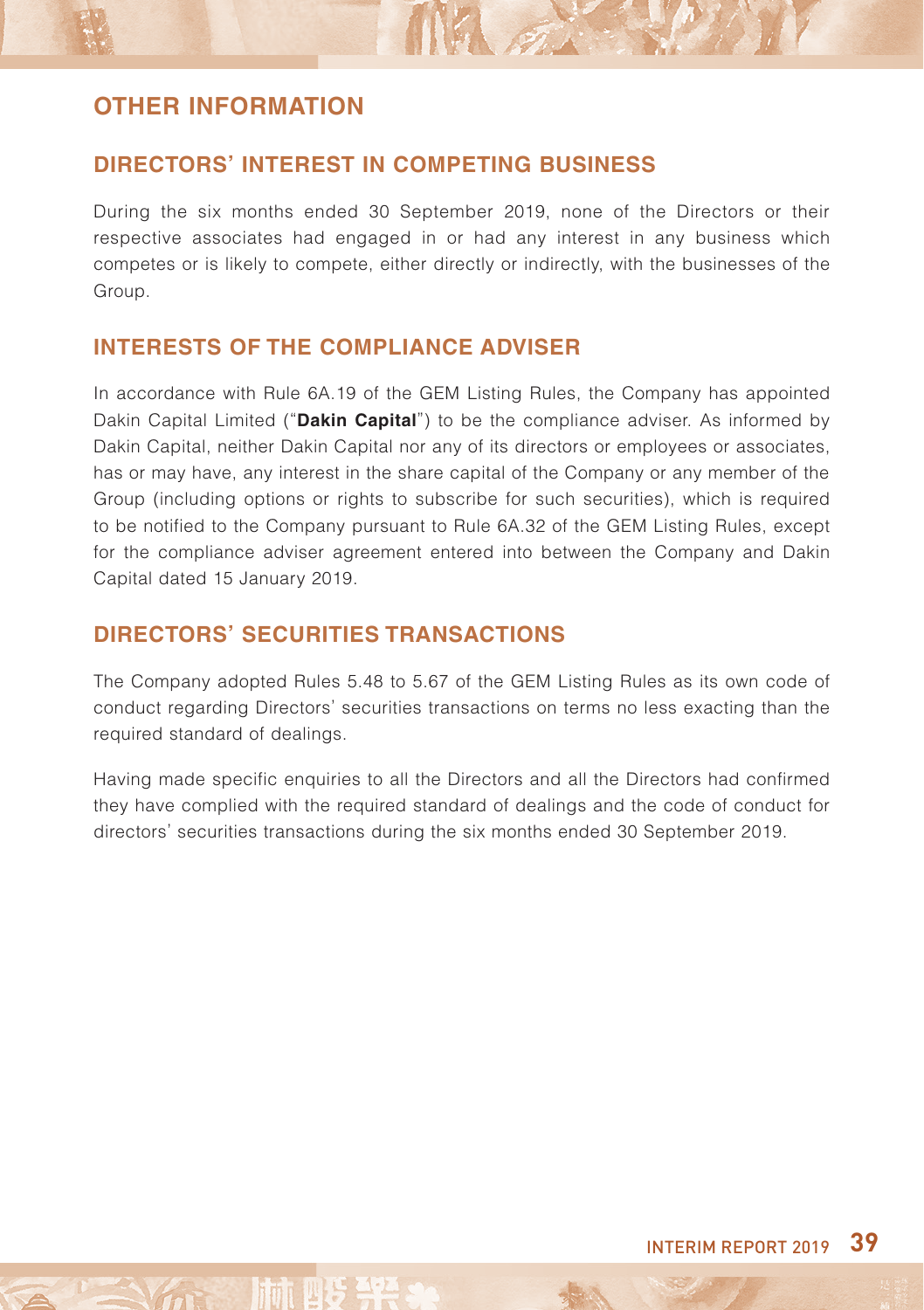### **SHARE OPTION SCHEME**

The purpose of the Share Option Scheme is for our Group to attract, retain and motivate talented participants to strive for future developments and expansion of our Group. The Share Option Scheme shall be an incentive to encourage the participants to perform their best in achieving the goals of our Group and allow the participants to enjoy the results of our Company attained through their efforts and contributions.

Further details of the Share Option Scheme are set out in the section headed "Statutory and General Information – D. Other Information – 1. Share Option Scheme" in Appendix V of the Prospectus.

For the six months ended 30 September 2019, no share option was granted, exercised, expired or lapsed and there is no outstanding share option under the Share Option Scheme.

### **CORPORATE GOVERNANCE**

The Group is committed to achieving high standards of corporate governance by emphasising transparency, accountability, fairness and responsibility. The Company has adopted the Corporate Governance Code (the "**Code**") as set out in Appendix 15 of the GEM Listing Rules as its own code of corporate governance. The Company has complied with all applicable code provisions under the Code during the six months ended 30 September 2019 and up to the date of this report.

### **EVENTS AFTER THE REPORTING PERIOD**

The Directors are not aware of any significant event requiring disclosure that has taken place subsequent to 30 September 2019 and up to the date of this report.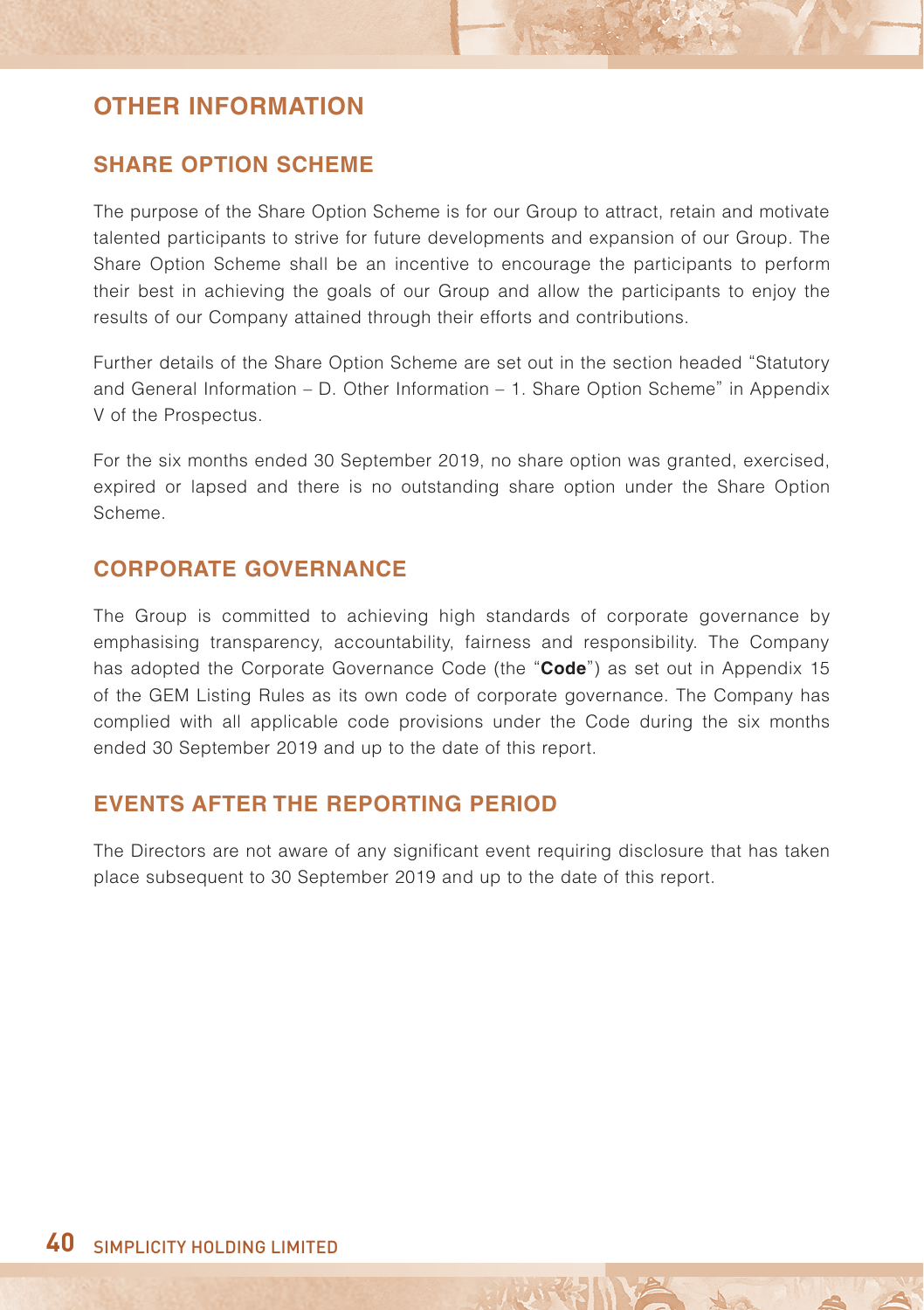### **AUDIT COMMITTEE**

The Company has established an Audit Committee on 29 January 2018 with written terms of reference setting out the authorities and duties of the Audit Committee. The primary duties of the Audit Committee are mainly to:

NA

- Make recommendation to the Board on the appointment, reappointment and removal of the external auditor, and to approve the remuneration and terms of engagement of the external auditor, and any questions of resignation or dismissal of that auditor
- Review the adequacy of the Group's policies and systems regarding risk management and internal controls
- Review the financial reporting principles and practices applied by the Group in preparing its financial statements
- Before audit commencement, review external auditor's independence, objectivity, effectiveness of the audit process and the scope of the external audit, including the engagement letter
- Monitor integrity of the Group's financial statements and the annual, quarterly and interim financial reports, and review significant financial reporting judgements contained in them prior to approval by the Board

Currently, the Audit Committee comprises three INEDs as follows:

Ms. Ng Yau Kuen Carmen (Chairlady)

Mr. Yu Ronald Patrick Lup Man

Mrs. Cheung Lau Lai Yin Becky